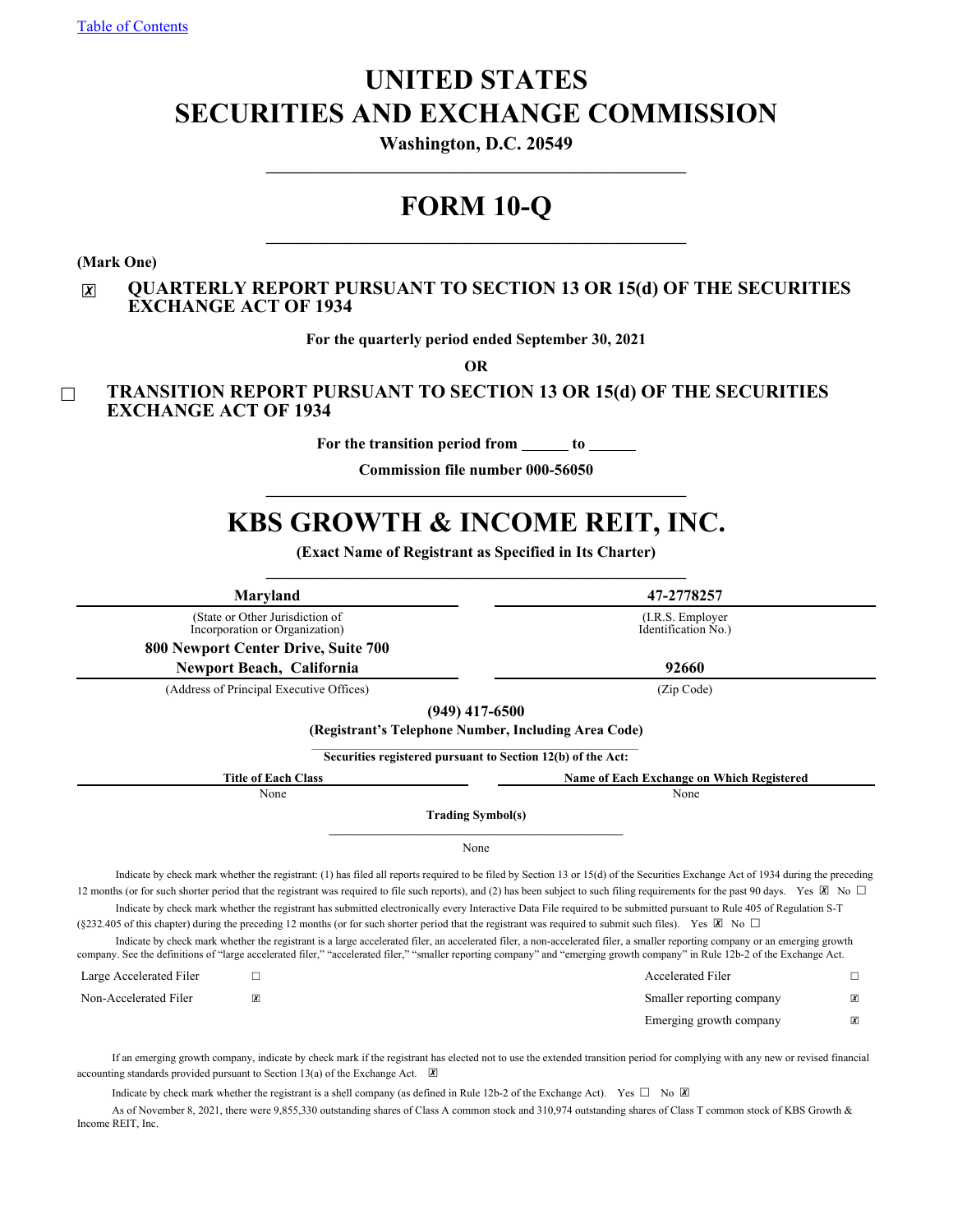# **INDEX TO FINANCIAL STATEMENTS KBS GROWTH & INCOME REIT, INC. FORM 10-Q**

# **September 30, 2021**

# **INDEX**

# <span id="page-1-0"></span>[PART I.](#page-2-0) [FINANCIAL INFORMATION](#page-2-0)

|                   | Item 1.   | <b>Financial Statements</b>                                                                                                    | $\overline{2}$  |
|-------------------|-----------|--------------------------------------------------------------------------------------------------------------------------------|-----------------|
|                   |           | Consolidated Balance Sheets as of September 30, 2021 (unaudited) and December 31, 2020                                         | $\overline{2}$  |
|                   |           | Consolidated Statements of Operations (unaudited) for the Three and Nine Months Ended<br>September 30, 2021 and 2020           | $\overline{3}$  |
|                   |           | Consolidated Statements of Stockholders' Equity (unaudited) for the Three and Nine Months<br>Ended September 30, 2021 and 2020 | $\overline{4}$  |
|                   |           | Consolidated Statements of Cash Flows (unaudited) for the Nine Months Ended September<br>30, 2021 and 2020                     | $6\overline{6}$ |
|                   |           | Condensed Notes to Consolidated Financial Statements as of September 30, 2021 (unaudited)                                      | $\overline{1}$  |
|                   | Item 2.   | Management's Discussion and Analysis of Financial Condition and Results of Operations                                          | 25              |
|                   | Item 3.   | <b>Quantitative and Qualitative Disclosures about Market Risk</b>                                                              | 41              |
|                   | Item 4.   | <b>Controls and Procedures</b>                                                                                                 | 41              |
| PART II.          |           | <b>OTHER INFORMATION</b>                                                                                                       | 42              |
|                   | Item 1.   | <b>Legal Proceedings</b>                                                                                                       | 42              |
|                   | Item 1A.  | <b>Risk Factors</b>                                                                                                            | 42              |
|                   | Item 2.   | Unregistered Sales of Equity Securities and Use of Proceeds                                                                    | 42              |
|                   | Item $3.$ | <b>Defaults upon Senior Securities</b>                                                                                         | 43              |
|                   | Item 4.   | <b>Mine Safety Disclosures</b>                                                                                                 | 43              |
|                   | Item 5.   | Other Information                                                                                                              | 43              |
|                   | Item 6.   | <b>Exhibits</b>                                                                                                                | 44              |
| <b>SIGNATURES</b> |           |                                                                                                                                | 45              |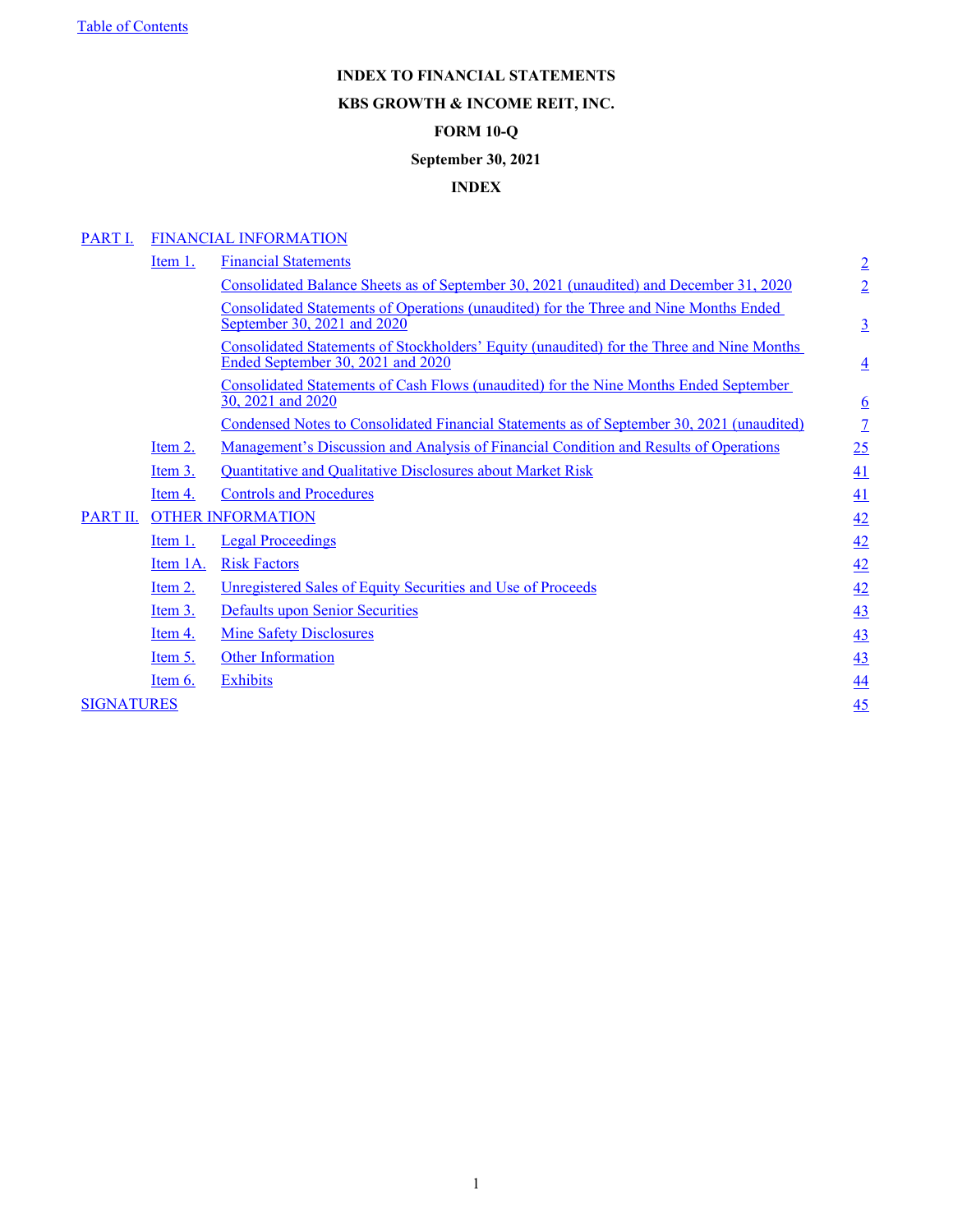# <span id="page-2-0"></span>**PART I. FINANCIAL INFORMATION**

# **Item 1. Financial Statements**

# **KBS GROWTH & INCOME REIT, INC.**

# **CONSOLIDATED BALANCE SHEETS**

(in thousands, except share and per share amounts)

|                                                                                                                                                                                                             | <b>September 30, 2021</b> | <b>December 31, 2020</b> |
|-------------------------------------------------------------------------------------------------------------------------------------------------------------------------------------------------------------|---------------------------|--------------------------|
|                                                                                                                                                                                                             | (unaudited)               |                          |
| Assets                                                                                                                                                                                                      |                           |                          |
| Real estate:                                                                                                                                                                                                |                           |                          |
| Land                                                                                                                                                                                                        | $\mathcal{S}$<br>20,335   | \$<br>21,353             |
| Buildings and improvements                                                                                                                                                                                  | 114,560                   | 134,931                  |
| Tenant origination and absorption costs                                                                                                                                                                     | 8,046                     | 11,068                   |
| Total real estate, cost                                                                                                                                                                                     | 142,941                   | 167,352                  |
| Less accumulated depreciation and amortization                                                                                                                                                              | (14, 186)                 | (24, 716)                |
| Total real estate, net                                                                                                                                                                                      | 128,755                   | 142,636                  |
| Cash and cash equivalents                                                                                                                                                                                   | 7,850                     | 3,807                    |
| Restricted cash                                                                                                                                                                                             | 247                       | 552                      |
| Rents and other receivables                                                                                                                                                                                 | 4,195                     | 2,936                    |
| Above-market leases, net                                                                                                                                                                                    | 77                        | 92                       |
| Prepaid expenses and other assets                                                                                                                                                                           | 2,524                     | 1,555                    |
| Total assets                                                                                                                                                                                                | 143,648<br>\$             | \$<br>151,578            |
| Liabilities and stockholders' equity                                                                                                                                                                        |                           |                          |
| Notes payable, net                                                                                                                                                                                          | \$<br>101,494             | \$<br>96,623             |
| Accounts payable and accrued liabilities                                                                                                                                                                    | 3,698                     | 2,189                    |
| Due to affiliates                                                                                                                                                                                           | 8,562                     | 7,275                    |
| Below-market leases, net                                                                                                                                                                                    | 944                       | 1,509                    |
| Other liabilities                                                                                                                                                                                           | 2,274                     | 4,142                    |
| <b>Total liabilities</b>                                                                                                                                                                                    | 116,972                   | 111,738                  |
| Commitments and contingencies (Note 9)                                                                                                                                                                      |                           |                          |
| Redeemable common stock                                                                                                                                                                                     | 160                       | 250                      |
| Stockholders' equity:                                                                                                                                                                                       |                           |                          |
| Preferred stock, \$.01 par value; 10,000,000 shares authorized, no shares issued and<br>outstanding                                                                                                         |                           |                          |
| Class A common stock, \$.01 par value per share; 500,000,000 shares authorized,<br>9,855,330 and 9,873,729 shares issued and outstanding as of September 30, 2021 and<br>December 31, 2020, respectively    | 99                        | 99                       |
| Class T common stock, \$.01 par value per share; 500,000,000 shares authorized,<br>310,974 shares and 310,974 shares issued and outstanding as of September 30, 2021<br>and December 31, 2020, respectively | 3                         | 3                        |
| Additional paid-in capital                                                                                                                                                                                  | 85,248                    | 85,248                   |
| Cumulative distributions and net losses                                                                                                                                                                     | (58, 834)                 | (45,760)                 |
| Total stockholders' equity                                                                                                                                                                                  | 26,516                    | 39,590                   |
| Total liabilities and stockholders' equity                                                                                                                                                                  | $\mathbb S$<br>143,648    | $\mathcal{S}$<br>151,578 |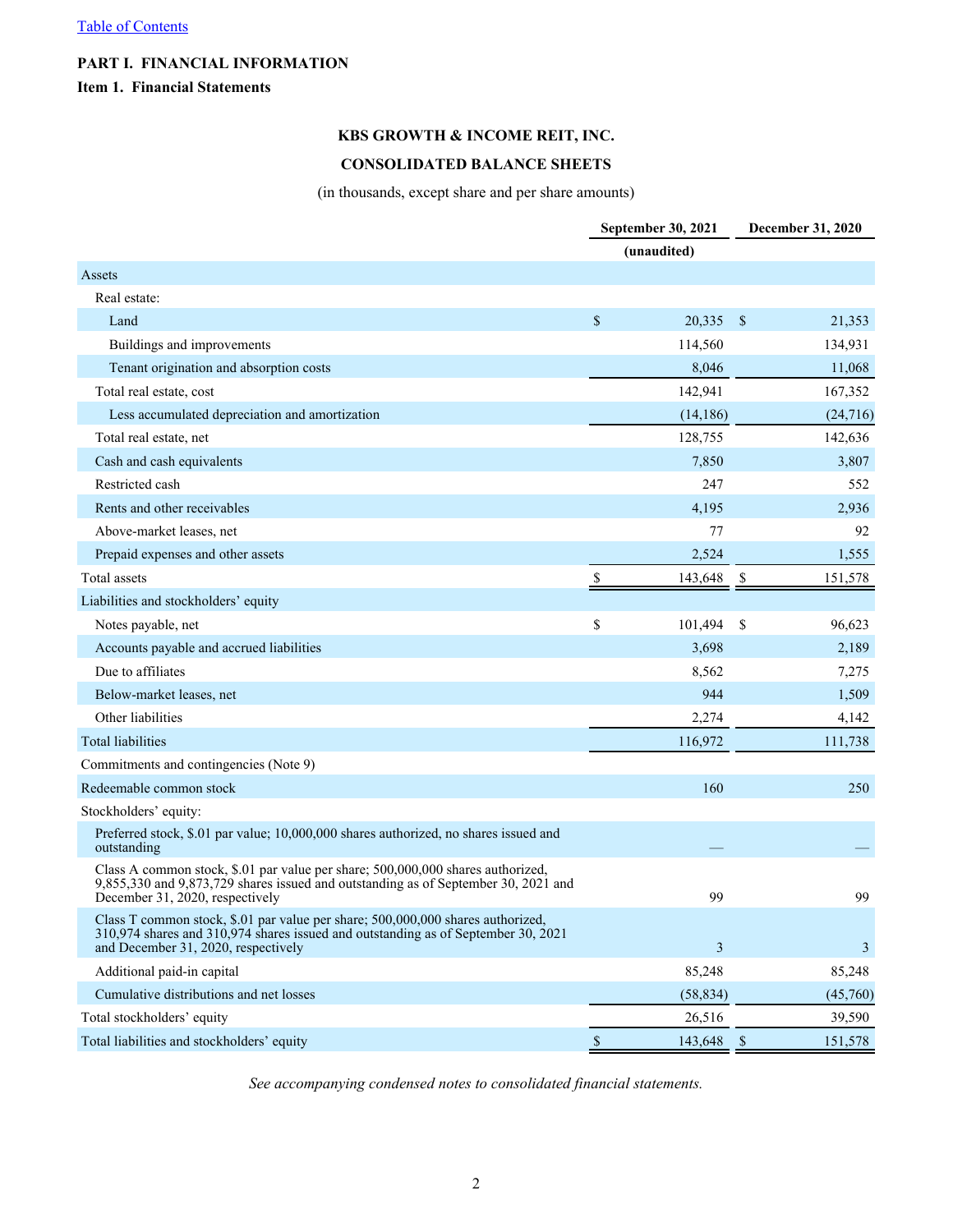<span id="page-3-0"></span>**Item 1. Financial Statements (continued)**

# **KBS GROWTH & INCOME REIT, INC.**

# **CONSOLIDATED STATEMENTS OF OPERATIONS**

# (unaudited)

# (in thousands, except share and per share amounts)

|                                                                           | <b>For the Three Months Ended</b><br>September 30, |               |             |              |               | For the Nine Months Ended<br>September 30, |               |            |  |  |
|---------------------------------------------------------------------------|----------------------------------------------------|---------------|-------------|--------------|---------------|--------------------------------------------|---------------|------------|--|--|
|                                                                           |                                                    | 2021          |             | 2020         |               | 2021                                       |               | 2020       |  |  |
| Revenues:                                                                 |                                                    |               |             |              |               |                                            |               |            |  |  |
| Rental income                                                             | \$                                                 | 4,004         | $\mathbf S$ | 4,005        | <sup>\$</sup> | 12,379                                     | $\mathbf{\$}$ | 13,212     |  |  |
| Other operating income                                                    |                                                    | 63            |             | 53           |               | 132                                        |               | 131        |  |  |
| Total revenues                                                            |                                                    | 4,067         |             | 4,058        |               | 12,511                                     |               | 13,343     |  |  |
| Expenses:                                                                 |                                                    |               |             |              |               |                                            |               |            |  |  |
| Operating, maintenance, and management                                    |                                                    | 1,063         |             | 912          |               | 2,828                                      |               | 2,774      |  |  |
| Property management fees and expenses to affiliate                        |                                                    | 29            |             | 32           |               | 88                                         |               | 102        |  |  |
| Real estate taxes and insurance                                           |                                                    | 780           |             | 590          |               | 2,274                                      |               | 2,029      |  |  |
| Asset management fees to affiliate                                        |                                                    | 439           |             | 432          |               | 1,301                                      |               | 1,293      |  |  |
| General and administrative expenses                                       |                                                    | 418           |             | 652          |               | 1,340                                      |               | 1,785      |  |  |
| Depreciation and amortization                                             |                                                    | 1,987         |             | 1,933        |               | 5,865                                      |               | 6,089      |  |  |
| Interest expense                                                          |                                                    | 620           |             | 607          |               | 1,801                                      |               | 4,344      |  |  |
| Impairment charges on real estate                                         |                                                    | 8,779         |             |              |               | 8,779                                      |               | 5,750      |  |  |
| Total expenses                                                            |                                                    | 14,115        |             | 5,158        |               | 24,276                                     |               | 24,166     |  |  |
| Other (loss) income:                                                      |                                                    |               |             |              |               |                                            |               |            |  |  |
| Interest and other income                                                 |                                                    |               |             | 1            |               |                                            |               | 14         |  |  |
| Gain on sale of real estate, net                                          |                                                    |               |             |              |               |                                            |               | 5,245      |  |  |
| Equity in loss of unconsolidated joint venture                            |                                                    |               |             | (402)        |               |                                            |               | (837)      |  |  |
| Loss from extinguishment of debt                                          |                                                    |               |             |              |               |                                            |               | (29)       |  |  |
| Total other (loss) income                                                 |                                                    |               |             | (401)        |               |                                            |               | 4,393      |  |  |
| Net loss                                                                  | \$                                                 | $(10,048)$ \$ |             | $(1,501)$ \$ |               | $(11,765)$ \$                              |               | (6, 430)   |  |  |
| Net loss per common share, basic and diluted                              |                                                    | (0.99)        | \$          | $(0.15)$ \$  |               | (1.16)                                     | - \$          | (0.63)     |  |  |
| Weighted-average number of common shares outstanding<br>basic and diluted |                                                    | 10,171,063    |             | 10,185,344   |               | 10,176,448                                 |               | 10,179,760 |  |  |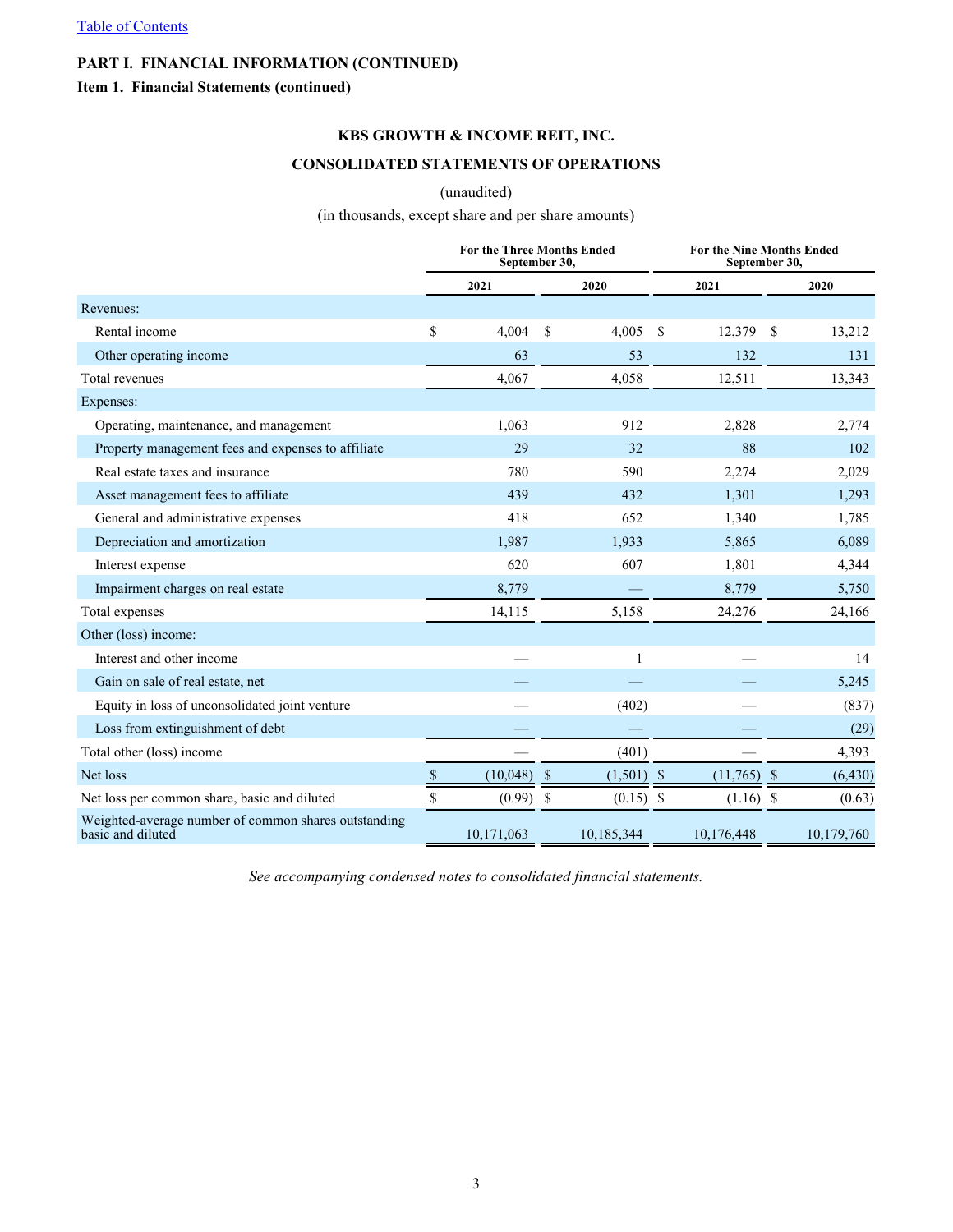# <span id="page-4-0"></span>**Item 1. Financial Statements (continued)**

# **KBS GROWTH & INCOME REIT, INC.**

# **CONSOLIDATED STATEMENTS OF STOCKHOLDERS' EQUITY**

# For the Three Months Ended September 30, 2021 and 2020 (unaudited)

# (dollars in thousands)

|                                        | <b>Common Stock</b> |                |    |               |                |   |                    |            |                   | <b>Cumulative</b>    |                                |          |
|----------------------------------------|---------------------|----------------|----|---------------|----------------|---|--------------------|------------|-------------------|----------------------|--------------------------------|----------|
|                                        | <b>Class A</b>      |                |    |               | <b>Class T</b> |   |                    | Additional |                   | <b>Distributions</b> | Total                          |          |
|                                        | <b>Shares</b>       | <b>Amounts</b> |    | <b>Shares</b> | <b>Amounts</b> |   | Paid-in<br>Capital |            | and Net<br>Losses |                      | Stockholders'<br><b>Equity</b> |          |
| Balance, June 30, 2021                 | 9,860,141           |                | 99 | 310,974       | S              | 3 | S                  | 85,248     | S                 | $(48,350)$ \$        |                                | 37,000   |
| Net loss                               |                     |                |    |               |                |   |                    |            |                   | (10,048)             |                                | (10,048) |
| Transfers from redeemable common stock |                     |                |    |               |                |   |                    | 23         |                   |                      |                                | 23       |
| Redemptions of common stock            | (4, 811)            |                |    |               |                |   |                    | (23)       |                   |                      |                                | (23)     |
| Distributions declared                 |                     |                |    |               |                |   |                    |            |                   | (436)                |                                | (436)    |
| Balance, September 30, 2021            | 9,855,330           |                | 99 | 310.974       |                |   | S                  | 85,248     |                   | (58, 834)            |                                | 26,516   |

|                                        | <b>Common Stock</b> |                |    |                |                |   |                              |        |                                 | <b>Cumulative</b> |                        |               |  |
|----------------------------------------|---------------------|----------------|----|----------------|----------------|---|------------------------------|--------|---------------------------------|-------------------|------------------------|---------------|--|
|                                        | <b>Class A</b>      |                |    | <b>Class T</b> |                |   | <b>Additional</b><br>Paid-in |        | <b>Distributions</b><br>and Net |                   | Total<br>Stockholders' |               |  |
|                                        | <b>Shares</b>       | <b>Amounts</b> |    | <b>Shares</b>  | <b>Amounts</b> |   | Capital                      |        |                                 | Losses            |                        | <b>Equity</b> |  |
| Balance, June 30, 2020                 | 9,867,625           |                | 99 | 310,418        | S              | 3 | S                            | 84,642 |                                 | $(43,223)$ \$     |                        | 41,521        |  |
| Net loss                               |                     |                |    |                |                |   |                              |        |                                 | (1,501)           |                        | (1,501)       |  |
| Issuance of common stock               | 6,935               |                |    | 556            |                |   |                              | 63     |                                 |                   |                        | 63            |  |
| Transfers from redeemable common stock |                     |                |    |                |                |   |                              | 607    |                                 |                   |                        | 607           |  |
| Redemptions of common stock            | (831)               |                |    |                |                |   |                              | (7)    |                                 |                   |                        | (7)           |  |
| Balance, September 30, 2020            | 9,873,729           |                | 99 | 310,974        |                |   |                              | 85,305 |                                 | (44, 724)         |                        | 40,683        |  |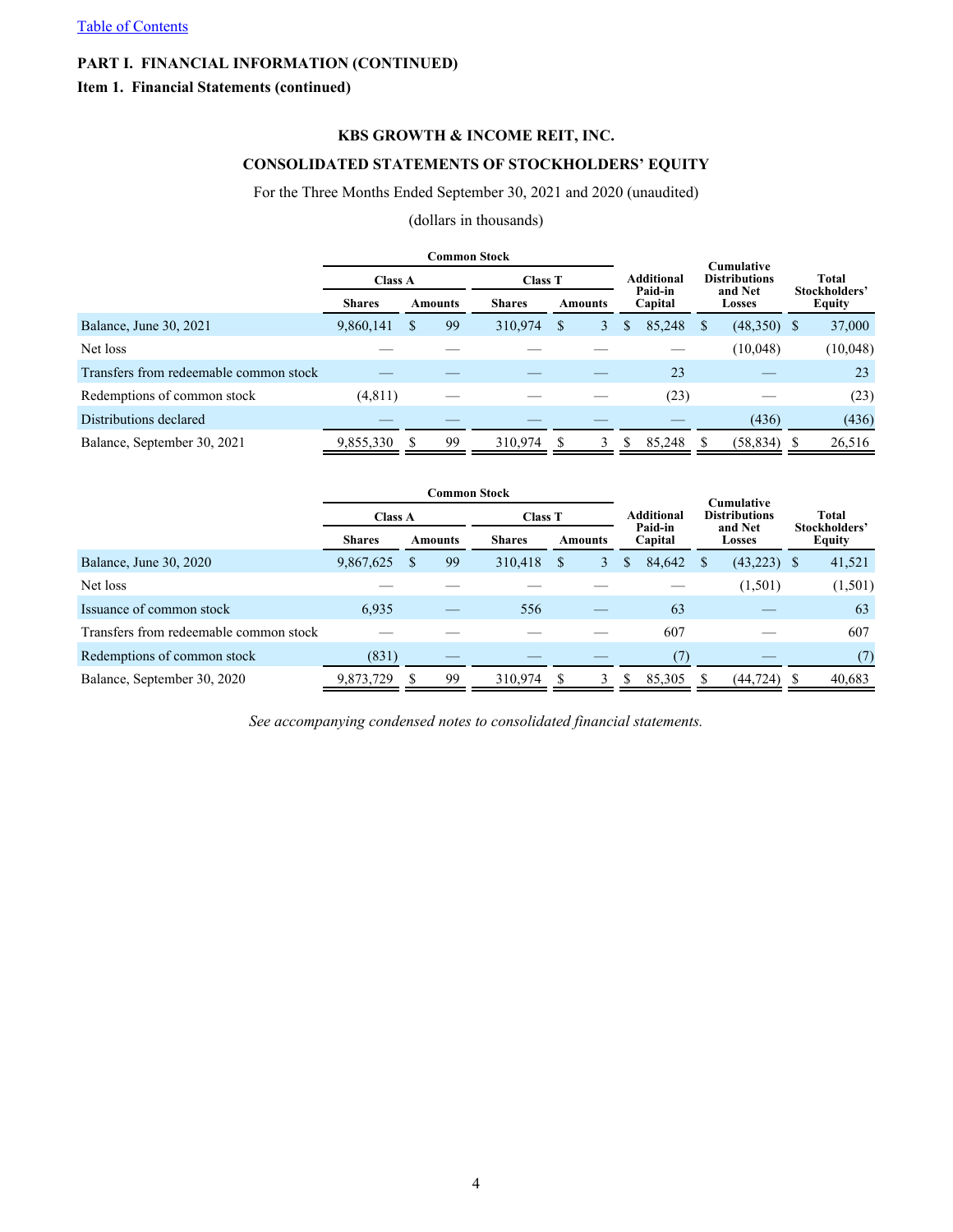# **Item 1. Financial Statements (continued)**

# **KBS GROWTH & INCOME REIT, INC.**

# **CONSOLIDATED STATEMENTS OF STOCKHOLDERS' EQUITY (CONTINUED)**

# For the Nine Months Ended September 30, 2021 and 2020 (unaudited)

# (dollars in thousands)

|                                        |                |                | Common Stock |               |                |                |   |                              |   | <b>Cumulative</b>               |                               |               |  |
|----------------------------------------|----------------|----------------|--------------|---------------|----------------|----------------|---|------------------------------|---|---------------------------------|-------------------------------|---------------|--|
|                                        | <b>Class A</b> |                |              |               | <b>Class T</b> |                |   | <b>Additional</b><br>Paid-in |   | <b>Distributions</b><br>and Net | <b>Total</b><br>Stockholders' |               |  |
|                                        | <b>Shares</b>  | <b>Amounts</b> |              | <b>Shares</b> |                | <b>Amounts</b> |   | Capital                      |   | Losses                          |                               | <b>Equity</b> |  |
| Balance, December 31, 2020             | 9,873,729      | S              | 99           | 310,974       | S              | 3              | S | 85,248                       | S | $(45,760)$ \$                   |                               | 39,590        |  |
| Net loss                               |                |                |              |               |                |                |   |                              |   | (11,765)                        |                               | (11,765)      |  |
| Transfers from redeemable common stock |                |                |              |               |                |                |   | 90                           |   |                                 |                               | 90            |  |
| Redemptions of common stock            | (18, 399)      |                |              |               |                |                |   | (90)                         |   |                                 |                               | (90)          |  |
| Distributions declared                 |                |                |              |               |                |                |   |                              |   | (1,309)                         |                               | (1,309)       |  |
| Balance, September 30, 2021            | 9,855,330      |                | 99           | 310,974       |                |                | S | 85,248                       |   | (58, 834)                       |                               | 26,516        |  |

|                                        | <b>Common Stock</b> |   |         |               |                |   |         |                              |               | <b>Cumulative</b>               |                        |          |
|----------------------------------------|---------------------|---|---------|---------------|----------------|---|---------|------------------------------|---------------|---------------------------------|------------------------|----------|
|                                        | <b>Class A</b>      |   |         |               | <b>Class T</b> |   |         | <b>Additional</b><br>Paid-in |               | <b>Distributions</b><br>and Net | Total<br>Stockholders' |          |
|                                        | <b>Shares</b>       |   | Amounts | <b>Shares</b> | <b>Amounts</b> |   | Capital |                              | <b>Losses</b> |                                 | Equity                 |          |
| Balance, December 31, 2019             | 9,841,004           | S | 98      | 306,292       | S              | 3 | S       | 84,184                       | S             | (37,007)                        | -S                     | 47,278   |
| Net loss                               |                     |   |         |               |                |   |         |                              |               | (6, 430)                        |                        | (6, 430) |
| Issuance of common stock               | 57,292              |   |         | 4,682         |                |   |         | 521                          |               |                                 |                        | 522      |
| Transfers from redeemable common stock |                     |   |         |               |                |   |         | 807                          |               |                                 |                        | 807      |
| Redemptions of common stock            | (24, 567)           |   |         |               |                |   |         | (207)                        |               |                                 |                        | (207)    |
| Distributions declared                 |                     |   |         |               |                |   |         |                              |               | (1,287)                         |                        | (1, 287) |
| Balance, September 30, 2020            | 9,873,729           |   | 99      | 310,974       | S              |   | S       | 85,305                       |               | (44, 724)                       |                        | 40,683   |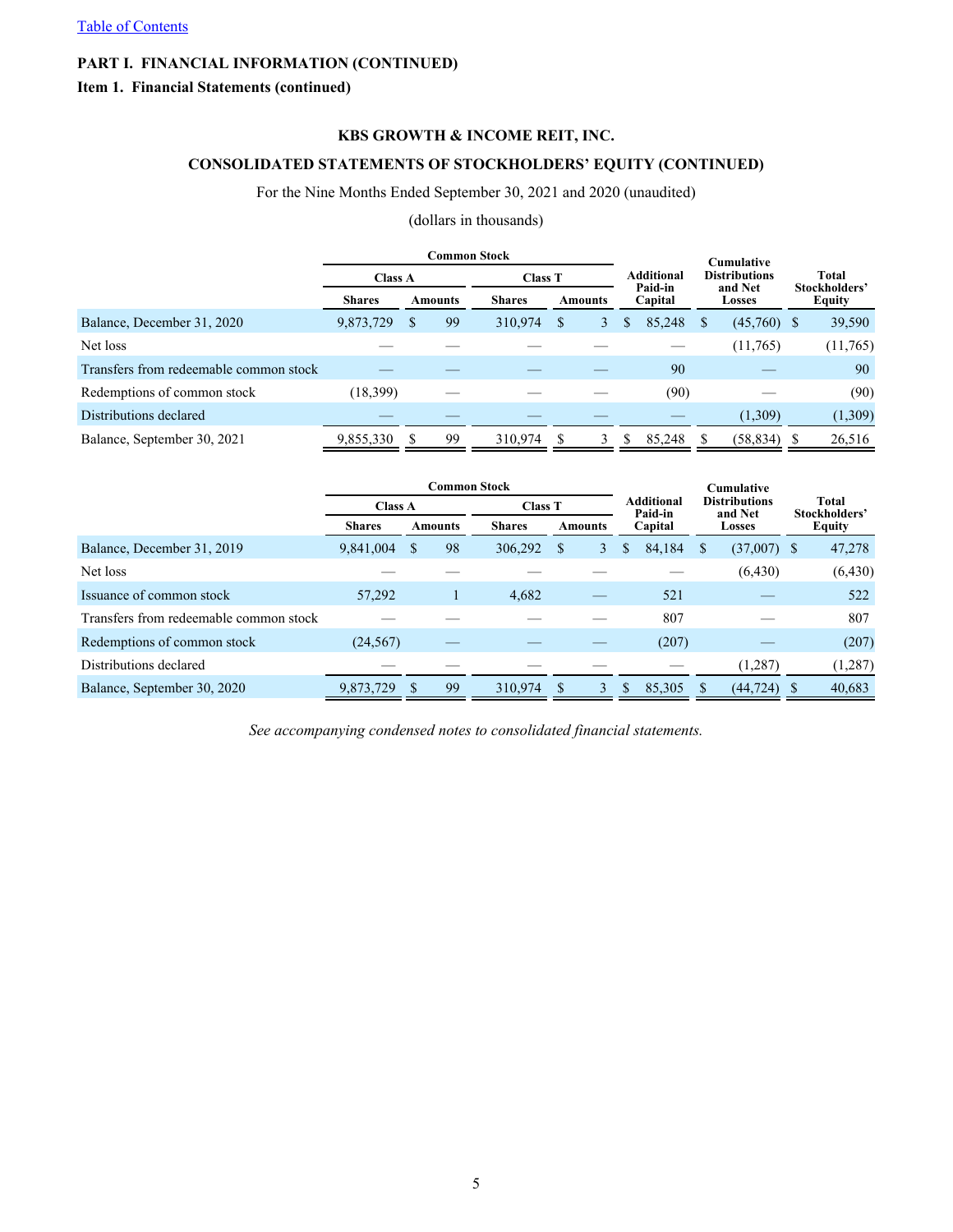# <span id="page-6-0"></span>**Item 1. Financial Statements (continued)**

# **KBS GROWTH & INCOME REIT, INC.**

# **CONSOLIDATED STATEMENTS OF CASH FLOWS**

# (unaudited)

(in thousands)

|                                                                                                                        |               | Nine Months Ended September 30, |                                   |           |
|------------------------------------------------------------------------------------------------------------------------|---------------|---------------------------------|-----------------------------------|-----------|
|                                                                                                                        |               | 2021                            |                                   | 2020      |
| Cash Flows from Operating Activities:                                                                                  |               |                                 |                                   |           |
| Net loss                                                                                                               | \$            | $(11,765)$ \$                   |                                   | (6, 430)  |
| Adjustments to reconcile net loss to net cash provided by operating activities:                                        |               |                                 |                                   |           |
| Depreciation and amortization                                                                                          |               | 5,865                           |                                   | 6,089     |
| Impairment charges on real estate                                                                                      |               | 8,779                           |                                   | 5,750     |
| Equity in loss of unconsolidated joint venture                                                                         |               |                                 |                                   | 837       |
| Deferred rents                                                                                                         |               | 245                             |                                   | 230       |
| Amortization of above and below-market leases, net                                                                     |               | (550)                           |                                   | (769)     |
| Amortization of deferred financing costs                                                                               |               | 180                             |                                   | 243       |
| Unrealized (gain) loss on derivative instruments                                                                       |               | (1,280)                         |                                   | 1,161     |
| Loss from extinguishment of debt                                                                                       |               |                                 |                                   | 29        |
| Gain on sale of real estate, net                                                                                       |               |                                 |                                   | (5,245)   |
| Changes in operating assets and liabilities:                                                                           |               |                                 |                                   |           |
| Rents and other receivables                                                                                            |               | (1, 572)                        |                                   | (57)      |
| Prepaid expenses and other assets                                                                                      |               | (1,349)                         |                                   | (294)     |
| Accounts payable and accrued liabilities                                                                               |               | 1,564                           |                                   | (512)     |
| Due to affiliates                                                                                                      |               | 1,287                           |                                   | 1,278     |
| Other liabilities                                                                                                      |               | (526)                           |                                   | (596)     |
| Net cash provided by operating activities                                                                              |               | 878                             |                                   | 1,714     |
| Cash Flows from Investing Activities:                                                                                  |               |                                 |                                   |           |
| Proceeds from sale of real estate                                                                                      |               |                                 |                                   | 23,603    |
| Improvements to real estate                                                                                            |               | (432)                           |                                   | (1,262)   |
| Reimbursement from unconsolidated joint venture                                                                        |               |                                 |                                   | 3         |
| Net cash (used in) provided by investing activities                                                                    |               | (432)                           |                                   | 22,344    |
| Cash Flows from Financing Activities:                                                                                  |               |                                 |                                   |           |
| Proceeds from notes payable                                                                                            |               | 4,710                           |                                   |           |
| Principal payments on notes payable                                                                                    |               | (19)                            |                                   | (26, 650) |
| Payments to redeem common stock                                                                                        |               | (90)                            |                                   | (207)     |
| Distributions paid to common stockholders                                                                              |               | (1, 309)                        |                                   | (1,232)   |
| Net cash provided by (used in) financing activities                                                                    |               | 3,292                           |                                   | (28,089)  |
| Net increase (decrease) in cash and cash equivalents                                                                   |               | 3,738                           |                                   | (4,031)   |
| Cash and cash equivalents and restricted cash, beginning of period                                                     |               | 4,359                           |                                   | 6,287     |
| Cash and cash equivalents and restricted cash, end of period                                                           | $\mathbb{S}$  | 8,097                           | $\mathbb{S}% _{t}\left( t\right)$ | 2,256     |
| Supplemental Disclosure of Cash Flow Information                                                                       |               |                                 |                                   |           |
| Interest paid                                                                                                          | \$            | 2,902                           | \$                                | 3,047     |
| Supplemental Disclosure of Noncash Investing and Financing Activities:                                                 |               |                                 |                                   |           |
| Accrued improvements to real estate                                                                                    | $\mathcal{S}$ | 45                              | S                                 | 47        |
| Dividends paid to common stockholders through common stock issuances pursuant to the<br>distribution reinvestment plan | \$            |                                 | \$                                | 522       |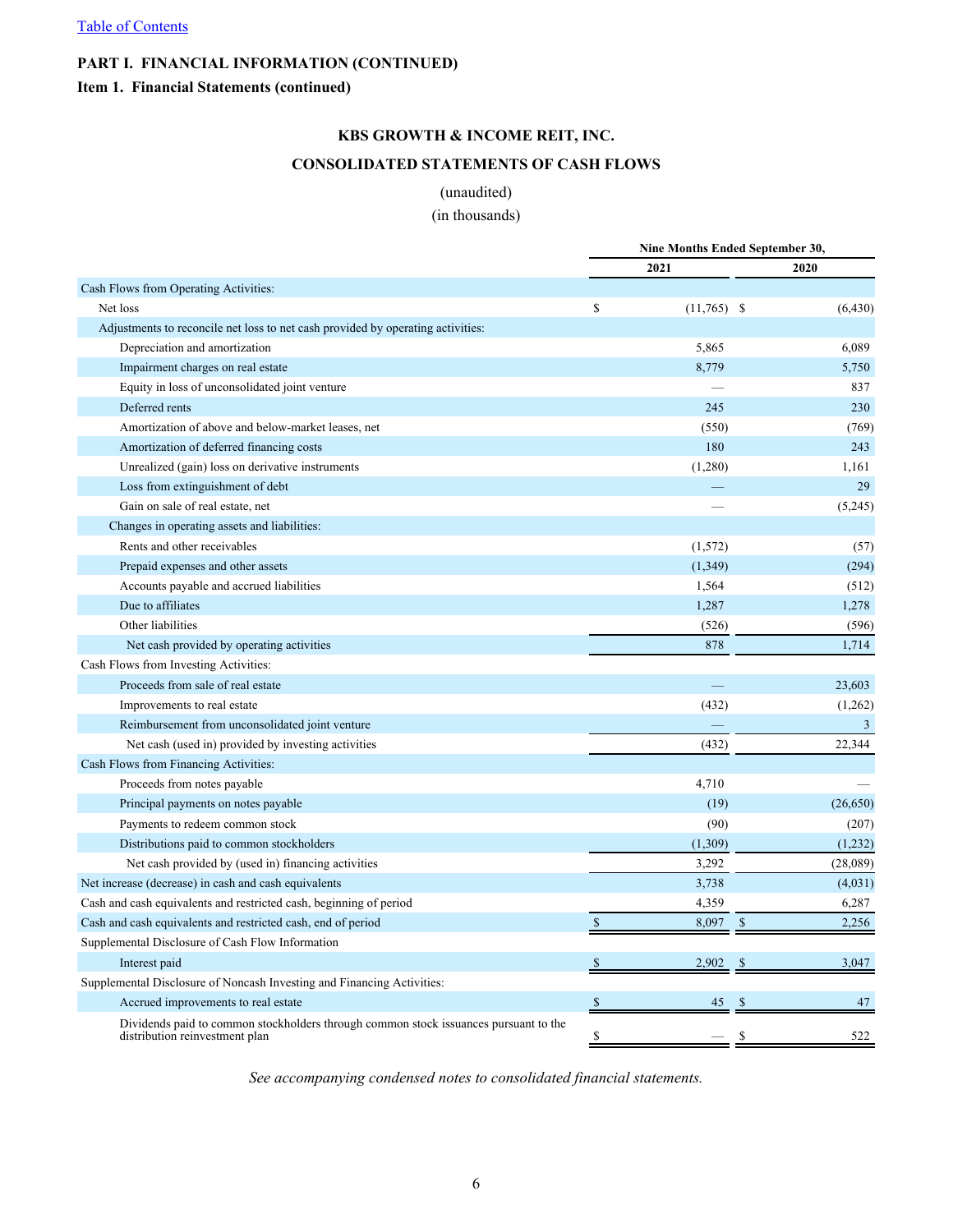<span id="page-7-0"></span>**Item 1. Financial Statements (continued)**

#### **KBS GROWTH & INCOME REIT, INC.**

## **CONDENSED NOTES TO CONSOLIDATED FINANCIAL STATEMENTS**

September 30, 2021 (unaudited)

#### **1. ORGANIZATION**

KBS Growth & Income REIT, Inc. (the "Company") was formed on January 12, 2015 as a Maryland corporation that elected to be taxed as a real estate investment trust ("REIT") beginning with the taxable year ended December 31, 2015. Substantially all of the Company's business is conducted through KBS Growth & Income Limited Partnership (the "Operating Partnership"), a Delaware limited partnership formed on January 14, 2015. The Company is the sole general partner of, and owns a 0.1% partnership interest in, the Operating Partnership. KBS Growth & Income REIT Holdings LLC ("REIT Holdings"), a Delaware limited liability company formed on January 14, 2015, owns the remaining 99.9% partnership interest in the Operating Partnership and is the sole limited partner. The Company is the sole member and manager of REIT Holdings.

Subject to certain restrictions and limitations, the business of the Company is externally managed by KBS Capital Advisors LLC (the "Advisor"), an affiliate of the Company, pursuant to an advisory agreement between the Company and the Advisor initially entered into on June 11, 2015, and amended at various times thereafter (the "Advisory Agreement"). The Advisor conducts the Company's operations and manages its portfolio of core real estate properties. On January 27, 2015, the Company issued 20,000 shares of its common stock to the Advisor at a purchase price of \$10.00 per share. On June 11, 2015, these outstanding shares of common stock were designated Class A shares of common stock.

As of September 30, 2021, the Company had invested in four office properties. The Company has invested in a portfolio of core real estate properties. The Company considers core properties to be existing properties with at least 80% occupancy. The Company's core focus in the U.S. office sector reflects a value-creating core strategy, which is also known as a core-plus strategy.

The Company commenced a private placement offering exempt from registration pursuant to Rule 506(b) of Regulation D of the Securities Act of 1933, as amended, on June 11, 2015, pursuant to which the Company offered a maximum of \$105,000,000 in shares of its Class A common stock for sale to accredited investors (the "Initial Private Offering"), of which \$5,000,000 of Class A shares were offered pursuant to the Company's distribution reinvestment plan. The Company ceased offering shares in the primary portion of the Initial Private Offering on April 27, 2016 and processed subscriptions for the primary Initial Private Offering dated on or prior to April 27, 2016 through May 30, 2016. KBS Capital Markets Group LLC (the "Dealer Manager"), an affiliate of the Advisor, served as the dealer manager of the Initial Private Offering pursuant to a dealer manager agreement dated June 11, 2015 (the "Initial Private Offering Dealer Manager Agreement").

On February 4, 2015, the Company filed a registration statement on Form S-11 with the Securities and Exchange Commission (the "SEC") to register an initial public offering of its common stock to offer a maximum of \$1,500,000,000 in shares of common stock for sale to the public in a primary offering, consisting of two classes of shares: Class A and Class T (the "Primary Offering") and a maximum of \$800,000,000 in both classes of shares of its common stock pursuant to the Company's distribution reinvestment plan (the "DRP Offering" and, together with the Primary Offering, the "Public Offering"). The SEC declared the Company's registration statement effective on April 28, 2016 and the Company retained the Dealer Manager to serve as the dealer manager of the Public Offering pursuant to a dealer manager agreement dated April 28, 2016 (the "Public Offering Dealer Manager Agreement"). The Company terminated the Primary Offering effective June 30, 2017.

On August 5, 2020, the board of directors of the Company approved the termination of the DRP Offering effective August 20, 2020.

On October 3, 2017, the Company launched a private placement offering exempt from registration pursuant to Rule 506(c) of Regulation D of the Securities Act pursuant to which the Company offered a maximum of \$1,000,000,000 in shares of its Class A common stock to accredited investors (the "Second Private Offering"). Prior to the launch of the Second Private Offering, on September 29, 2017, the Company entered into a dealer manager agreement (the "NCPS Dealer Agreement") with the Advisor and North Capital Private Securities Corporation ("NCPS") in connection with the Second Private Offering. In December 2019, the Company's board of directors suspended the Second Private Offering and terminated the Second Private Offering on August 5, 2020.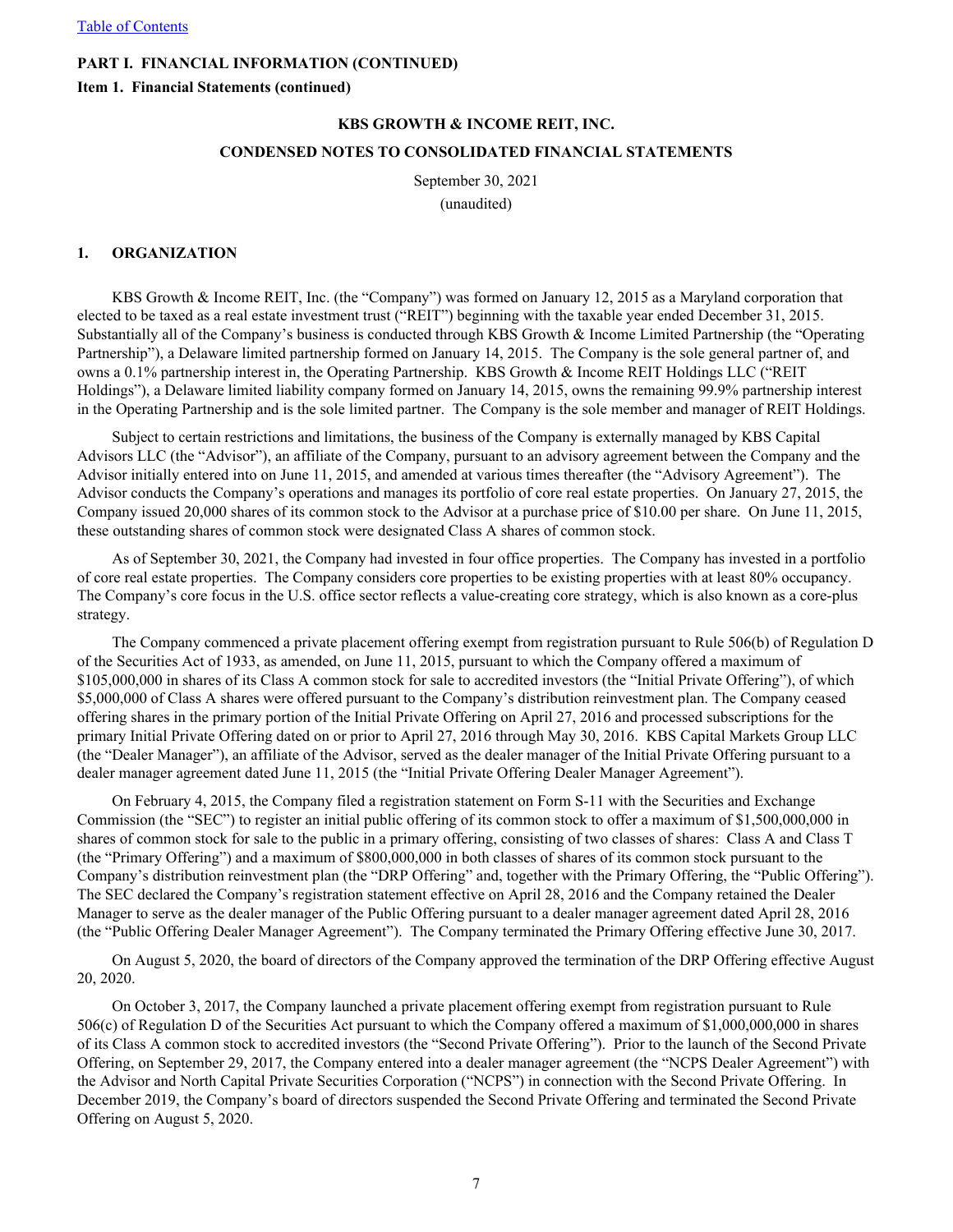**Item 1. Financial Statements (continued)**

#### **KBS GROWTH & INCOME REIT, INC.**

# **CONDENSED NOTES TO CONSOLIDATED FINANCIAL STATEMENTS (CONTINUED)**

September 30, 2021 (unaudited)

**1. ORGANIZATION (CONTINUED)**

The Company sold 8,548,972 shares of Class A common stock for gross offering proceeds of \$76.8 million in the Initial Private Offering, including 74,744 shares of Class A common stock under its distribution reinvestment plan for gross offering proceeds of \$0.7 million.

The Company sold 122,721 and 270,415 shares of Class A and Class T common stock, respectively, in the Primary Offering for aggregate gross offering proceeds of \$3.9 million. The Company sold 883,256 and 41,030 shares of Class A and Class T common stock, respectively, in the DRP Offering for aggregate gross offering proceeds of \$8.5 million.

The Company sold 612,272 shares of Class A common stock in the Second Private Offering for aggregate gross offering proceeds of \$5.5 million.

As of September 30, 2021, the Company had redeemed 465,252 and 2,245 Class A and Class T shares, respectively, for \$3.8 million.

Additionally, on August 11, 2015, the Company issued 46,362 shares of Class A common stock to the Company's affiliates, for an aggregate of \$0.3 million, in private transactions exempt from the registration requirements pursuant to Section 4(a)(2) of the Securities Act of 1933.

#### *COVID-19 Pandemic*

One of the most significant risks and uncertainties facing the Company and the real estate industry generally continues to be the effect of the ongoing public health crisis of the novel coronavirus disease ("COVID-19") pandemic. The Company continues to closely monitor the impact of the COVID-19 pandemic on all aspects of its business, including how the pandemic is affecting its tenants. From March 2020 through September 30, 2021, the Company did not experience significant disruptions in its operations from the COVID-19 pandemic. The Company did, however, recognize impairment charges related to a projected reduction in cash flows as a result of changes in leasing projections that were impacted in part by the COVID-19 pandemic at the Institute Property and 210 W. Chicago during the nine months ended September 30, 2020 and at the Commonwealth Building during the nine months ended September 30, 2021. In addition, reductions in property values related to the impact of the COVID-19 pandemic have reduced the Company's availability to draw on the revolving commitment. Many of the Company's tenants have experienced disruptions in their business, some more severely than others. In general, the Company's retail tenants, which comprise approximately 6% of its annualized base rent, have been more severely impacted by the COVID-19 pandemic than its office tenants. As of September 30, 2021, the Company has granted approximately \$0.2 million of rent deferrals and approximately \$0.7 million in rental abatements. As the impact of the pandemic continues to be felt, these tenants or additional tenants may request rent relief in future periods or become unable to pay rent, and the Company is unable to predict the ultimate impact the pandemic will have on its financial condition, results of operations and cash flows due to numerous uncertainties.

The extent to which the COVID-19 pandemic impacts the Company's operations and those of its tenants depends on future developments, which remain uncertain and cannot be predicted with confidence, including the scope, severity and duration of the pandemic, the actions taken to contain the pandemic or mitigate its impact, and the direct and indirect economic effects of the pandemic and containment measures, among others.

#### *Liquidation Strategy*

In August 2020, the special committee of the board of directors directed the Advisor, with the assistance of the independent financial advisor of the special committee, to develop a plan of liquidation for approval by the board and submission to the stockholders. The Company initially expected to present a plan of liquidation for a vote of the stockholders of the Company within six months from its determination to pursue a liquidation strategy. However, as a result of the adverse market conditions caused by the civil unrest and disruption in Portland and Chicago, where several of the Company's properties are located, and the uncertainty and business disruptions related to the COVID-19 pandemic, in November 2020, the board determined to delay any proposal to liquidate the Company until market conditions improve.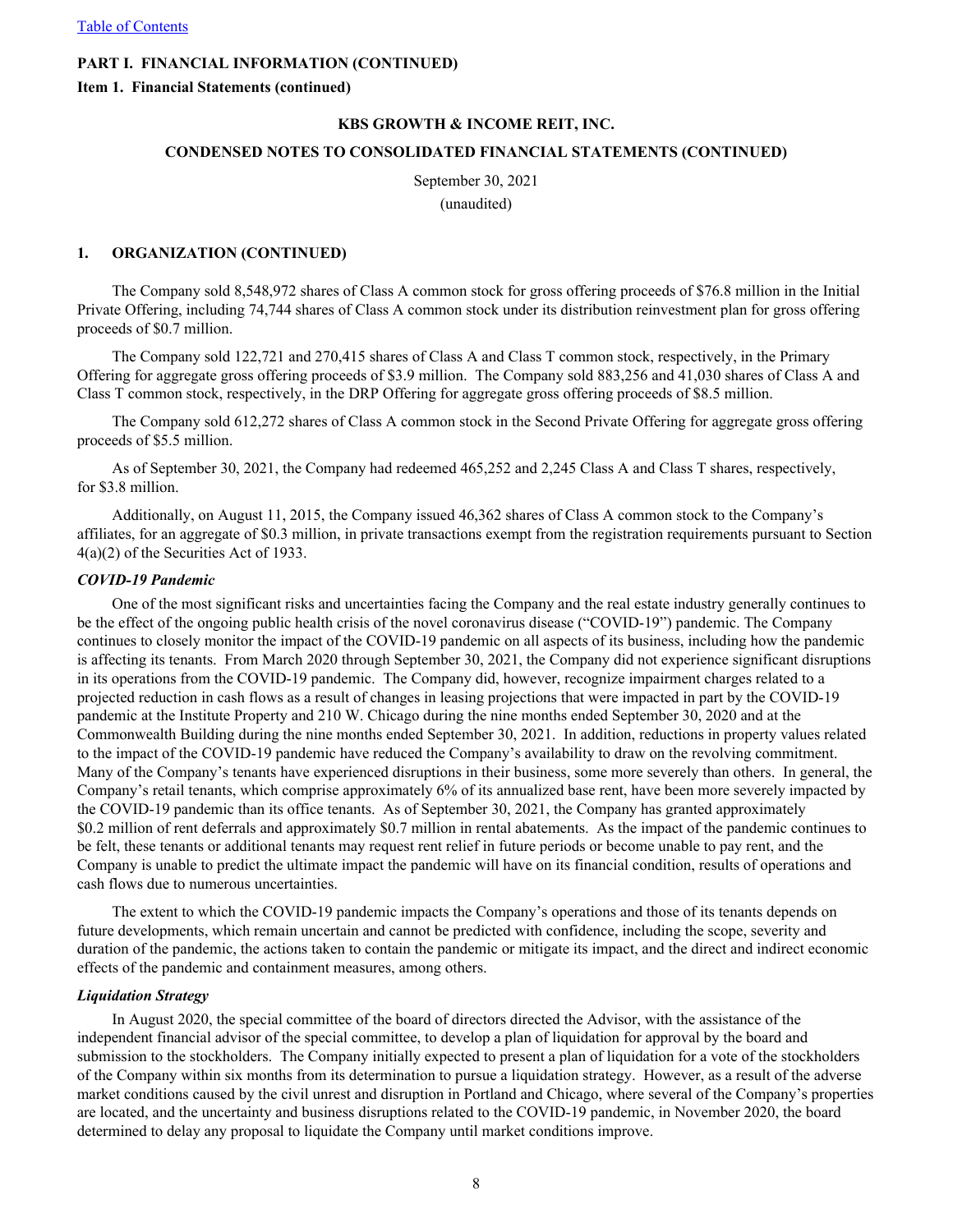**Item 1. Financial Statements (continued)**

#### **KBS GROWTH & INCOME REIT, INC.**

# **CONDENSED NOTES TO CONSOLIDATED FINANCIAL STATEMENTS (CONTINUED)**

September 30, 2021 (unaudited)

**1. ORGANIZATION (CONTINUED)**

In August 2021, the board of directors, including all of the independent directors, determined to resume development of a formal plan of liquidation. Although the Company is actively developing a formal plan of liquidation, there can be no assurance of the ultimate timing of the Company's liquidation.

#### **2. SUMMARY OF SIGNIFICANT ACCOUNTING POLICIES**

There have been no significant changes to the Company's accounting policies since it filed its audited financial statements in its Annual Report on Form 10-K for the year ended December 31, 2020. For further information about the Company's accounting policies, refer to the Company's consolidated financial statements and notes thereto for the year ended December 31, 2020 included in the Company's Annual Report on Form 10-K filed with the Securities and Exchange Commission ("SEC").

#### **Principles of Consolidation and Basis of Presentation**

The accompanying unaudited consolidated financial statements and condensed notes thereto have been prepared in accordance with U.S. generally accepted accounting principles ("GAAP") for interim financial information as contained within the Financial Accounting Standards Board ("FASB") Accounting Standards Codification ("ASC") and the rules and regulations of the SEC, including the instructions to Form 10-Q and Article 10 of Regulation S-X. Accordingly, the unaudited consolidated financial statements do not include all of the information and footnotes required by GAAP for audited financial statements. In the opinion of management, the financial statements for the unaudited interim periods presented include all adjustments, which are of a normal and recurring nature, necessary for a fair and consistent presentation of the results for such periods. Operating results for the three and nine months ended September 30, 2021 are not necessarily indicative of the results that may be expected for the year ending December 31, 2021.

The consolidated financial statements include the accounts of the Company, REIT Holdings, the Operating Partnership, and their direct and indirect wholly owned subsidiaries. All significant intercompany balances and transactions are eliminated in consolidation.

#### **Use of Estimates**

The preparation of the consolidated financial statements and the accompanying notes thereto in conformity with GAAP requires management to make estimates and assumptions that affect the amounts reported in the consolidated financial statements and accompanying notes. Actual results could materially differ from those estimates.

#### **Segments**

The Company had invested in four office properties as of September 30, 2021. Substantially all of the Company's revenue and net loss is from real estate, and therefore, the Company currently operates in one reportable segment.

#### **Per Share Data**

Basic net income (loss) per share of common stock is calculated by dividing net income (loss) by the weighted-average number of shares of common stock issued and outstanding during such period. Diluted net income (loss) per share of common stock equals basic net income (loss) per share of common stock as there were no potentially dilutive securities outstanding for the nine months ended September 30, 2021 and 2020. Basic and diluted net income (loss) per share of Class A common stock and basic and diluted net income (loss) per share of Class T common stock were equal for the three and nine months ended September 30, 2021 and 2020 as aggregate cash distributions for each share class were equal during those periods.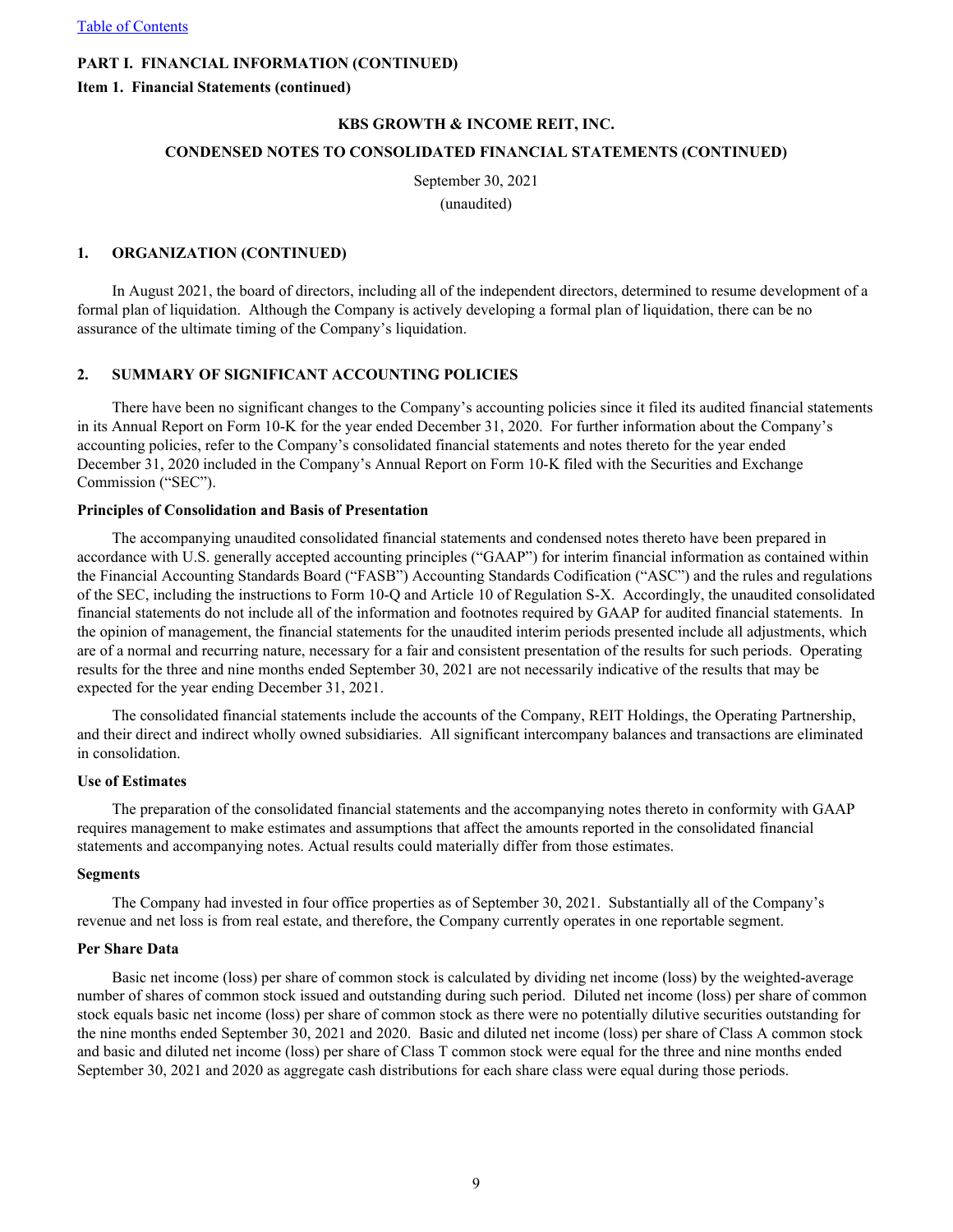**Item 1. Financial Statements (continued)**

#### **KBS GROWTH & INCOME REIT, INC.**

# **CONDENSED NOTES TO CONSOLIDATED FINANCIAL STATEMENTS (CONTINUED)**

September 30, 2021

(unaudited)

#### **2. SUMMARY OF SIGNIFICANT ACCOUNTING POLICIES (CONTINUED)**

During the three months ended September 30, 2021, aggregate cash distributions declared per share of Class A and Class T common stock were \$0.04287500. During the nine months ended September 30, 2021 and 2020, aggregate cash distributions declared per share of Class A and Class T common stock were \$0.12862500 and \$0.12645000, respectively, assuming the share was issued and outstanding each date that was a record date for distributions during the period. Distributions declared per common share of Class A and Class T common stock were \$0.04287500 per share for each quarter during the period from January 1, 2021 through September 30, 2021. Distributions declared per common share of Class A and Class T common stock were \$0.02107500 per share for each month during the period from January 1, 2020 through June 30, 2020.

#### **Square Footage, Occupancy and Other Measures**

Square footage, occupancy, number of tenants and other measures, including annualized base rent and annualized base rent per square foot, or amounts derived from such measures, used to describe real estate investments included in these condensed notes to consolidated financial statements are presented on an unaudited basis and outside the scope of the Company's independent registered public accounting firm's review of the Company's financial statements in accordance with the standards of the United States Public Company Accounting Oversight Board.

#### **Recently Issued Accounting Standards Update**

In March 2020, the FASB issued ASU No. 2020-04, *Reference Rate Reform (Topic 848): Facilitation of the Effects of Reference Rate Reform on Financial Reporting* ("ASU No. 2020-04") to provide temporary optional expedients and exceptions to the guidance in GAAP on contract modifications and hedge accounting to ease the financial reporting burdens related to the expected market transition from the London Interbank Offered Rate (LIBOR) and other interbank offered rates to alternative reference rates, such as the Secured Overnight Financing Rate (SOFR). Modified contracts that meet the following criteria are eligible for relief from the modification accounting requirements under GAAP: (1) The contract references LIBOR or another rate that is expected to be discontinued due to reference rate reform, (2) The modified terms directly replace or have the potential to replace the reference rate that is expected to be discontinued due to reference rate reform, and (3) Any contemporaneous changes to other terms (i.e., those that do not directly replace or have the potential to replace the reference rate) that change or have the potential to change the amount and timing of contractual cash flows must be related to the replacement of the reference rate. For a contract that meets the criteria, the guidance generally allows an entity to account for and present modifications as an event that does not require contract remeasurement at the modification date or reassessment of a previous accounting determination. That is, the modified contract is accounted for as a continuation of the existing contract. In addition, ASU No. 2020-04 provides various optional expedients for hedging relationships affected by reference rate reform, if certain criteria are met. The amendments in ASU No. 2020-04 are effective for all entities as of March 12, 2020 through December 31, 2022. An entity may elect to apply the amendments for contract modifications by Topic or Industry Subtopic as of any date from the beginning of an interim period that includes or is subsequent to March 12, 2020, or prospectively from a date within an interim period that includes or is subsequent to March 12, 2020, up to the date that the financial statements are available to be issued. Once elected for a Topic or an Industry Subtopic, the amendments in this Update must be applied prospectively for all eligible contract modifications for that Topic or Industry Subtopic. An entity may elect to apply the amendments in ASU No. 2020-04 to eligible hedging relationships existing as of the beginning of the interim period that includes March 12, 2020 and to new eligible hedging relationships entered into after the beginning of the interim period that includes March 12, 2020.

For the period from January 1, 2020 (the earliest date the Company may elect to apply ASU No. 2020-04) through September 30, 2021, the Company did not have any contract modifications that meet the criteria described above, specifically contract modifications that have been modified from LIBOR to an alternative reference rate. The Company's loan agreements, derivative instruments, and certain lease agreements use LIBOR as the current reference rate. For eligible contract modifications, the Company expects to adopt the temporary optional expedients described in ASU No. 2020-04. The optional expedients for hedging relationships described in ASU No. 2020-04 are not expected to have an impact to the Company as the Company has elected to not designate its derivative instruments as a hedge.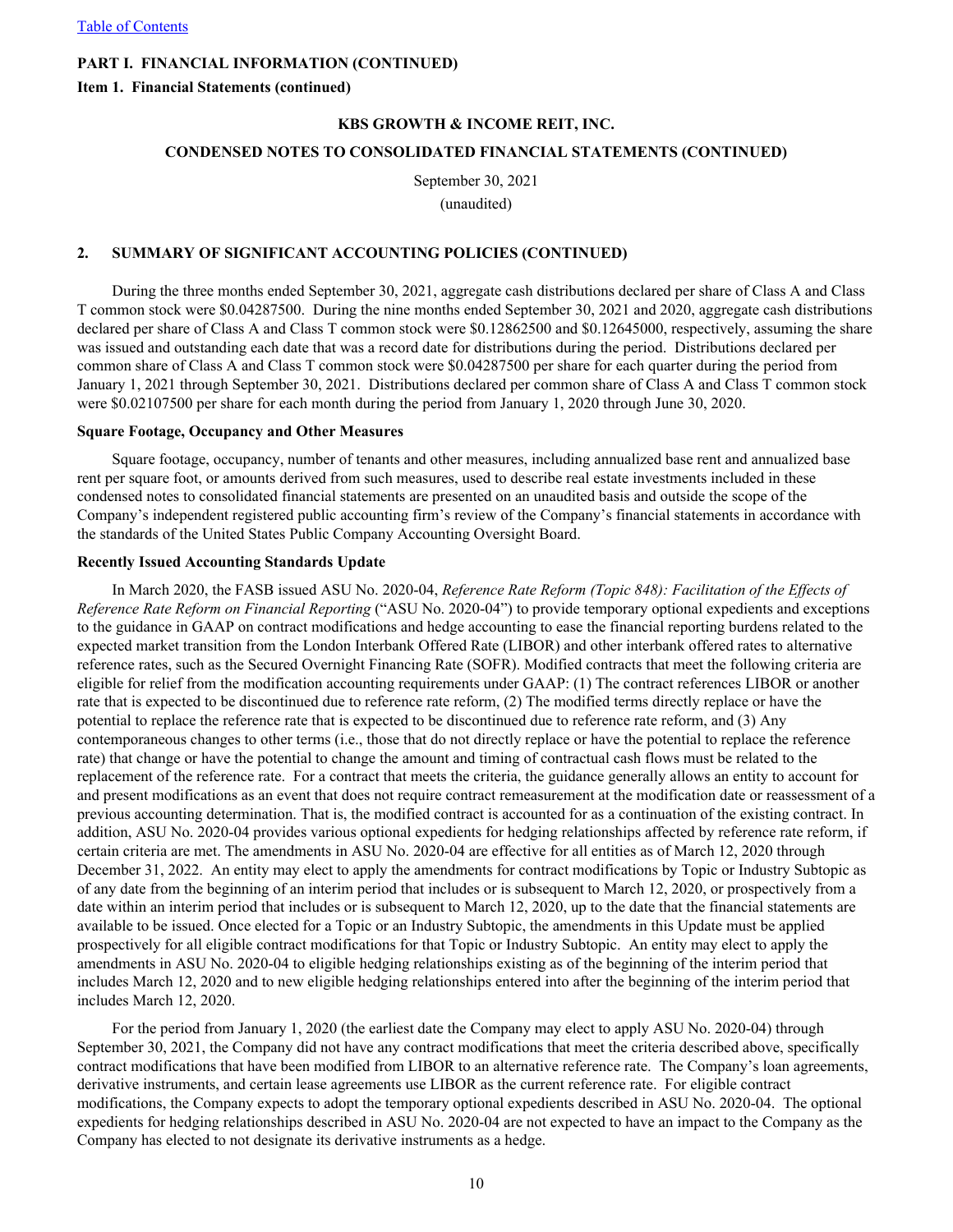**Item 1. Financial Statements (continued)**

#### **KBS GROWTH & INCOME REIT, INC.**

# **CONDENSED NOTES TO CONSOLIDATED FINANCIAL STATEMENTS (CONTINUED)**

September 30, 2021

(unaudited)

#### **2. SUMMARY OF SIGNIFICANT ACCOUNTING POLICIES (CONTINUED)**

In April 2020, the FASB issued a FASB Staff Q&A related to *Topic 842 and Topic 840: Accounting for Lease Concessions Related to the Effects of the COVID-19 Pandemic* (the "Topic 842 Q&A"). The Company adopted the lease accounting standards of Topic 842 beginning January 1, 2019. Under Topic 842, subsequent changes to lease payments that are not stipulated in the original lease contract are generally accounted for as lease modifications. Some contracts may contain explicit or implicit enforceable rights and obligations that require lease concessions if certain circumstances arise that are beyond the control of the parties to the contract. If a lease contract provides enforceable rights and obligations for concessions in the contract and no changes are made to that contract, the concessions are not accounted for under the lease modification guidance in Topic 842. If concessions granted by lessors are beyond the enforceable rights and obligations in the contract, entities would generally account for those concessions in accordance with the lease modification guidance in Topic 842. Because of the unprecedented and global nature of the COVID-19 pandemic, the FASB staff is aware that it may be exceedingly challenging for entities to determine whether existing contracts provide enforceable rights and obligations for lease concessions and whether those concessions are consistent with the terms of the contract or are modifications to the contract. As such, the FASB staff believes that it would be acceptable for entities to make an election to account for lease concessions related to the effects of the COVID-19 pandemic consistent with how those concessions would be accounted for under Topic 842 as though enforceable rights and obligations for those concessions existed (regardless of whether those enforceable rights and obligations for the concessions explicitly exist in the contract). Consequently, for concessions related to the effects of the COVID-19 pandemic, an entity will not have to analyze each contract to determine whether enforceable rights and obligations for concessions exist in the contract and can elect to apply or not apply the lease modification guidance in Topic 842 to those contracts. This election is available for concessions related to the effects of the COVID-19 pandemic that do not result in a substantial increase in the rights of the lessor or the obligations of the lessee. For example, this election is available for concessions that result in the total payments required by the modified contract being substantially the same as or less than total payments required by the original contract. The FASB staff expects that reasonable judgment will be exercised in making those determinations. Some concessions will provide a deferral of payments with no substantive changes to the consideration in the original contract. A deferral affects the timing, but the amount of the consideration is substantially the same as that required by the original contract. The staff expects that there will be multiple ways to account for those deferrals, none of which the staff believes are more preferable than the others. Two of those methods are: (1) Account for the concessions as if no changes to the lease contract were made. Under that accounting, a lessor would increase its lease receivable, and a lessee would increase its accounts payable as receivables/payments accrue. In its income statement, a lessor would continue to recognize income, and a lessee would continue to recognize expense during the deferral period and (2) Account for the deferred payments as variable lease payments.

In accordance with the Topic 842 Q&A, the Company made the election to account for lease concessions related to the effects of the COVID-19 pandemic consistent with how those concessions would be accounted for under Topic 842 as though enforceable rights and obligations for those concessions existed. Accordingly, the Company does not analyze each contract to determine whether enforceable rights and obligations for concessions exist in the contract and elected not apply the lease modification guidance in Topic 842. For deferrals, the Company accounts for the concessions as if no changes to the lease contract were made and continued to recognize rental income during the deferral period. The amount of deferred rent is assessed for collectability at the end of each reporting period. For rental abatements, the Company recognizes negative variable lease income for the forgiven rent, thereby reversing the rental income and rent receivable for the abated period.

The Company has not granted any material lease concessions related to the effects of the COVID-19 pandemic that had a material impact to the Company's consolidated balance sheet as of September 30, 2021 or consolidated statements of operations for the three and nine months ended September 30, 2021 and 2020. As of September 30, 2021, the Company had entered into lease amendments related to the effects of the COVID-19 pandemic, granting approximately \$0.2 million of rent deferrals for the period from April 2020 through April 2021 and granting approximately \$0.7 million in rental abatements.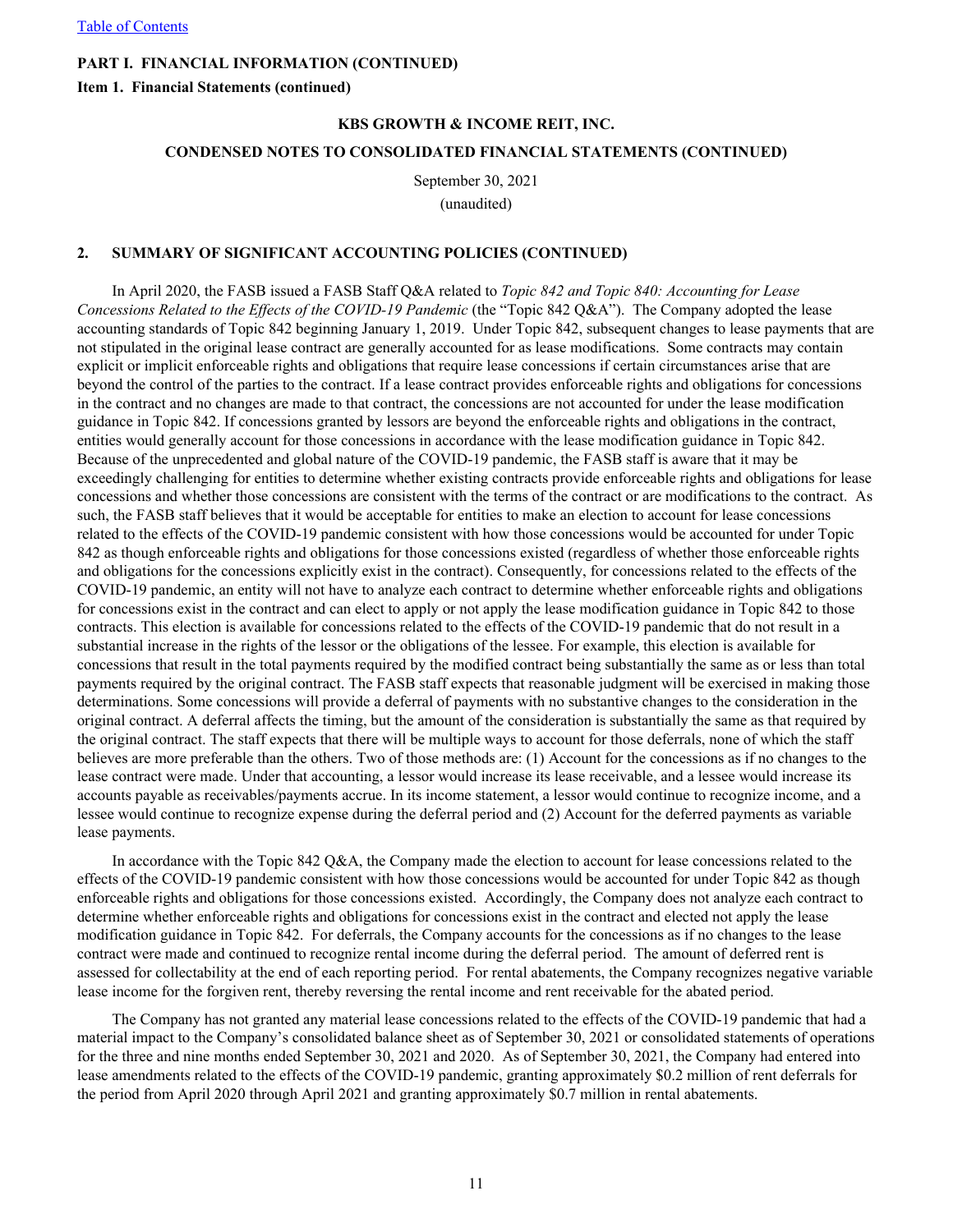**Item 1. Financial Statements (continued)**

## **KBS GROWTH & INCOME REIT, INC.**

# **CONDENSED NOTES TO CONSOLIDATED FINANCIAL STATEMENTS (CONTINUED)**

September 30, 2021

(unaudited)

## **2. SUMMARY OF SIGNIFICANT ACCOUNTING POLICIES (CONTINUED)**

As of September 30, 2021, the Company had \$0.1 million of receivables for lease payments that had been deferred as lease concessions related to the effects of the COVID-19 pandemic. For the nine months ended September 30, 2021, the Company recorded \$0.6 million of rental abatements granted to tenants as a result of the COVID-19 pandemic.

Tenants may request additional lease concessions or deferrals for future periods, which may have an impact on the Company's business, financial condition and results of operations, but the ultimate impact will largely depend on future developments with respect to the continued spread and treatment of the virus, the actions taken to contain the pandemic or mitigate its impact, and the direct and indirect economic effects of the pandemic and containment measures, which the Company cannot accurately predict.

## **3. REAL ESTATE**

 $\mathcal{L}_\text{max}$  , where  $\mathcal{L}_\text{max}$  and  $\mathcal{L}_\text{max}$ 

As of September 30, 2021, the Company's portfolio of real estate was composed of four office buildings containing 599,030 rentable square feet, which were collectively 80.8% occupied. The following table provides summary information regarding the properties owned by the Company as of September 30, 2021 (in thousands):

| <b>Property</b>           | <b>Date Acquired</b> | <b>City</b> | <b>State</b> | <b>Property</b><br><b>Type</b> | <b>Total Real Estate</b><br>at Cost $^{(1)}$ | Accumulated<br><b>Depreciation and</b><br>Amortization <sup>(1)</sup> | <b>Total Real Estate,</b><br>Net <sup>(1)</sup> |
|---------------------------|----------------------|-------------|--------------|--------------------------------|----------------------------------------------|-----------------------------------------------------------------------|-------------------------------------------------|
| Commonwealth Building     | 06/30/2016           | Portland    | <b>OR</b>    | Office                         | \$<br>53,424                                 |                                                                       | 53,424                                          |
| The Offices at Greenhouse | 11/14/2016           | Houston     | TX           | Office                         | 47,211                                       | (11, 522)                                                             | 35,689                                          |
| <b>Institute Property</b> | 11/09/2017           | Chicago     | IL           | Office                         | 37,516                                       | (2, 454)                                                              | 35,062                                          |
| 210 W. Chicago            | 10/05/2020           | Chicago     | IL           | Office                         | 4,790                                        | (210)                                                                 | 4,580                                           |
|                           |                      |             |              |                                | 142,941                                      | (14, 186)                                                             | 128,755                                         |

(1) Amounts presented are net of impairment charges and write-offs of fully depreciated/amortized assets.

As of September 30, 2021, the following properties each represented more than 10% of the Company's total assets:

| <b>Property</b>           | Location     | Rentable<br><b>Square Feet</b> | Total Real Estate,<br>Net<br>(in thousands) | Percentage of<br><b>Total Assets</b> | <b>Annualized Base</b><br>Rent<br>$(in thousands)$ <sup>(1)</sup> | Average<br>Annualized<br><b>Base Rent per</b><br>sq. ft. | Occupancv |
|---------------------------|--------------|--------------------------------|---------------------------------------------|--------------------------------------|-------------------------------------------------------------------|----------------------------------------------------------|-----------|
| Commonwealth Building     | Portland, OR | 224,122                        | 53.424                                      | $37.2 \%$ \$                         | 4.483                                                             | 30.62                                                    | 65.3 %    |
| The Offices at Greenhouse | Houston. TX  | 203.284                        | 35.689                                      | 24.8 %                               | 4.212                                                             | 20.72                                                    | 100.0%    |
| <b>Institute Property</b> | Chicago, IL  | 155,385                        | 35,062                                      | 24.4 %                               | 3.186                                                             | 27.02                                                    | 75.9 %    |

(1) Annualized base rent represents annualized contractual base rental income as of September 30, 2021, adjusted to straight-line any contractual tenant concessions (including free rent), rent increases and rent decreases from the lease's inception through the balance of the lease term.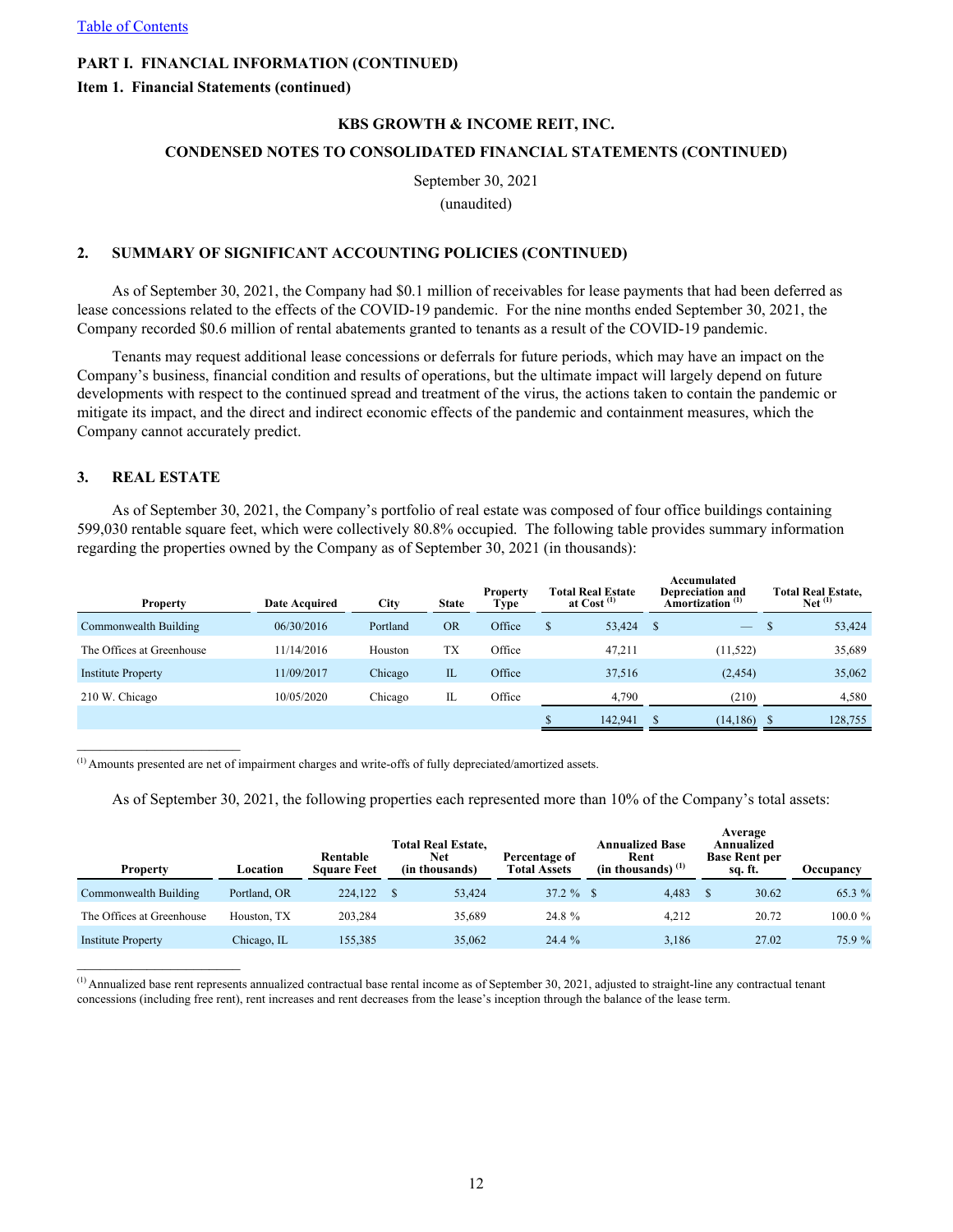**Item 1. Financial Statements (continued)**

#### **KBS GROWTH & INCOME REIT, INC.**

# **CONDENSED NOTES TO CONSOLIDATED FINANCIAL STATEMENTS (CONTINUED)**

September 30, 2021 (unaudited)

#### **3. REAL ESTATE (CONTINUED)**

#### **Operating Leases**

The Company's real estate properties are leased to tenants under operating leases for which the terms and expirations vary. As of September 30, 2021, the leases had remaining terms, excluding options to extend, of up to 9.4 years with a weighted-average remaining term of 3.4 years. Some of the leases have provisions to extend the term of the leases, options for early termination for all or a part of the leased premises after paying a specified penalty, and other terms and conditions as negotiated. The Company retains substantially all of the risks and benefits of ownership of the real estate assets leased to tenants. Generally, upon the execution of a lease, the Company requires a security deposit from the tenant in the form of a cash deposit and/or a letter of credit. The amount required as a security deposit varies depending upon the terms of the respective lease and the creditworthiness of the tenant, but generally is not a significant amount. Therefore, exposure to credit risk exists to the extent that a receivable from a tenant exceeds the amount of its security deposit. Security deposits received in cash related to tenant leases are included in other liabilities in the accompanying consolidated balance sheets and totaled \$0.7 million and \$0.8 million as of September 30, 2021 and December 31, 2020, respectively.

During the nine months ended September 30, 2021 and 2020, the Company recognized deferred rent from tenants, net of lease incentive amortization, of \$(0.2) million and \$(0.2) million, respectively. As of September 30, 2021 and December 31, 2020, the cumulative deferred rent balance was \$4.0 million and \$2.6 million, respectively, and is included in rents and other receivables on the accompanying consolidated balance sheets. The cumulative deferred rent balance included \$1.8 million and \$0.1 million of unamortized lease incentives as of September 30, 2021 and December 31, 2020, respectively.

As of September 30, 2021, the future minimum rental income from the Company's properties under its non-cancelable operating leases was as follows (in thousands):

| October 1, 2021 through December 31, 2021 | ¢<br>Φ | 2,936  |
|-------------------------------------------|--------|--------|
| 2022                                      |        | 10,265 |
| 2023                                      |        | 9,823  |
| 2024                                      |        | 9,074  |
| 2025                                      |        | 5,592  |
| Thereafter                                |        | 12,454 |
|                                           |        | 50,144 |

As of September 30, 2021, the Company had a concentration of credit risk related to AECOM, one of the tenants in The Offices at Greenhouse in the engineering industry, which represented 23% of the Company's annualized base rent. The tenant individually occupied 135,727 rentable square feet or approximately 23% of the total rentable square feet of the Company's real estate portfolio, which expires on December 31, 2024, with two five-year extension options. As of September 30, 2021, the annualized base rent for this tenant was approximately \$2.9 million or \$21.37 per square foot. No other tenant represented more than 10% of the Company's annualized base rent.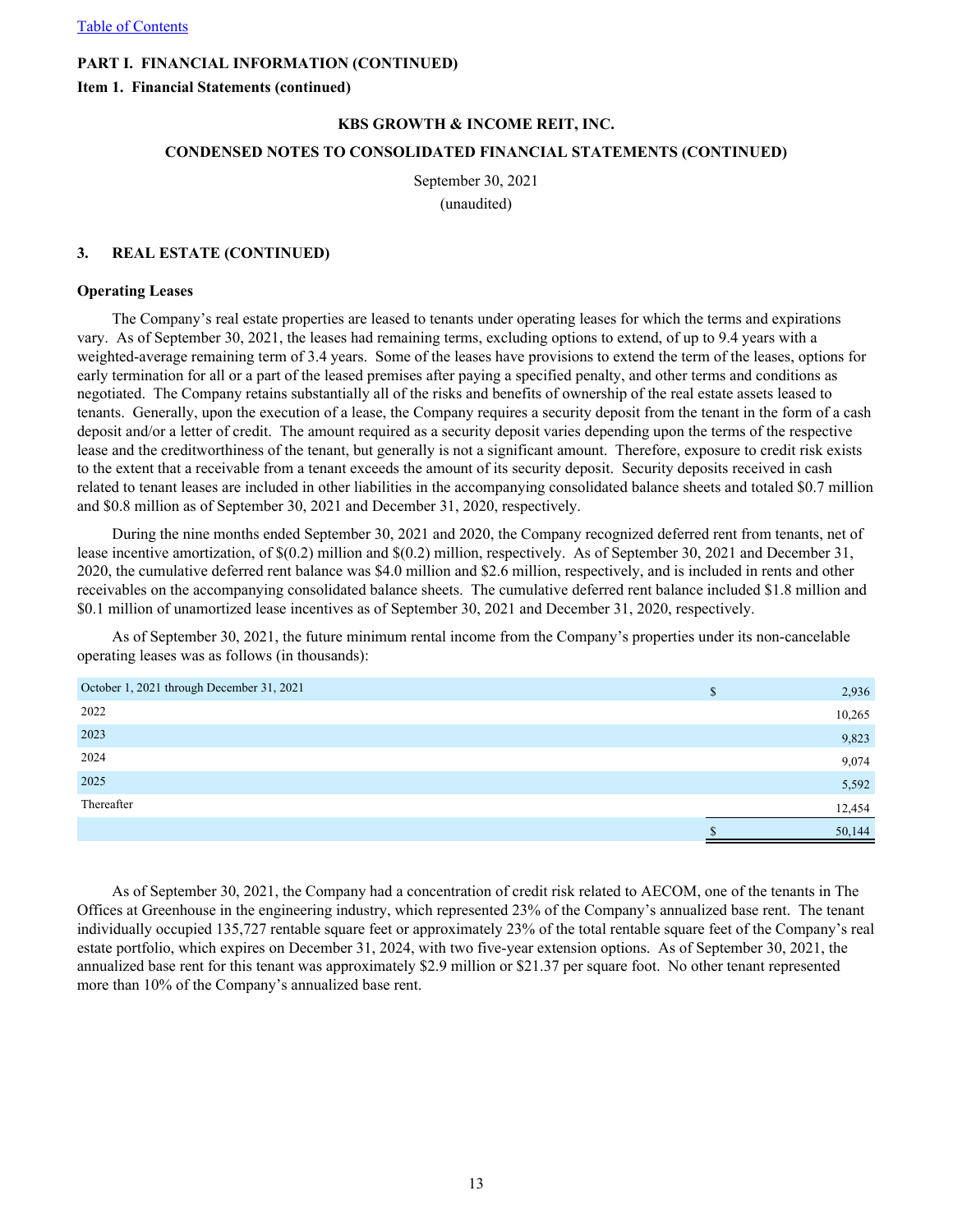#### **Item 1. Financial Statements (continued)**

#### **KBS GROWTH & INCOME REIT, INC.**

# **CONDENSED NOTES TO CONSOLIDATED FINANCIAL STATEMENTS (CONTINUED)**

# September 30, 2021

(unaudited)

#### **3. REAL ESTATE (CONTINUED)**

As of September 30, 2021, the Company's real estate properties were leased to 58 tenants over a diverse range of industries. The Company's highest tenant industry concentration (greater than 10% of annualized base rent) was as follows:

| Industry                                    | Number of<br><b>Tenants</b> | <b>Annualized Base Rent</b> <sup>(1)</sup><br>(in thousands) | <b>Percentage of Annualized</b><br><b>Base Rent</b> |
|---------------------------------------------|-----------------------------|--------------------------------------------------------------|-----------------------------------------------------|
| Professional, scientific and technical      |                             | 4.481                                                        | 36.0%                                               |
| Computer system design and related services |                             | .442                                                         | $1.6\%$                                             |
|                                             |                             | 5.923                                                        | 47.6%                                               |

(1) Annualized base rent represents annualized contractual base rental income as of September 30, 2021, adjusted to straight-line any contractual tenant concessions (including free rent), rent increases and rent decreases from the lease's inception through the balance of the lease term.

As of September 30, 2021, no other tenant industries accounted for more than 10% of annualized base rent.

#### **Impairment of Real Estate**

During the nine months ended September 30, 2021, the Company recorded non-cash impairment charges of \$8.8 million to write down the carrying value of the Commonwealth Building, an office property located in Portland, Oregon, to its estimated fair value as a result of a continued decrease in occupancy and changes in cash flow estimates including a change in leasing projections, which triggered the future estimated undiscounted cash flows to be lower than the net carrying value of the property. As of September 30, 2021, the Commonwealth Building was 65.3% occupied and occupancy is expected to further decline as three tenants at the property, or 15% of the rentable square footage of the property, have notified the Company that they will not be renewing their leases at maturity. The Company is projecting longer lease-up periods for the vacant space as demand for office space in Portland has significantly declined as a result of both the COVID-19 pandemic, with employees continuing to work from home, and the impact of the disruptions caused by protests and demonstrations in the downtown area. Downtown Portland is experiencing record high office vacancies and it is uncertain when the market will fully recover.

During the nine months ended September 30, 2020, the Company recorded non-cash impairment charges of \$5.8 million to write down the carrying value of the Institute Property, an office property located in Chicago, Illinois, to its estimated fair value as a result of changes in cash flow estimates including a change in leasing projections, which triggered the future estimated undiscounted cash flows to be lower than the net carrying value of the property. The decrease in cash flow projections was primarily due to reduced demand for the office space at the property resulting in longer lease-up periods and a decrease in projected rental rates and was further impacted by the COVID-19 pandemic which the Company believes will result in additional challenges to release the vacant space. Further, tenants at the Institute Property have been adversely impacted by the measures put in place to control the spread of COVID-19 and as of September 30, 2021, nine tenants at the Institute Property were granted rent concessions as their businesses have been severely impacted.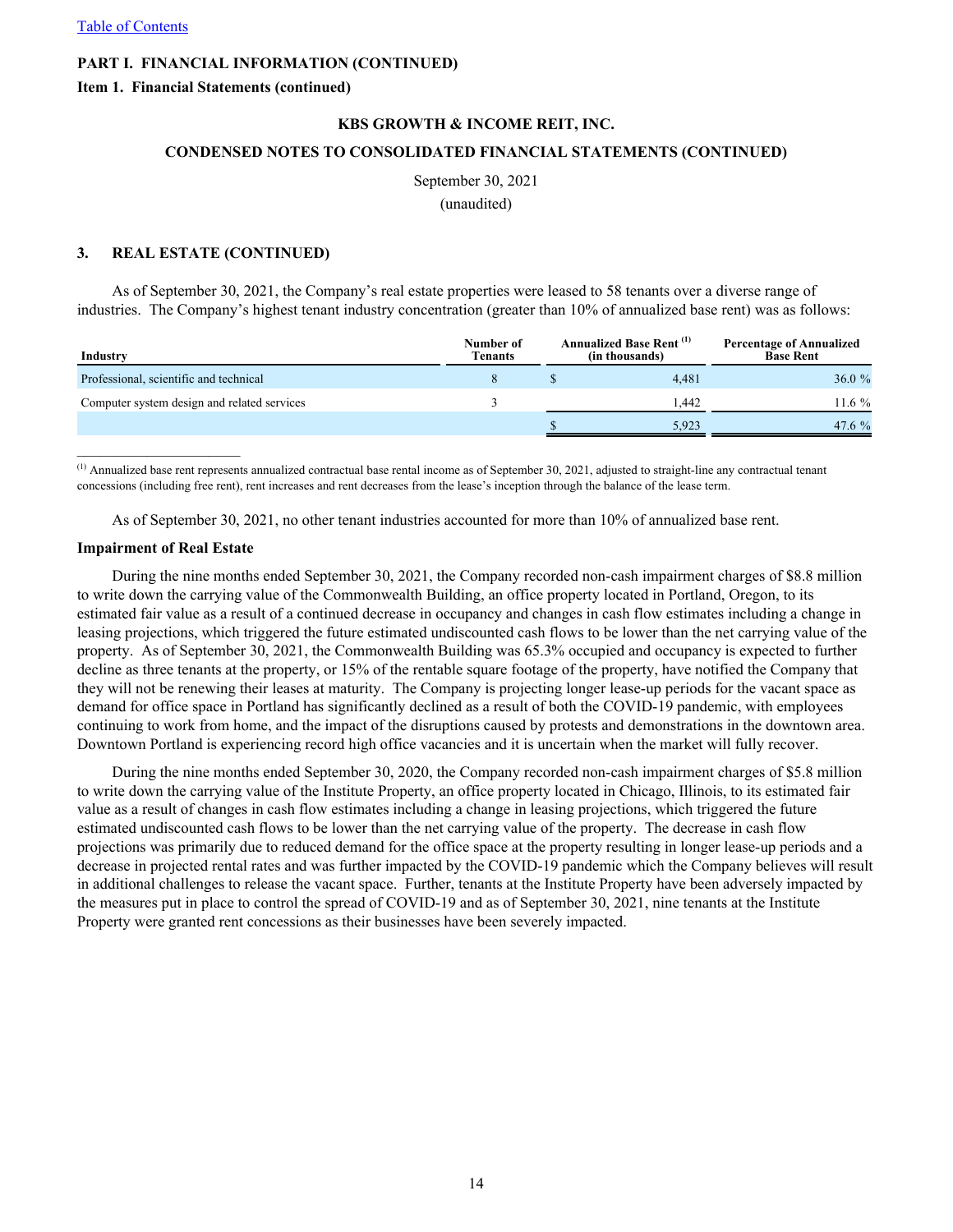#### **Item 1. Financial Statements (continued)**

#### **KBS GROWTH & INCOME REIT, INC.**

# **CONDENSED NOTES TO CONSOLIDATED FINANCIAL STATEMENTS (CONTINUED)**

September 30, 2021

(unaudited)

# **4. TENANT ORIGINATION AND ABSORPTION COSTS, ABOVE-MARKET LEASE ASSETS AND BELOW- MARKET LEASE LIABILITIES**

As of September 30, 2021 and December 31, 2020, the Company's tenant origination and absorption costs, above-market lease assets and below-market lease liabilities (excluding fully amortized assets and liabilities and accumulated amortization) were as follows (in thousands):

|                                 | <b>Tenant Origination and</b><br><b>Absorption Costs</b> |         |                      |         | <b>Above-Market</b><br><b>Lease Assets</b> |       |                             |      |                       | <b>Below-Market</b><br><b>Lease Liabilities</b> |                      |         |  |
|---------------------------------|----------------------------------------------------------|---------|----------------------|---------|--------------------------------------------|-------|-----------------------------|------|-----------------------|-------------------------------------------------|----------------------|---------|--|
|                                 | September 30,<br>2021                                    |         | December 31.<br>2020 |         | September 30,<br>2021                      |       | December 31,<br><b>2020</b> |      | September 30,<br>2021 |                                                 | December 31,<br>2020 |         |  |
| Cost                            |                                                          | 8.046   |                      | 11.068  |                                            | 178   |                             | 177  |                       | $(3,267)$ \$                                    |                      | (5,114) |  |
| <b>Accumulated Amortization</b> |                                                          | (4.564) |                      | (6.210) |                                            | (101) |                             | (85) |                       | 2.323                                           |                      | 3,605   |  |
| Net Amount                      |                                                          | 3.482   |                      | 4,858   |                                            |       |                             | 92   |                       | (944)                                           |                      | (1,509) |  |

Increases (decreases) in net income as a result of amortization of the Company's tenant origination and absorption costs, above-market lease assets and below-market lease liabilities for the three and nine months ended September 30, 2021 and 2020 were as follows (in thousands):

|              | <b>Tenant Origination and</b><br><b>Absorption Costs</b> |            |  | Above-Market                                      | <b>Lease Assets</b>                                |                                                   | <b>Below-Market</b><br><b>Lease Liabilities</b>    |     |          |      |  |
|--------------|----------------------------------------------------------|------------|--|---------------------------------------------------|----------------------------------------------------|---------------------------------------------------|----------------------------------------------------|-----|----------|------|--|
|              | <b>For the Three Months Ended</b><br>September 30,       |            |  |                                                   | <b>For the Three Months Ended</b><br>September 30, |                                                   | <b>For the Three Months Ended</b><br>September 30, |     |          |      |  |
|              | 2021                                                     | 2020       |  | 2021                                              | 2020                                               |                                                   | 2021                                               |     |          | 2020 |  |
| Amortization | \$<br>$(469)$ \$                                         | $(470)$ \$ |  | $(5)$ \$                                          |                                                    | $(7)$ \$                                          |                                                    | 163 | <b>S</b> | 236  |  |
|              | <b>Tenant Origination and</b><br><b>Absorption Costs</b> |            |  | Above-Market                                      | <b>Lease Assets</b>                                |                                                   | <b>Below-Market</b><br><b>Lease Liabilities</b>    |     |          |      |  |
|              | <b>For the Nine Months Ended</b><br>September 30.        |            |  | <b>For the Nine Months Ended</b><br>September 30. |                                                    | <b>For the Nine Months Ended</b><br>September 30, |                                                    |     |          |      |  |

Amortization \$ (1,326) \$ (1,559) \$ (15) \$ (22) \$ 565 \$ 791

**2021 2020 2021 2020 2021 2020**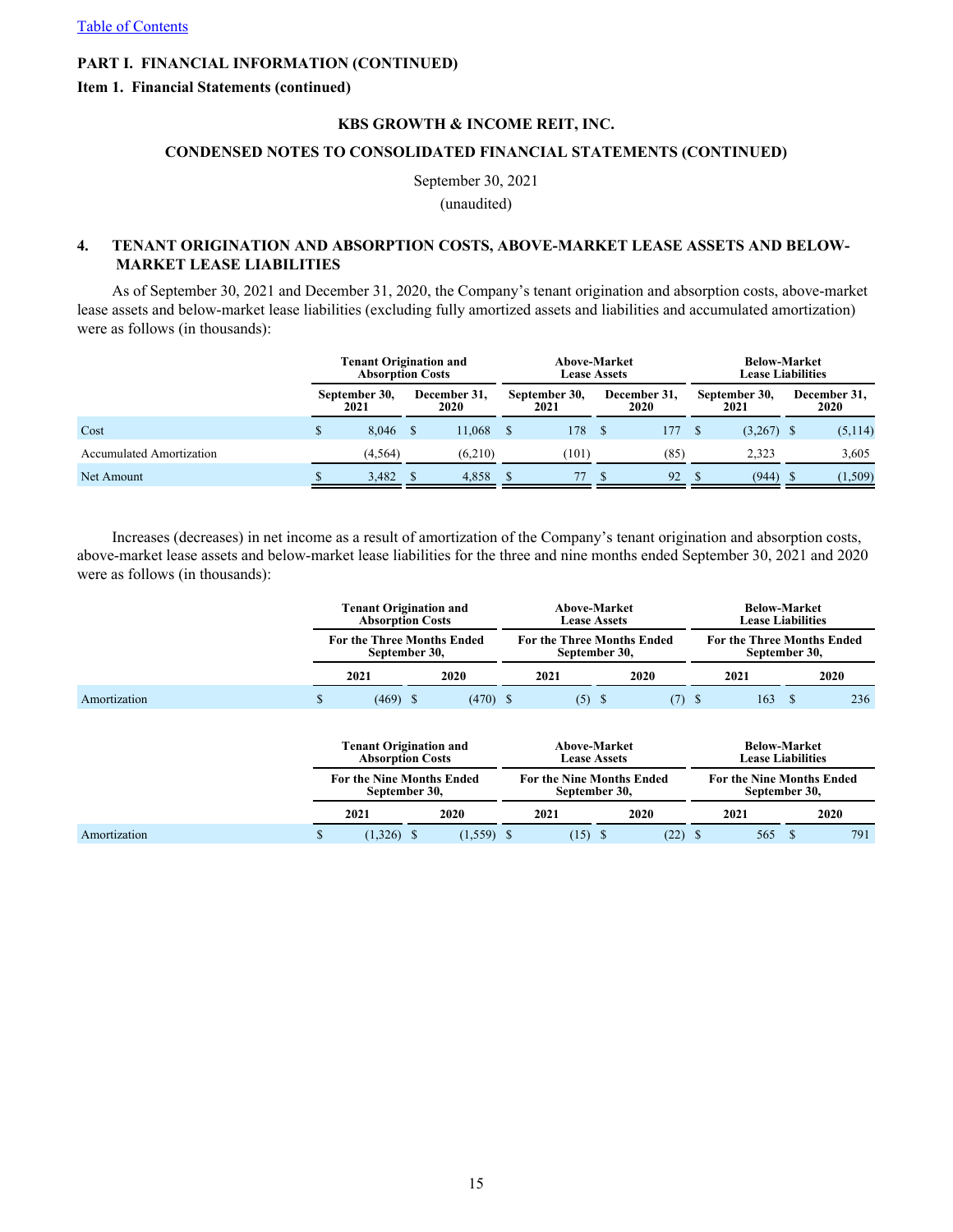#### **Item 1. Financial Statements (continued)**

#### **KBS GROWTH & INCOME REIT, INC.**

# **CONDENSED NOTES TO CONSOLIDATED FINANCIAL STATEMENTS (CONTINUED)**

September 30, 2021 (unaudited)

# **5. NOTES PAYABLE**

As of September 30, 2021 and December 31, 2020, the Company's notes payable consisted of the following (dollars in thousands):

|                                              | <b>Book Value as of</b><br>September 30,<br>2021 |      | <b>Book Value as of</b><br>December 31,<br>2020 | Contractual<br><b>Interest Rate as of</b><br>September 30,<br>$2021^{(1)}$ | <b>Effective Interest</b><br>Rate at<br>September 30,<br>$2021^{(1)}$ | Payment<br><b>Type</b> | <b>Maturity</b><br>Date $(2)$ |
|----------------------------------------------|--------------------------------------------------|------|-------------------------------------------------|----------------------------------------------------------------------------|-----------------------------------------------------------------------|------------------------|-------------------------------|
| Commonwealth Building Mortgage<br>Loan $(3)$ | \$<br>45,681                                     | - \$ | 45,681                                          | One-month LIBOR<br>$+1.80\%$ <sup>(3)</sup>                                | 3.74%                                                                 | Interest<br>Only       | 02/01/2023                    |
| Term Loan $(4)$                              | 52,260                                           |      | 47,550                                          | One-month LIBOR<br>$+2.00\%$                                               | 3.92%                                                                 | Interest<br>Only       | 11/09/2021                    |
| 210 W. Chicago Mortgage Loan <sup>(5)</sup>  | 3,744                                            |      | 3,763                                           | One-month LIBOR<br>$+2.20%$                                                | 2.33%                                                                 | (5)                    | 06/28/2024                    |
| Notes payable principal outstanding          | \$<br>101,685                                    | - \$ | 96,994                                          |                                                                            |                                                                       |                        |                               |
| Deferred financing costs, net                | (191)                                            |      | (371)                                           |                                                                            |                                                                       |                        |                               |
| Notes payable, net                           | 101,494                                          |      | 96,623                                          |                                                                            |                                                                       |                        |                               |

<sup>(1)</sup> Contractual interest rate represents the interest rate in effect under the loan as of September 30, 2021. Effective interest rate is calculated as the actual interest rate in effect as of September 30, 2021 (consisting of the contractual interest rate and the effect of interest rate swaps, if applicable), using interest rate indices as of September 30, 2021, where applicable.

<sup>(2)</sup> Represents the maturity date as of September 30, 2021; subject to certain conditions, the maturity dates of the loans may be extended beyond the dates shown.

<sup>(3)</sup> As of September 30, 2021, there are two one-year extension options remaining on the Commonwealth Building Mortgage Loan. The interest rate under this loan is calculated at a variable rate of 180 basis points over one-month LIBOR, but at no point shall the interest rate be less than 2.05%.

 $^{(4)}$  As of September 30, 2021, the outstanding balance under the Term Loan consisted of \$39.4 million of term commitment and \$12.8 million of revolving commitment. Subsequent to September 30, 2021, the Company exercised a one-year extension option to extend the maturity date to November 9, 2022 and reduced the total commitment from \$59.2 million to \$52.3 million, which consisted of \$34.9 million of term commitment and \$17.4 million of revolving commitment. The Term Loan is secured by The Offices at Greenhouse and the Institute Property. Reductions in property values related to the impact of the COVID-19 pandemic have reduced the Company's availability to draw on the revolving commitment.

 $<sup>(5)</sup>$  Monthly payments were initially interest-only. On July 5, 2021, monthly payments for the 210 W. Chicago Mortgage Loan include principal and interest</sup> with principal payments calculated using an amortization schedule of 25 years at an interest rate of 6.0%, with the remaining principal balance, all accrued and unpaid interest and any other amounts due at maturity.

During the three and nine months ended September 30, 2021, the Company incurred \$0.6 million and \$1.8 million of interest expense, respectively. During the three and nine months ended September 30, 2020, the Company incurred \$0.6 million and \$4.3 million of interest expense, respectively. As of September 30, 2021 and December 31, 2020, \$0.3 million and \$0.3 million of interest expense were payable, respectively. Included in interest expense during the three and nine months ended September 30, 2021 were \$0.1 million and \$0.2 million of amortization of deferred financing costs, respectively. Included in interest expense during the three and nine months ended September 30, 2020 were \$0.1 million and \$0.2 million of amortization of deferred financing costs, respectively. Interest expense (including gains and losses) incurred as a result of the Company's derivative instruments increased interest expense by \$23,000 and \$54,000 for the three and nine months ended September 30, 2021, respectively. Interest expense (including gains and losses) incurred as a result of the Company's derivative instruments increased interest expense by \$19,000 and \$2.1 million for the three and nine months ended September 30, 2020, respectively.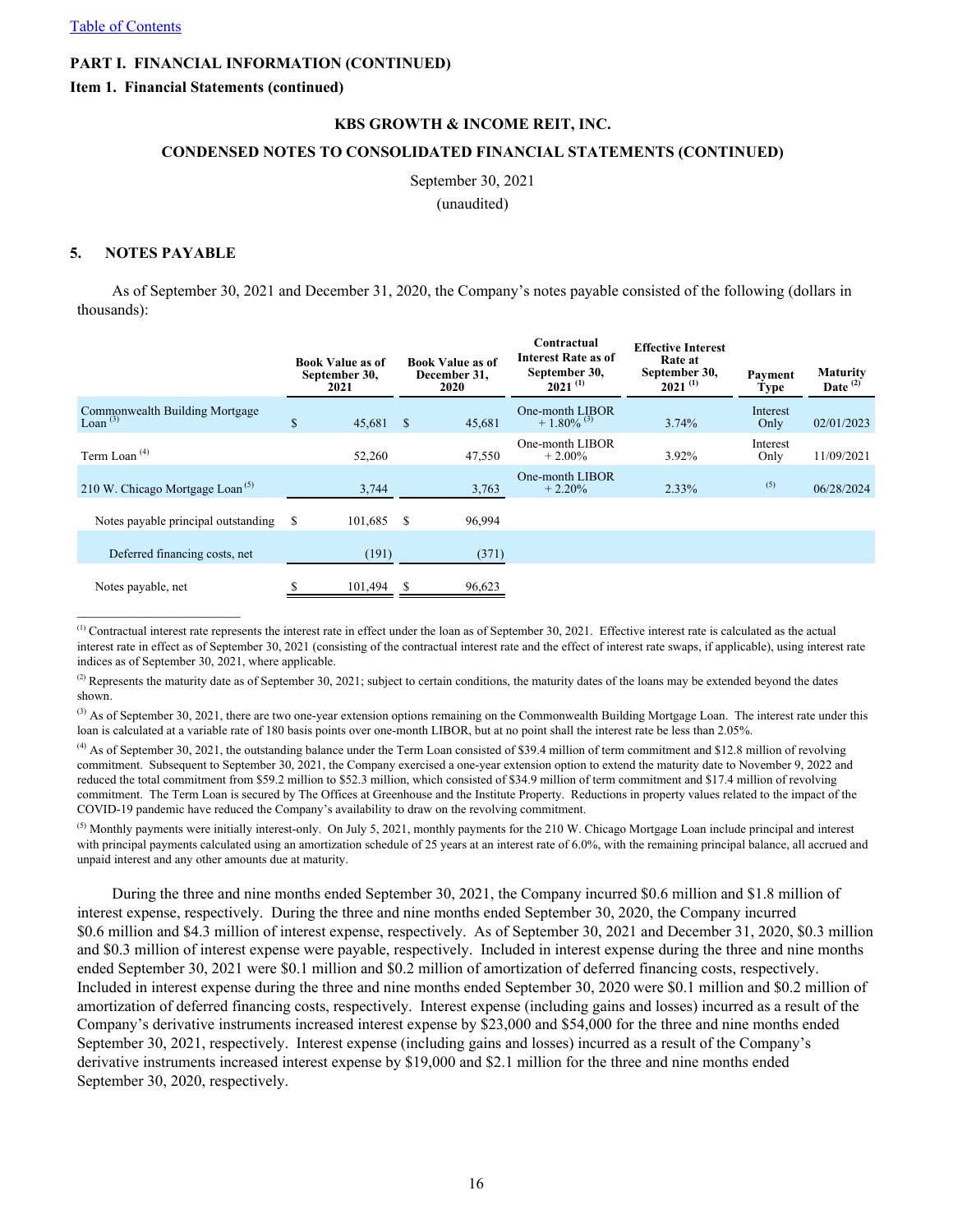## **Item 1. Financial Statements (continued)**

## **KBS GROWTH & INCOME REIT, INC.**

# **CONDENSED NOTES TO CONSOLIDATED FINANCIAL STATEMENTS (CONTINUED)**

September 30, 2021

(unaudited)

## **5. NOTES PAYABLE (CONTINUED)**

The following is a schedule of maturities, including principal amortization payments, for all notes payable outstanding as of September 30, 2021 (in thousands):

| October 1, 2021 through December 31, 2021 | S | 52,279  |
|-------------------------------------------|---|---------|
| 2022                                      |   | 74      |
| 2023                                      |   | 45,755  |
| 2024                                      |   | 3,577   |
| 2025                                      |   | _       |
| Thereafter                                |   |         |
|                                           |   | 101,685 |

## **6. DERIVATIVE INSTRUMENTS**

The Company enters into derivative instruments for risk management purposes to hedge its exposure to cash flow variability caused by changing interest rates. The primary goal of the Company's risk management practices related to interest rate risk is to prevent changes in interest rates from adversely impacting the Company's ability to achieve its investment return objectives. The Company does not enter into derivatives for speculative purposes.

The Company enters into interest rate swaps as a fixed rate payer to mitigate its exposure to rising interest rates on its variable rate notes payable. The value of interest rate swaps is primarily impacted by interest rates, market expectations about interest rates, and the remaining life of the instrument. In general, increases in interest rates, or anticipated increases in interest rates, will increase the value of the fixed rate payer position and decrease the value of the variable rate payer position. As the remaining term of the interest rate swap decreases, the value of both positions will generally move towards zero.

The following table summarizes the notional amount and other information related to the Company's interest rate swaps as of September 30, 2021 and December 31, 2020. The notional amount is an indication of the extent of the Company's involvement in each instrument at that time, but does not represent exposure to credit, interest rate or market risks (dollars in thousands):

|                                                              | <b>September 30, 2021</b> |                           |        | <b>December 31, 2020</b> |                           |        |                                                   | Weighted-               | Weighted-<br>Average              |
|--------------------------------------------------------------|---------------------------|---------------------------|--------|--------------------------|---------------------------|--------|---------------------------------------------------|-------------------------|-----------------------------------|
| <b>Derivative</b><br><b>Instruments</b>                      | Number of<br>Instruments  | <b>Notional</b><br>Amount |        | Number of<br>Instruments | <b>Notional</b><br>Amount |        | Reference Rate as of<br><b>September 30, 2021</b> | Average Fix<br>Pav Rate | <b>Remaining Term</b><br>in Years |
| Derivative instruments not designated as hedging instruments |                           |                           |        |                          |                           |        |                                                   |                         |                                   |
| <b>Interest Rate Swaps</b>                                   |                           |                           | 78,533 |                          |                           | 78,533 | One-month LIBOR/<br>Fixed at $2.07\%$ - $2.82\%$  | 2.36%                   | 0.5                               |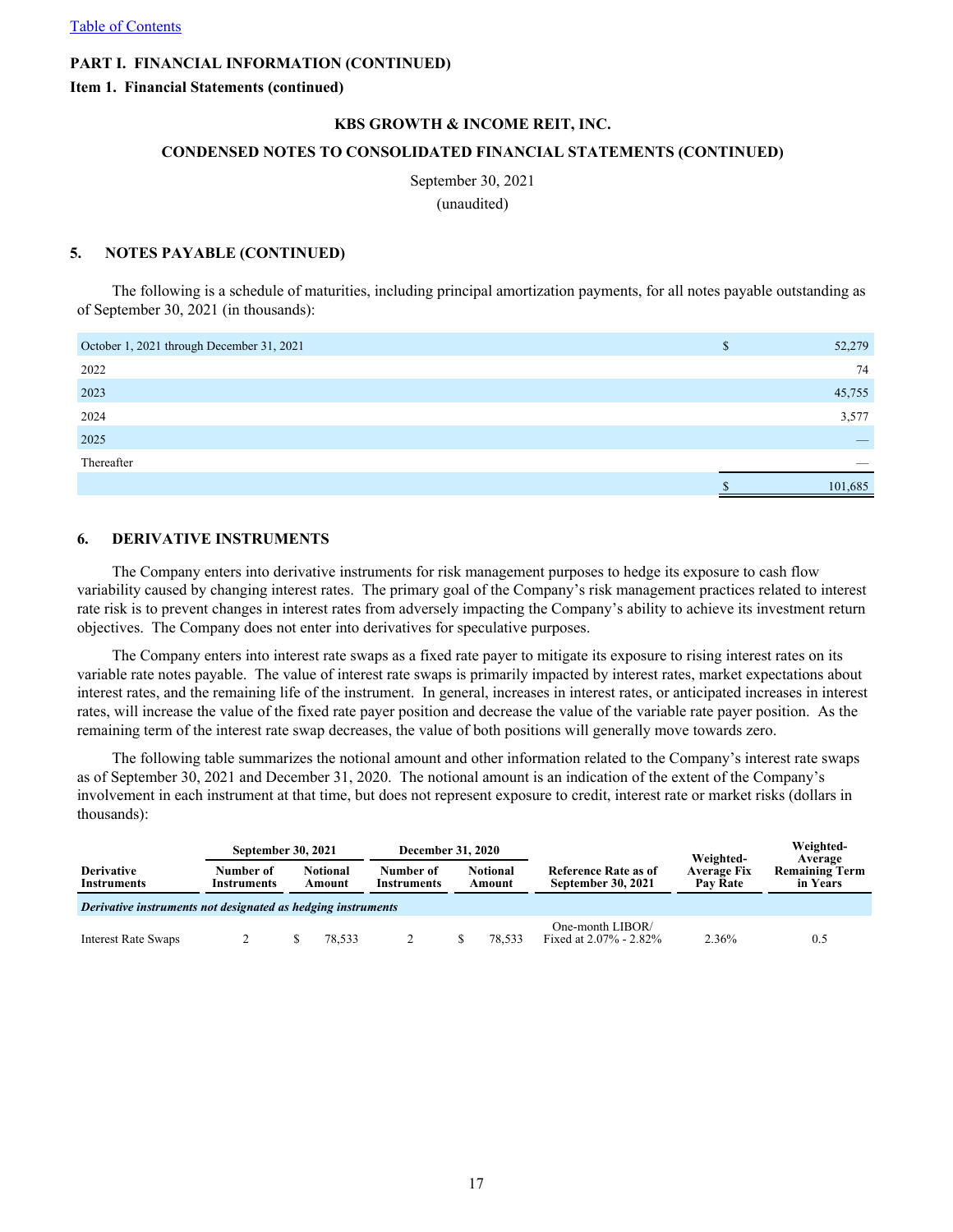#### **Item 1. Financial Statements (continued)**

## **KBS GROWTH & INCOME REIT, INC.**

# **CONDENSED NOTES TO CONSOLIDATED FINANCIAL STATEMENTS (CONTINUED)**

September 30, 2021

(unaudited)

## **6. DERIVATIVE INSTRUMENTS (CONTINUED)**

The following table sets forth the fair value of the Company's derivative instruments as well as their classification on the consolidated balance sheets as of September 30, 2021 and December 31, 2020 (dollars in thousands):

|                               |                                                              | <b>September 30, 2021</b> |                   |       | <b>December 31, 2020</b> |  |                   |  |
|-------------------------------|--------------------------------------------------------------|---------------------------|-------------------|-------|--------------------------|--|-------------------|--|
| <b>Derivative Instruments</b> | <b>Balance Sheet Location</b>                                | Number of<br>Instruments  | <b>Fair Value</b> |       | Number of<br>Instruments |  | <b>Fair Value</b> |  |
|                               | Derivative instruments not designated as hedging instruments |                           |                   |       |                          |  |                   |  |
| Interest Rate Swaps           | Other liabilities, at fair value                             |                           |                   | (959) |                          |  | (2,239)           |  |

The change in fair value of a derivative instrument that is not designated as a cash flow hedge is included in interest expense in the accompanying consolidated statements of operations. The following table summarizes the effects of derivative instruments on the Company's consolidated statements of operations (in thousands):

|                                                         | <b>For the Three Months Ended</b><br>September 30, |           |              | <b>For the Nine Months Ended</b><br>September 30, |
|---------------------------------------------------------|----------------------------------------------------|-----------|--------------|---------------------------------------------------|
|                                                         | 2021                                               | 2020      | 2021         | <b>2020</b>                                       |
| Income statement related                                |                                                    |           |              |                                                   |
| Derivatives not designated as hedging instruments       |                                                    |           |              |                                                   |
| Realized loss recognized on interest rate swaps         | 453                                                | 439<br>-8 | 1,334<br>- 8 | 938<br>-S                                         |
| Unrealized (gain) loss on interest rate swaps           | (430)                                              | (420)     | (1,280)      | 1,161                                             |
| Increase in interest expense as a result of derivatives | 23                                                 | 19        | 54           | 2,099                                             |

# **7. FAIR VALUE DISCLOSURES**

Under GAAP, the Company is required to measure certain financial instruments at fair value on a recurring basis. In addition, the Company is required to measure other non-financial and financial assets at fair value on a non-recurring basis (e.g., carrying value of long-lived assets). Fair value, as defined under GAAP, is the price that would be received upon the sale of an asset or paid to transfer a liability in an orderly transaction between market participants at the measurement date. The GAAP fair value framework uses a three-tiered approach. Fair value measurements are classified and disclosed in one of the following three categories:

- Level 1: unadjusted quoted prices in active markets that are accessible at the measurement date for identical assets or liabilities;
- Level 2: quoted prices for similar instruments in active markets, quoted prices for identical or similar instruments in markets that are not active, and model-derived valuations in which significant inputs and significant value drivers are observable in active markets; and
- Level 3: prices or valuation techniques where little or no market data is available that requires inputs that are both significant to the fair value measurement and unobservable.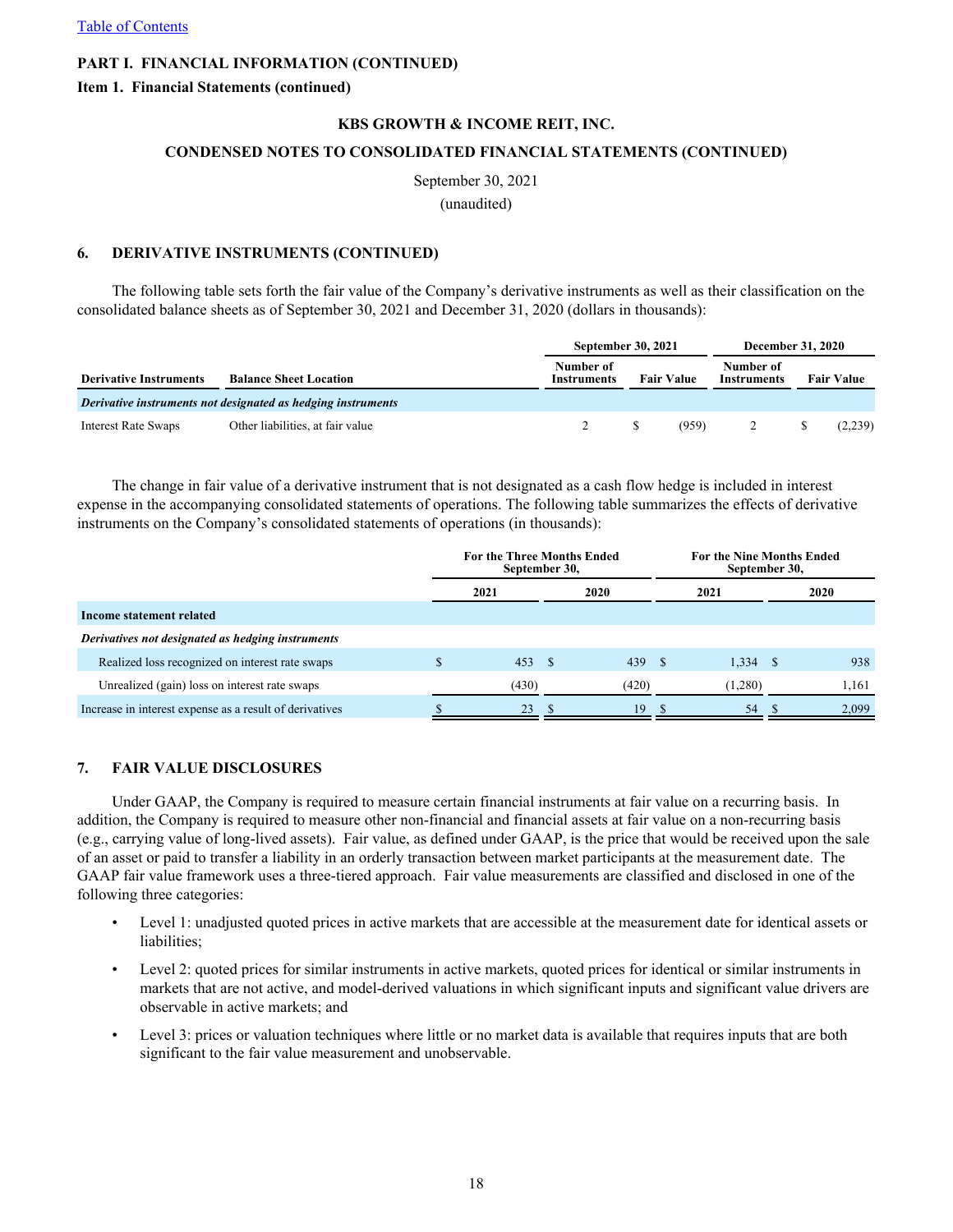**Item 1. Financial Statements (continued)**

## **KBS GROWTH & INCOME REIT, INC.**

# **CONDENSED NOTES TO CONSOLIDATED FINANCIAL STATEMENTS (CONTINUED)**

September 30, 2021 (unaudited)

#### **7. FAIR VALUE DISCLOSURES (CONTINUED)**

The fair value for certain financial instruments is derived using a combination of market quotes, pricing models and other valuation techniques that involve significant management judgment. The price transparency of financial instruments is a key determinant of the degree of judgment involved in determining the fair value of the Company's financial instruments. Financial instruments for which actively quoted prices or pricing parameters are available and for which markets contain orderly transactions will generally have a higher degree of price transparency than financial instruments for which markets are inactive or consist of non-orderly trades. The Company evaluates several factors when determining if a market is inactive or when market transactions are not orderly. The following is a summary of the methods and assumptions used by management in estimating the fair value of each class of financial instrument for which it is practicable to estimate the fair value:

*Cash and cash equivalents, restricted cash, rent and other receivables, and accounts payable and accrued liabilities:* These balances approximate their fair values due to the short maturities of these items.

*Derivative instruments:* The Company's derivative instruments are presented at fair value on the accompanying consolidated balance sheets. The valuation of these instruments is determined using a proprietary model that utilizes observable inputs. As such, the Company classifies these inputs as Level 2 inputs. The proprietary model uses the contractual terms of the derivatives, including the period to maturity, as well as observable market-based inputs, including interest rate curves and volatility. The fair values of interest rate swaps are estimated using the market standard methodology of netting the discounted fixed cash payments and the discounted expected variable cash receipts. The variable cash receipts are based on an expectation of interest rates (forward curves) derived from observable market interest rate curves. In addition, credit valuation adjustments, which consider the impact of any credit risks to the contracts, are incorporated in the fair values to account for potential nonperformance risk.

*Notes payable:* The fair value of the Company's notes payable is estimated using a discounted cash flow analysis based on management's estimates of current market interest rates for instruments with similar characteristics, including remaining loan term, loan-to-value ratio, type of collateral and other credit enhancements. Additionally, when determining the fair value of liabilities in circumstances in which a quoted price in an active market for an identical liability is not available, the Company measures fair value using (i) a valuation technique that uses the quoted price of the identical liability when traded as an asset or quoted prices for similar liabilities when traded as assets or (ii) another valuation technique that is consistent with the principles of fair value measurement, such as the income approach or the market approach. The Company classifies these inputs as Level 3 inputs.

The following were the face values, carrying amounts and fair values of the Company's notes payable as of September 30, 2021 and December 31, 2020, which carrying amounts generally do not approximate the fair values (in thousands):

|                        | <b>September 30, 2021</b> |                   |  |                    |  | <b>December 31, 2020</b> |  |                   |                    |        |                   |        |
|------------------------|---------------------------|-------------------|--|--------------------|--|--------------------------|--|-------------------|--------------------|--------|-------------------|--------|
|                        |                           | <b>Face Value</b> |  | Carrying<br>Amount |  | <b>Fair Value</b>        |  | <b>Face Value</b> | Carrying<br>Amount |        | <b>Fair Value</b> |        |
| Financial liabilities: |                           |                   |  |                    |  |                          |  |                   |                    |        |                   |        |
| Notes payable          |                           | 101.685           |  | 101.494            |  | 101.131                  |  | 96.994            |                    | 96.623 |                   | 95,036 |

Disclosure of the fair values of financial instruments is based on pertinent information available to the Company as of the period end and requires a significant amount of judgment. The actual value could be materially different from the Company's estimate of value.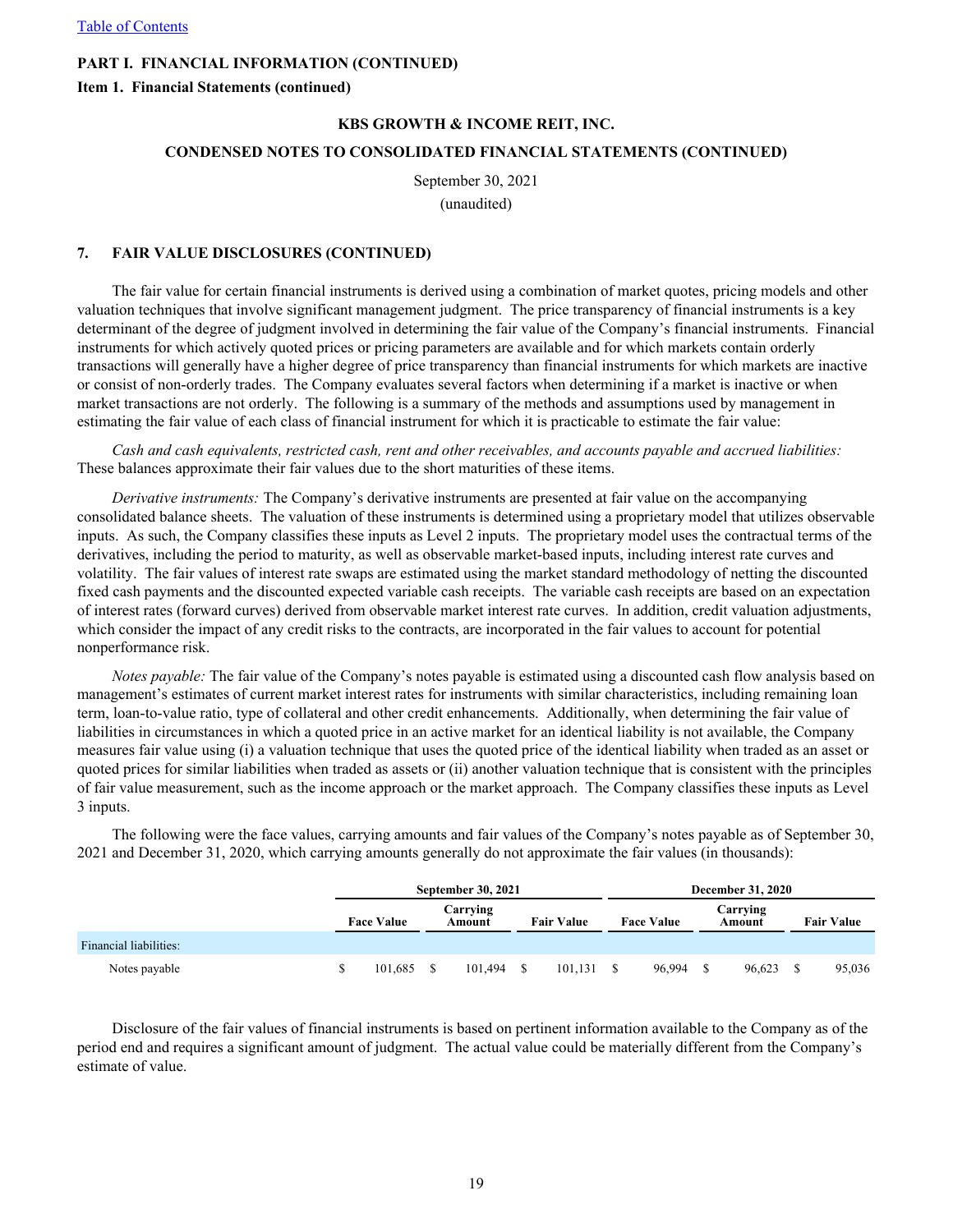#### **Item 1. Financial Statements (continued)**

#### **KBS GROWTH & INCOME REIT, INC.**

# **CONDENSED NOTES TO CONSOLIDATED FINANCIAL STATEMENTS (CONTINUED)**

September 30, 2021

(unaudited)

#### **7. FAIR VALUE DISCLOSURES (CONTINUED)**

As of September 30, 2021, the Company measured the following derivative instruments at fair value (in thousands):

|                                            |              | <b>Fair Value Measurements Using</b>                                                  |  |                                                                   |            |                                                        |  |  |  |  |  |  |
|--------------------------------------------|--------------|---------------------------------------------------------------------------------------|--|-------------------------------------------------------------------|------------|--------------------------------------------------------|--|--|--|--|--|--|
|                                            | <b>Total</b> | <b>Ouoted Prices in</b><br><b>Active Markets</b><br>for Identical Assets<br>(Level 1) |  | <b>Significant Other</b><br><b>Observable Inputs</b><br>(Level 2) |            | Significant<br><b>Unobservable Inputs</b><br>(Level 3) |  |  |  |  |  |  |
| Recurring Basis:                           |              |                                                                                       |  |                                                                   |            |                                                        |  |  |  |  |  |  |
| Liability derivative - interest rate swaps | $(959)$ \$   |                                                                                       |  |                                                                   | $(959)$ \$ |                                                        |  |  |  |  |  |  |

As of September 30, 2021, the Company measured the following asset at fair value on a nonrecurring basis (in thousands):

|                      |        | <b>Fair Value Measurements Using</b>                                                  |                |                                                                   |  |  |                                                 |  |  |  |  |
|----------------------|--------|---------------------------------------------------------------------------------------|----------------|-------------------------------------------------------------------|--|--|-------------------------------------------------|--|--|--|--|
|                      | Total  | <b>Ouoted Prices in</b><br><b>Active Markets</b><br>for Identical Assets<br>(Level 1) |                | <b>Significant Other</b><br><b>Observable Inputs</b><br>(Level 2) |  |  | Significant<br>Unobservable Inputs<br>(Level 3) |  |  |  |  |
| Nonrecurring Basis:  |        |                                                                                       |                |                                                                   |  |  |                                                 |  |  |  |  |
| Impaired real estate | 54,700 |                                                                                       | $ \rightarrow$ |                                                                   |  |  | 54,700                                          |  |  |  |  |

As of September 30, 2021, one of the Company's real estate properties was measured at its estimated fair value based on a discounted cash flow approach. The significant unobservable inputs the Company used in measuring the estimated fair value of this property include a discount rate of 8.25% and a terminal cap rate of 6.25%. See Note 3, "Real Estate - Impairment of Real Estate" for further discussion on the impaired real estate property.

# **8. RELATED PARTY TRANSACTIONS**

Pursuant to the Advisory Agreement, the Company is obligated to pay the Advisor specified fees upon the provision of certain services related to the investment of funds in real estate, management of the Company's investments and for other services (including, but not limited to, the disposition of investments). The Company is also obligated to reimburse the Advisor for acquisition and origination expenses and certain operating expenses incurred on behalf of the Company or incurred in connection with providing services to the Company. The Advisor is entitled to certain other fees, including an incentive fee upon achieving certain performance goals, as detailed in the Advisory Agreement. In addition, the Advisor has paid all offering expenses related to the Second Private Offering without reimbursement by the Company.

In addition, in connection with certain property acquisitions, the Company, through indirect wholly owned subsidiaries, has entered into separate Property Management Agreements (defined below) with KBS Management Group, LLC, an affiliate of the Advisor (the "Co-Manager").

The Company has also entered into a fee reimbursement agreement with the Dealer Manager pursuant to which the Company agreed to reimburse the Dealer Manager for certain fees and expenses it incurs for administering the Company's participation in the DTCC Alternative Investment Product Platform with respect to certain accounts of the Company's investors serviced through the platform.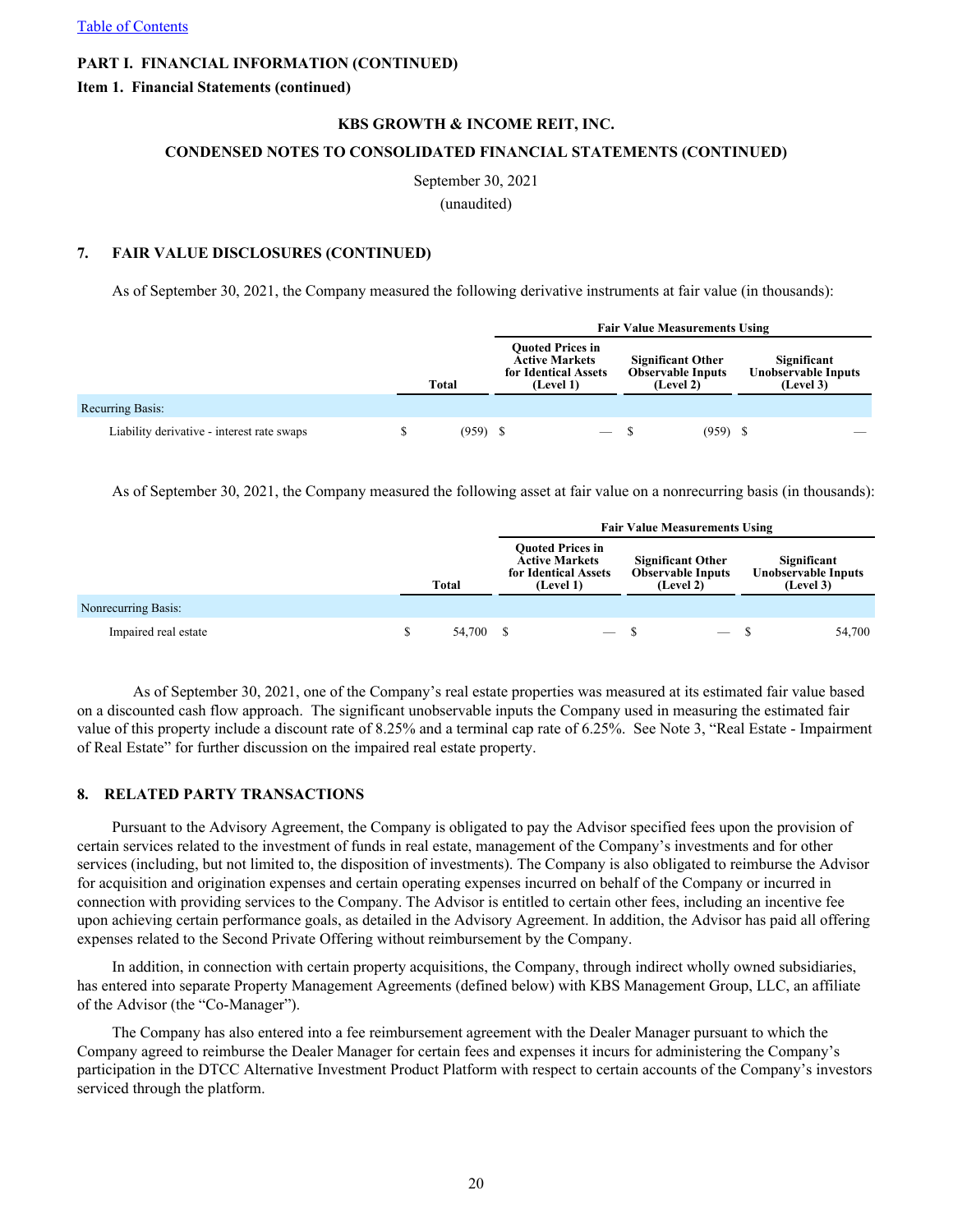**Item 1. Financial Statements (continued)**

#### **KBS GROWTH & INCOME REIT, INC.**

# **CONDENSED NOTES TO CONSOLIDATED FINANCIAL STATEMENTS (CONTINUED)**

September 30, 2021

(unaudited)

## **8. RELATED PARTY TRANSACTIONS (CONTINUED)**

The Advisor also serves as the advisor for KBS Real Estate Investment Trust II, Inc. ("KBS REIT II") and KBS Real Estate Investment Trust III, Inc. ("KBS REIT III"). The Dealer Manager also serves as the dealer manager for KBS REIT II and KBS REIT III.

As of January 1, 2020, the Company, together with KBS REIT II, KBS REIT III, the Dealer Manager, the Advisor and other KBS affiliated entities, had entered into an errors and omissions and directors and officers liability insurance program where the lower tiers of such insurance coverage were shared. The cost of these lower tiers is allocated by the Advisor and its insurance broker among each of the various entities covered by the program and is billed directly to each entity. In June 2021, the Company renewed its participation in the program. The program is effective through June 30, 2022.

During the nine months ended September 30, 2021 and 2020, no other business transactions occurred between the Company and KBS REIT II and KBS REIT III.

Pursuant to the terms of these agreements, summarized below are the related-party costs incurred by the Company for the three and nine months ended September 30, 2021 and 2020, and any related amounts payable as of September 30, 2021 and December 31, 2020 (in thousands).

|                                                       | Incurred                                           |     |     |      |                                                   |       |    |       | Payable as of |               |   |              |  |
|-------------------------------------------------------|----------------------------------------------------|-----|-----|------|---------------------------------------------------|-------|----|-------|---------------|---------------|---|--------------|--|
|                                                       | <b>For the Three Months Ended</b><br>September 30, |     |     |      | <b>For the Nine Months Ended</b><br>September 30, |       |    |       |               | September 30, |   | December 31, |  |
|                                                       | 2021                                               |     |     | 2020 |                                                   | 2021  |    | 2020  |               | 2021          |   | 2020         |  |
| <b>Expensed</b>                                       |                                                    |     |     |      |                                                   |       |    |       |               |               |   |              |  |
| Asset management fees <sup>(1)</sup>                  | \$                                                 | 439 | - S | 432  | S                                                 | 1,301 | S. | 1,293 | - S           | 7,202         | S | 5,901        |  |
| Reimbursement of operating expenses <sup>(2)</sup>    |                                                    | 57  |     | 80   |                                                   | 221   |    | 232   |               | 19            |   | 25           |  |
| Property management fees <sup>(3)</sup>               |                                                    | 29  |     | 32   |                                                   | 88    |    | 102   |               | 3             |   | 11           |  |
| Disposition fees $(4)$                                |                                                    |     |     |      |                                                   |       |    | 381   |               |               |   |              |  |
| <b>Other Arrangement</b>                              |                                                    |     |     |      |                                                   |       |    |       |               |               |   |              |  |
| Advisor advance for cash distributions <sup>(5)</sup> |                                                    |     |     |      |                                                   |       |    |       |               | 1,338         |   | 1,338        |  |
|                                                       | S                                                  | 525 |     | 544  | S                                                 | 1,610 | S  | 2,008 | £.            | 8,562         |   | 7,275        |  |

 $<sup>(1)</sup>$  The asset management fee is a monthly fee payable to the Advisor in an amount equal to one-twelfth of 1.0% of the cost of the Company's investments</sup> including the portion of the investment that is debt financed. As of September 30, 2021, the Company had accrued and deferred payment of \$7.2 million of asset management fees related to the periods from October 2017 through September 2021.

<sup>(2)</sup> See "Reimbursable Operating Expenses" below.

<sup>(3)</sup> See "Real Estate Property Co-Management Agreements" below.

<sup>&</sup>lt;sup>(4)</sup> Disposition fees with respect to real estate sold are included in the gain on sale of real estate, net, in the accompanying consolidated statements of operations. (5) See "Advance from the Advisor" below.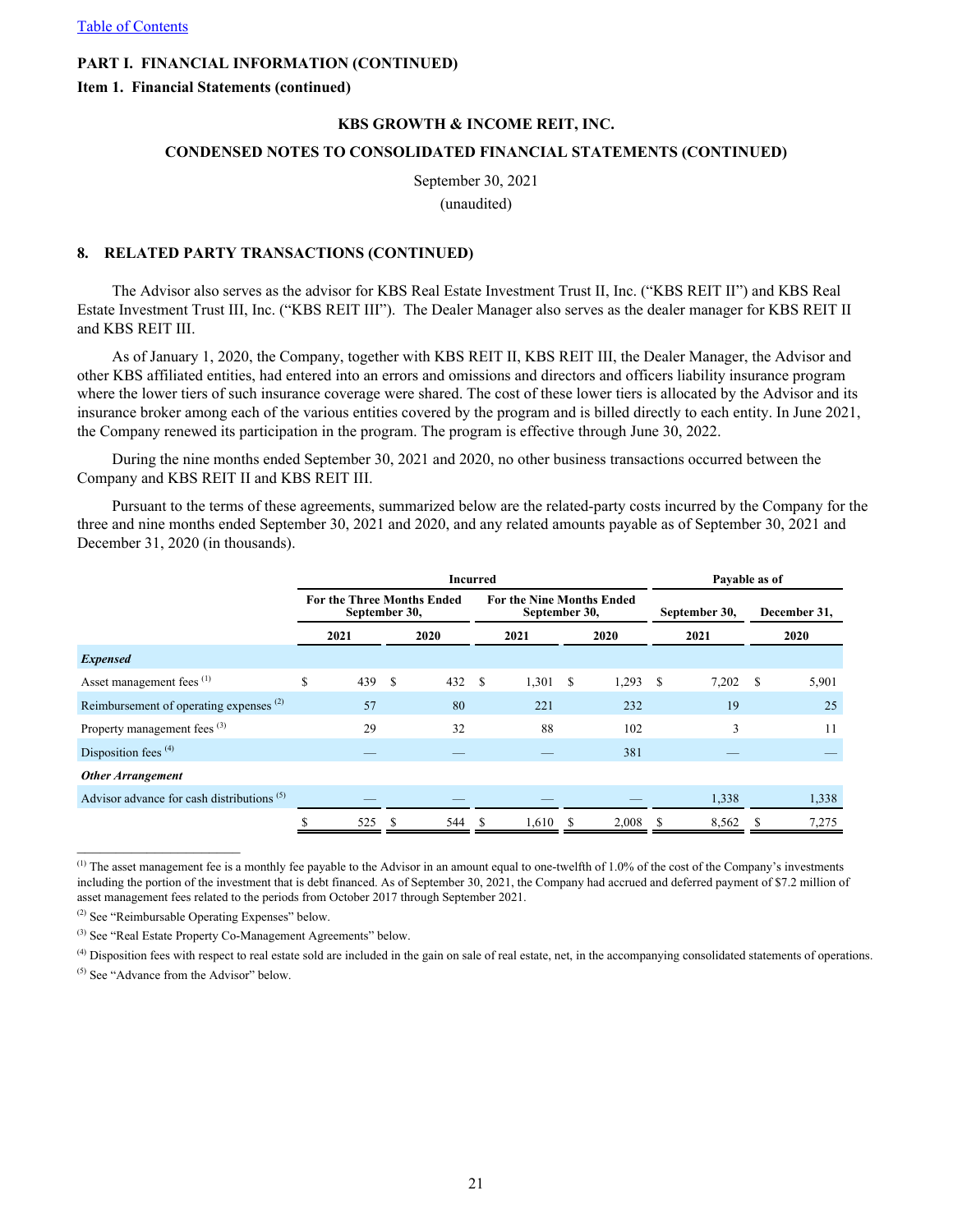**Item 1. Financial Statements (continued)**

#### **KBS GROWTH & INCOME REIT, INC.**

# **CONDENSED NOTES TO CONSOLIDATED FINANCIAL STATEMENTS (CONTINUED)**

September 30, 2021 (unaudited)

#### **8. RELATED PARTY TRANSACTIONS (CONTINUED)**

#### **Reimbursable Operating Expenses**

Reimbursable operating expenses primarily related to directors and officers liability insurance, legal fees, state and local taxes, accounting software and cybersecurity related expenses incurred by the Advisor under the Advisory Agreement. The Company has reimbursed the Advisor for the Company's allocable portion of the salaries, benefits and overhead of internal audit department personnel providing services to the Company. These amounts totaled \$57,000 and \$216,000 for the three and nine months ended September 30, 2021, respectively, and \$80,000 and \$232,000 for the three and nine months ended September 30, 2020, respectively, and were the only type of employee costs reimbursed under the Advisory Agreement for the three and nine months ended September 30, 2021 and 2020, respectively. The Company does not reimburse for employee costs in connection with services for which the Advisor earned or earns acquisition, origination or disposition fees (other than reimbursement of travel and communication expenses) or for the salaries or benefits the Advisor or its affiliates may pay to the Company's executive officers. In addition to the amounts above, the Company reimburses the Advisor for certain of the Company's direct costs incurred from third parties that were initially paid by the Advisor on behalf of the Company.

The Advisor must reimburse the Company the amount by which the Company's aggregate total operating expenses for the four fiscal quarters then ended exceed the greater of 2% of the Company's average invested assets or 25% of the Company's net income, unless the conflicts committee has determined that such excess expenses were justified based on unusual and nonrecurring factors. Operating expenses for the four fiscal quarters ended September 30, 2021 did not exceed the charter-imposed limitation.

#### **Advance from the Advisor**

The Advisor advanced funds to the Company, which are non-interest bearing, for distribution record dates through the period ended May 31, 2016. As of September 30, 2021, the total advanced funds due to the Advisor from the Company was approximately \$1.3 million, which is included in due to affiliates in the Company's consolidated balance sheet. The Company is only obligated to repay the Advisor for its advance if and to the extent that:

- (i) the Company's modified funds from operations ("MFFO"), as such term is defined by the Institute for Portfolio Alternatives and interpreted by the Company, for the immediately preceding quarter exceeds the amount of cash distributions declared for record dates of such prior quarter (an "MFFO Surplus"), and the Company will pay the Advisor the amount of the MFFO Surplus to reduce the principal amount outstanding under the advance, provided that such payments shall only be made if management in its sole discretion expects an MFFO Surplus to be recurring for at least the next two calendar quarters, determined on a quarterly basis;
- (ii) Excess proceeds from third-party financings are available ("Excess Proceeds"), provided that the amount of any such Excess Proceeds that may be used to repay the principal amount outstanding under the advance shall be determined by the conflicts committee in its sole discretion; or
- (iii) Net sales proceeds from the sale of the Company's real estate portfolio, after the pay down of any related debt and selling costs and expenses, are available.

In determining whether Excess Proceeds are available to repay the advance, the Company's conflicts committee will consider whether cash on hand could have been used to reduce the amount of third-party financing provided to the Company. If such cash could have been used instead of third-party financing, the third-party financing proceeds will be available to repay the advance.

The Advisor may defer repayment of the advance notwithstanding that the Company would otherwise be obligated to repay the advance.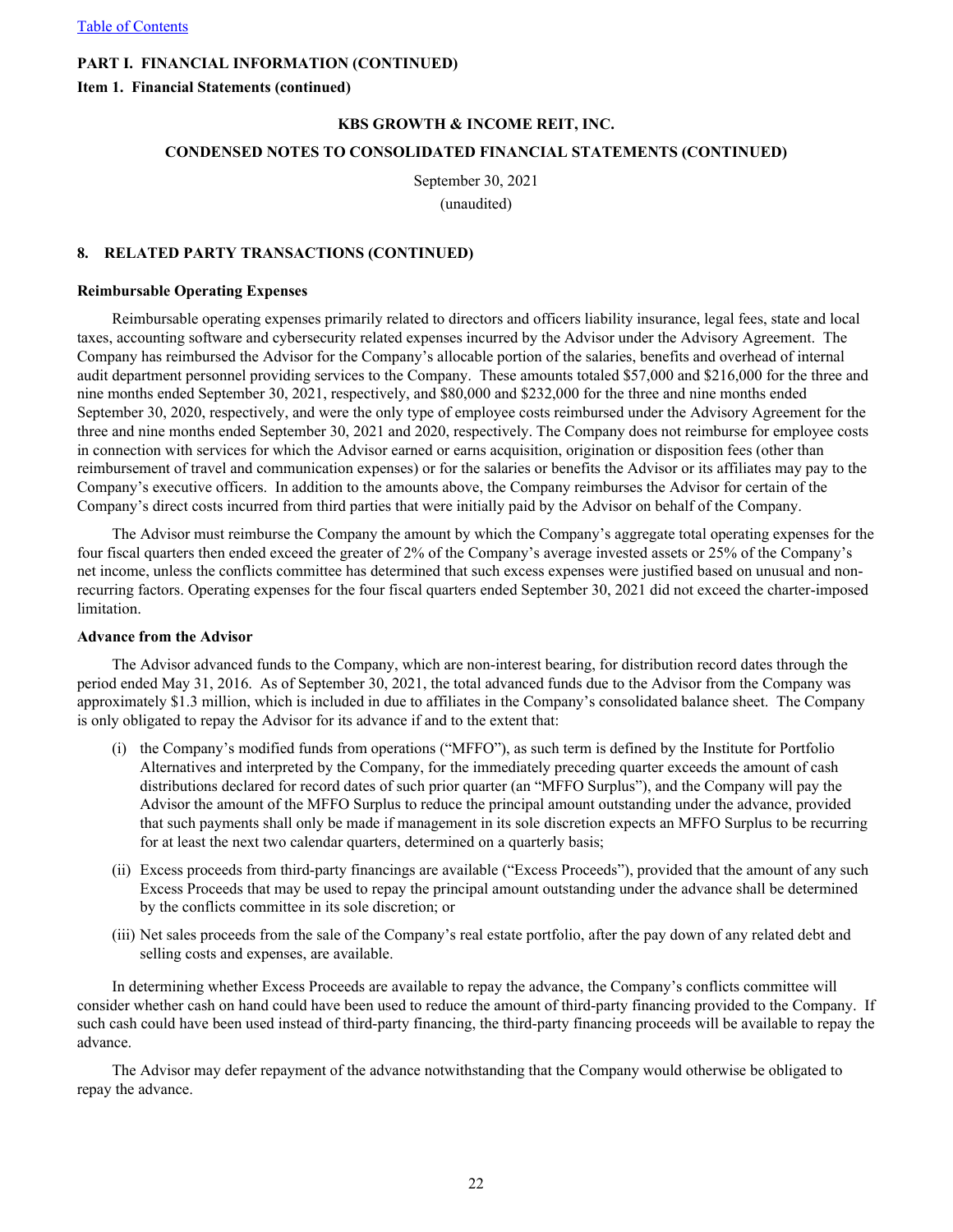**Item 1. Financial Statements (continued)**

## **KBS GROWTH & INCOME REIT, INC.**

# **CONDENSED NOTES TO CONSOLIDATED FINANCIAL STATEMENTS (CONTINUED)**

September 30, 2021

(unaudited)

## **8. RELATED PARTY TRANSACTIONS (CONTINUED)**

#### **Real Estate Property Co-Management Agreements**

In connection with its property acquisitions, the Company, through separate, indirect, wholly-owned subsidiaries, entered into separate property management agreements (each, a "Property Management Agreement") with the Co-Manager for each of its properties. Under each Property Management Agreement, the Co-Manager will provide certain management services related to these properties in addition to those provided by the third-party property managers. In exchange for these services, the Company pays the Co-Manager a monthly fee equal to a percentage of the rent, payable and actually collected for the month from each of the properties. Each Property Management Agreement has an initial term of one year and will be deemed renewed for successive one-year periods provided it is not terminated. Each party may terminate the Property Management Agreement without cause on 30 days' written notice to the other party and may terminate each Property Management Agreement for cause on 5 days' written notice to the other party upon the occurrence of certain events as detailed in each Property Management Agreement.

| <b>Property Name</b>      | <b>Effective Date</b> | <b>Annual Fee Percentage</b> |
|---------------------------|-----------------------|------------------------------|
| Commonwealth Building     | 07/01/2016            | .25%                         |
| The Offices at Greenhouse | 11/14/2016            | 0.25%                        |
| Institute Property        | 11/09/2017            | $00\%$                       |

#### **Organization and Offering Costs**

Offering costs include all expenses incurred in connection with the offerings of securities by the Company. Organization costs include all expenses incurred in connection with the formation of the Company, including but not limited to legal fees and other costs to incorporate the Company.

The Advisor or its affiliates have paid some of the offering costs related to the Company's distribution reinvestment plan offering (the "DRP"), including, but not limited to, legal, accounting, printing, mailing and filing fees of the Company. The Company was responsible for reimbursing the Advisor for these costs. No reimbursements made by the Company to the Advisor may cause total organization and offering expenses incurred by the Company to exceed 15% of the aggregate gross offering proceeds of the DRP as of the date of reimbursement. Subject to the limitations described above, the Company was also responsible for reimbursing the Dealer Manager or its affiliates for organization and offering expenses that they incurred on the Company's behalf. On August 5, 2020, the Company's board of directors approved the termination of the DRP effective August 20, 2020. From January 1, 2020 through August 20, 2020, with respect to the DRP, neither the Advisor nor the Dealer Manager incurred any organization and offering expenses on behalf of the Company.

The Advisor agreed to pay all organization and offering expenses related to the Second Private Offering, including selling commissions, directly on behalf of the Company without reimbursement by the Company. From the inception of the Second Private Offering through August 5, 2020, the Advisor incurred approximately \$5.5 million of organization and offering expenses related to the Second Private Offering on behalf of the Company. On August 5, 2020, the Company's board of directors terminated the Second Private Offering.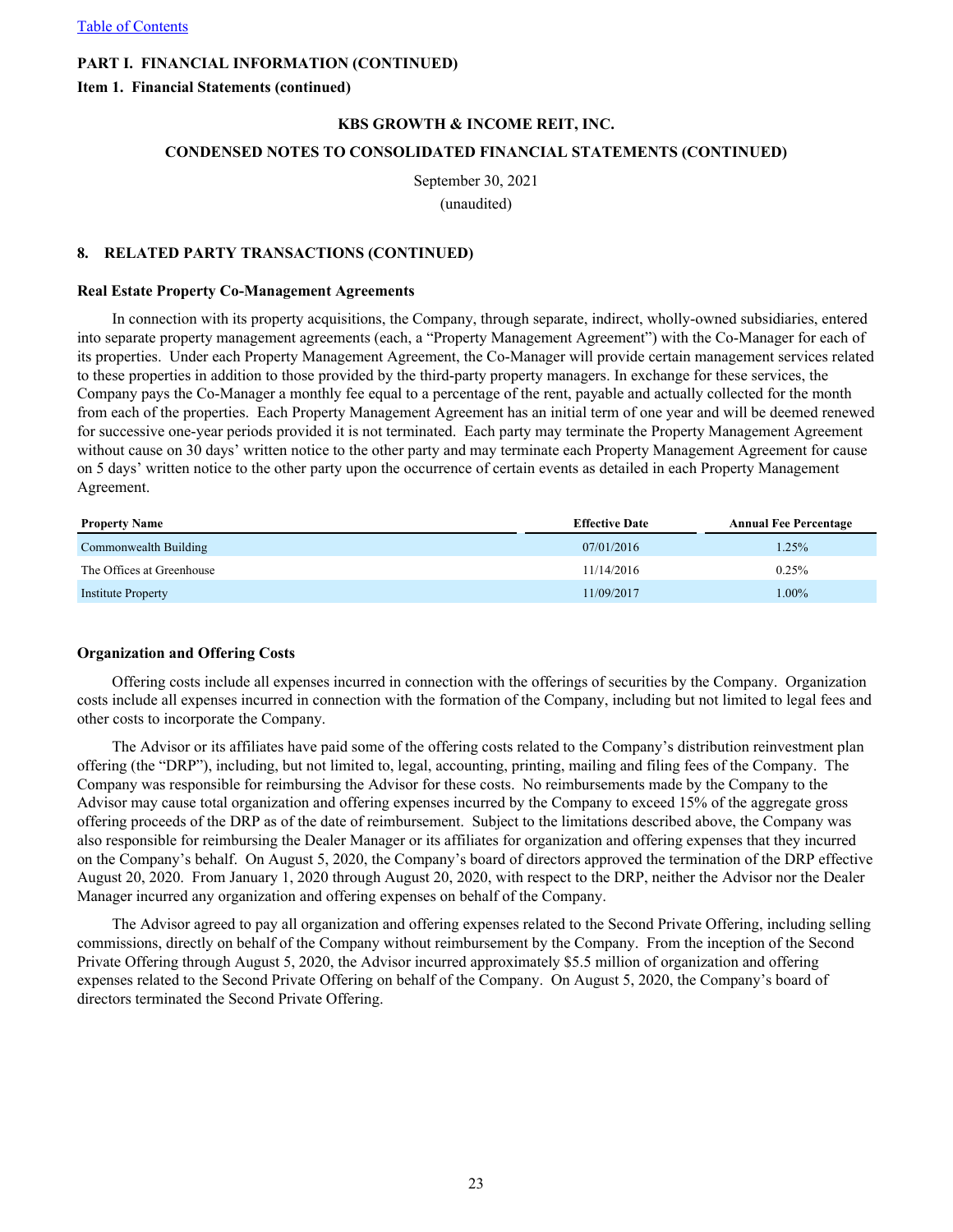**Item 1. Financial Statements (continued)**

## **KBS GROWTH & INCOME REIT, INC.**

# **CONDENSED NOTES TO CONSOLIDATED FINANCIAL STATEMENTS (CONTINUED)**

September 30, 2021 (unaudited)

#### **9. COMMITMENTS AND CONTINGENCIES**

#### **Economic Dependency**

The Company depends on the Advisor for certain services that are essential to the Company, including the management of the daily operations of the Company's investment portfolio, disposition of investments and other general and administrative responsibilities. In the event that the Advisor is unable to provide such services, the Company will be required to obtain such services from other sources.

#### **Legal Matters**

From time to time, the Company may become party to legal proceedings that arise in the ordinary course of its business. Management is not aware of any legal proceedings of which the outcome is probable or reasonably possible to have a material adverse effect on the Company's results of operations or financial condition, which would require accrual or disclosure of the contingency and possible range of loss. Additionally, the Company has not recorded any loss contingencies related to legal proceedings in which the potential loss is deemed to be remote.

#### **Environmental**

As an owner of real estate, the Company is subject to various environmental laws of federal, state and local governments. Although there can be no assurance, the Company is not aware of any environmental liability that could have a material adverse effect on its financial condition or results of operations. However, changes in applicable environmental laws and regulations, the uses and conditions of properties in the vicinity of the Company's property, the activities of its tenants and other environmental conditions of which the Company is unaware with respect to the property could result in future environmental liabilities.

#### **10. SUBSEQUENT EVENTS**

The Company evaluates subsequent events up until the date the consolidated financial statements are issued.

## **Distributions Authorized**

On November 9, 2021 the Company's board of directors authorized a quarterly distribution in the amount of \$0.04287500 per share of common stock to stockholders of record as of the close of business on December 3, 2021, which the Company expects to pay in December 2021.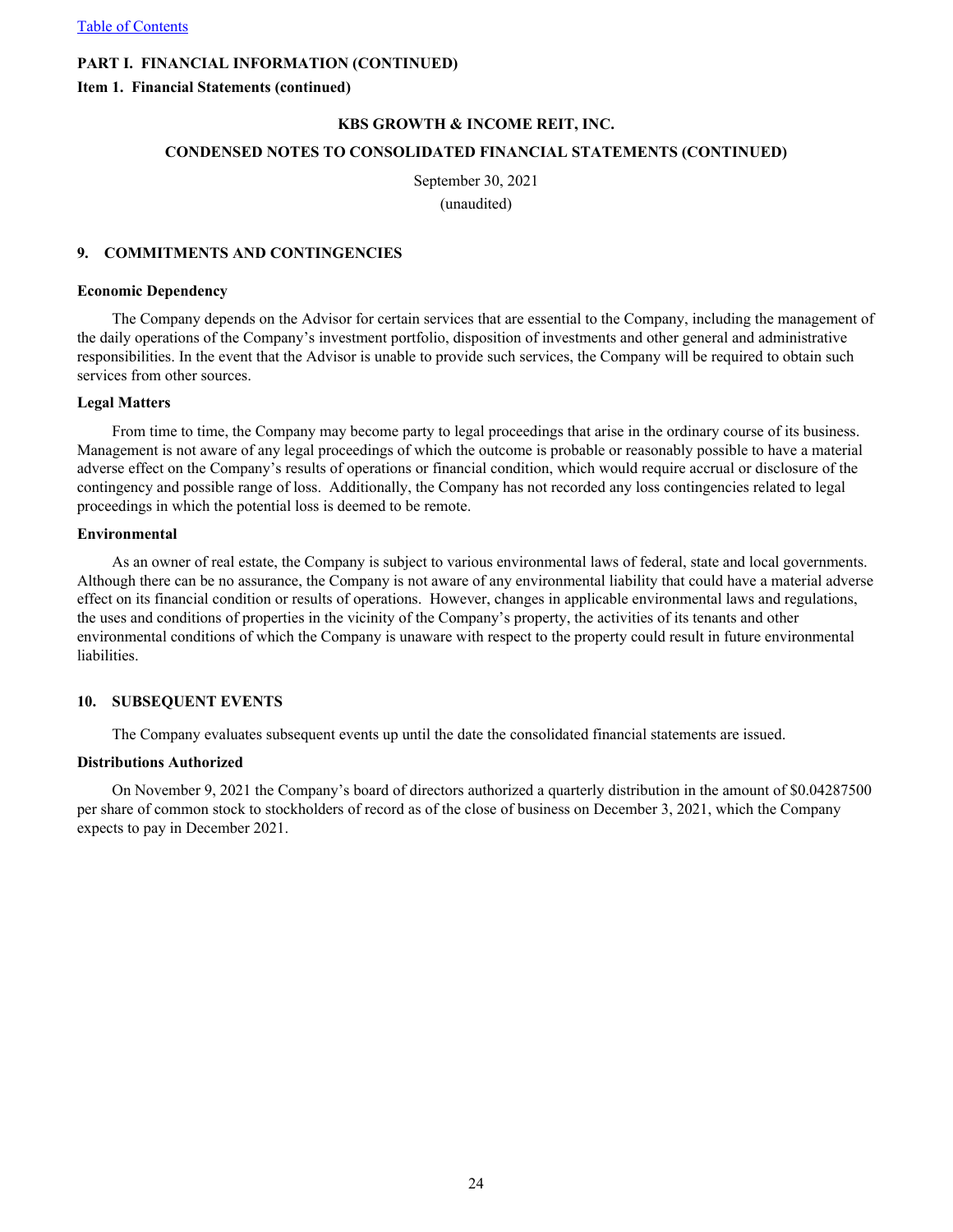# <span id="page-25-0"></span>**Item 2. Management's Discussion and Analysis of Financial Condition and Results of Operations**

The following discussion and analysis should be read in conjunction with the accompanying financial statements of KBS Growth & Income REIT, Inc. and the notes thereto. As used herein, the terms "we," "our" and "us" refer to KBS Growth & Income REIT, Inc., a Maryland corporation, and, as required by context, KBS Growth & Income Limited Partnership, a Delaware limited partnership, which we refer to as the "Operating Partnership," and to their subsidiaries.

## **Forward-Looking Statements**

Certain statements included in this Quarterly Report on Form 10-Q are forward-looking statements. Those statements include statements regarding the intent, belief or current expectations of KBS Growth & Income REIT, Inc. and members of our management team, as well as the assumptions on which such statements are based, and generally are identified by the use of words such as "may," "will," "seeks," "anticipates," "believes," "estimates," "expects," "plans," "intends," "should" or similar expressions. Actual results may differ materially from those contemplated by such forward-looking statements. Further, forward-looking statements speak only as of the date they are made, and we undertake no obligation to update or revise forward-looking statements to reflect changed assumptions, the occurrence of unanticipated events or changes to future operating results over time, unless required by law. Moreover, you should interpret many of the risks identified in this report, as well as the risks set forth below, as being heightened as a result of the ongoing and numerous adverse impacts of the COVID-19 pandemic.

The following are some of the risks and uncertainties, although not all of the risks and uncertainties, that could cause our actual results to differ materially from those presented in our forward-looking statements:

- The COVID-19 pandemic, together with the resulting measures imposed to contain the virus, has had a negative impact on the economy and business activity globally. The extent to which the COVID-19 pandemic impacts our operations and those of our tenants remains uncertain and cannot be predicted with confidence, and will depend on the ultimate scope, severity and duration of the pandemic, the actions taken to contain the pandemic or mitigate its impact, and the direct and indirect economic effects of the pandemic and containment measures, among others.
- We depend on our advisor and its affiliates to conduct our operations. We pay fees to our advisor and its affiliates in connection with the management of our investments that are based on the cost of the investment, not on the quality of the investment or services rendered to us. These fees decrease the amount of cash available for distribution to our stockholders.
- All of our executive officers, our affiliated director and other key real estate and debt finance professionals are also officers, directors, managers, key professionals and/or holders of a direct or indirect controlling interest in our advisor, and/or other KBS-affiliated entities. As a result, our executive officers, our affiliated director, some of our key real estate and debt finance professionals, our advisor and its affiliates face conflicts of interest, including significant conflicts created by our advisor's and its affiliates' compensation arrangements with us and other KBSsponsored programs and KBS-advised investors and conflicts in allocating time among us and these other programs and investors. Although we have adopted corporate governance measures to ameliorate some of the risks posed by these conflicts, these conflicts could result in action or inaction that is not in the best interests of our stockholders.
- As of September 30, 2021, we had a limited portfolio of four real estate investments, which may cause the value of an investment in us to vary more widely with the performance of specific assets in our portfolio and cause our general and administrative expenses to constitute a greater percentage of our revenue.
- We may fund distributions from any source, including, without limitation, offering proceeds or borrowings. Distributions paid through September 30, 2021 have been funded in part with debt financing, including advances from our advisor, and cash resulting from a waiver of asset management fees by our advisor. Distributions funded from sources other than our cash flow from operations will result in dilution to subsequent investors, reduce funds available for investment in assets and may reduce the overall return to our stockholders.
- Our advisor waived its asset management fee for the second and third quarters of 2017 and deferred its asset management fee related to the periods from October 2017 through September 2021. If our advisor determines to no longer waive or defer certain fees owed to them, our ability to fund our operations and distributions may be adversely affected.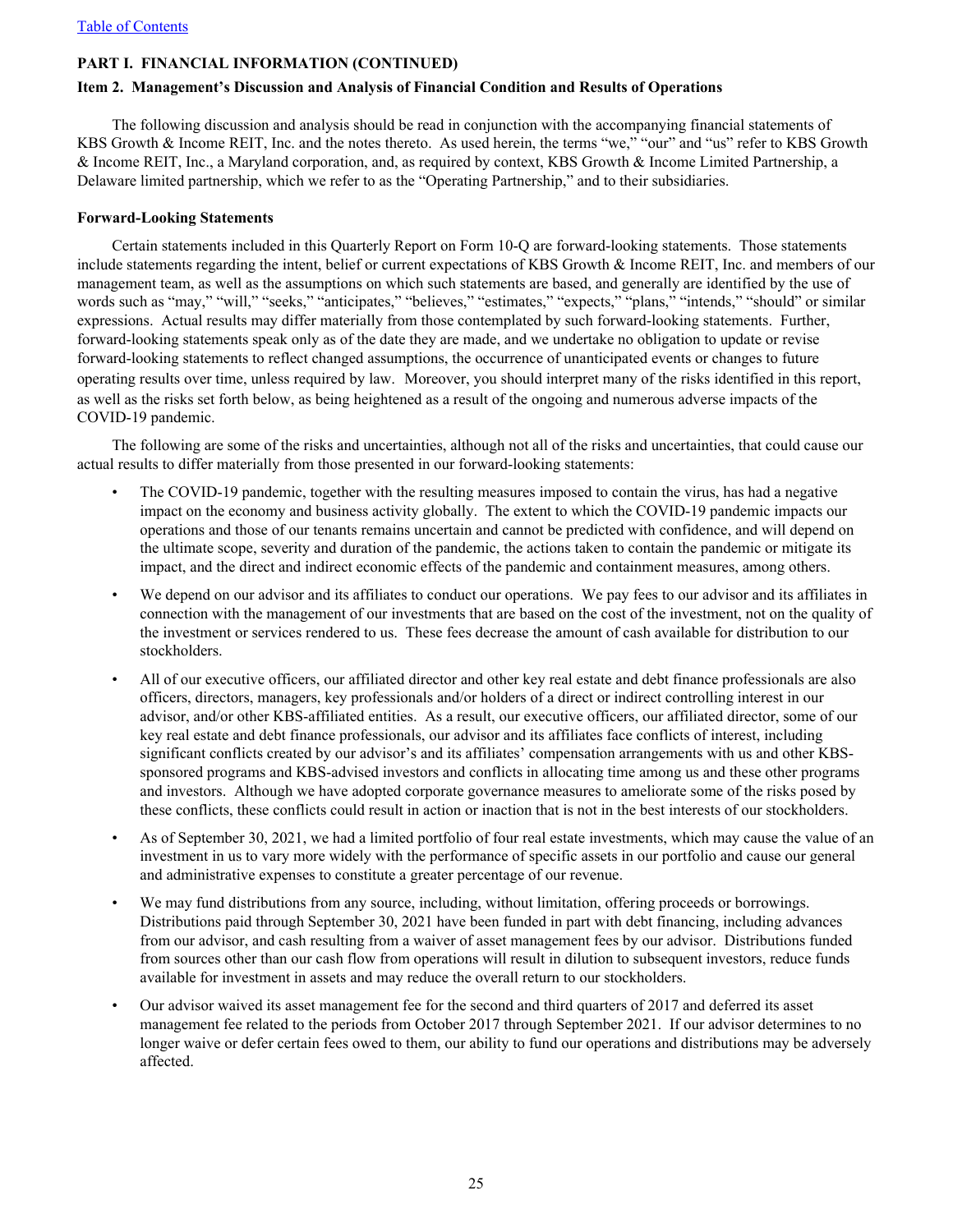# **Item 2. Management's Discussion and Analysis of Financial Condition and Results of Operations (continued)**

- Our policies do not limit us from incurring debt until our aggregate borrowings would exceed 75% of the cost (before deducting depreciation or other non-cash reserves) of our tangible assets, and we may exceed this limit with the approval of the conflicts committee of our board of directors. High debt levels could limit the amount of cash we have available to distribute and could result in a decline in the value of our stockholders' investment.
- We have debt obligations with variable interest rates. The interest and related payments will vary with the movement of LIBOR or other indexes. Increases in the indexes could increase the amount of our debt payments and limit our ability to pay distributions to our stockholders.
- We depend on tenants for the revenue generated by our real estate investments and, accordingly, the revenue generated by our real estate investments is dependent upon the success and economic viability of our tenants. Revenues from our properties could decrease due to a reduction in occupancy and/or lower rental rates, making it more difficult for us to meet any debt service obligations we have incurred and limiting our ability to pay distributions to our stockholders.
- Our real estate investments may be affected by unfavorable real estate market and general economic conditions, which could decrease the value of those assets and reduce the investment return to our stockholders. These events could make it more difficult for us to meet debt service obligations and limit our ability to pay distributions to our stockholders.
- Our share redemption program only provides for redemptions sought upon a stockholder's death, "qualifying disability" or "determination of incompetence" (each as defined in the share redemption program, and collectively "special redemptions"). The dollar amounts available for such redemptions are determined by the board of directors and may be adjusted from time to time. The dollar amount limitation for such redemptions for the calendar year 2021 was \$250,000 in the aggregate, of which \$90,000 was used for such special redemptions from January through October 2021. Our share redemption program does not provide for ordinary redemptions and can provide no assurances, when, if ever, we will provide for redemptions other than special redemptions.
- In August 2021, our board of directors, including all of the independent directors, determined to resume development of a formal plan of liquidation. Although we are actively developing a formal plan of liquidation, there can be no assurance of the ultimate timing of our liquidation.

All forward-looking statements should be read in light of the risks identified herein and in Part I, Item 1A of our Annual Report on Form 10-K for the year ended December 31, 2020 and in Part II, Item 1A of our Quarterly Report on Form 10-Q for the period ended March 31, 2021, each as filed with the Securities and Exchange Commission (the "SEC").

# **Overview**

We were formed on January 12, 2015 as a Maryland corporation that elected to be taxed as a real estate investment trust ("REIT") beginning with the taxable year ended December 31, 2015 and we intend to continue to operate in such a manner. Substantially all of our business is conducted through our Operating Partnership, of which we are the sole general partner. Subject to certain restrictions and limitations, our business is externally managed by our advisor pursuant to an advisory agreement. KBS Capital Advisors manages our operations and our portfolio of core real estate properties. KBS Capital Advisors also provides asset-management, marketing, investor-relations and other administrative services on our behalf. Our advisor acquired 20,000 shares of our Class A common stock for an initial investment of \$200,000. We have no paid employees.

We commenced a private placement offering exempt from registration pursuant to Rule 506(b) of Regulation D of the Securities Act of 1933, as amended (the "Securities Act"), on June 11, 2015, pursuant to which we offered a maximum of \$105,000,000 of shares of our Class A common stock for sale to accredited investors, of which \$5,000,000 of Class A shares were offered pursuant to our distribution reinvestment plan. We ceased offering shares in the primary portion of our private offering on April 27, 2016 and processed subscriptions for the primary portion of the private offering dated on or prior to April 27, 2016 through May 30, 2016. KBS Capital Markets Group LLC, an affiliate of our advisor, served as the dealer manager of the offering pursuant to a dealer manager agreement.

We sold 8,548,972 shares of our Class A common stock for gross offering proceeds of \$76.8 million in our initial private offering, including 74,744 shares of our Class A common stock under our distribution reinvestment plan for gross offering proceeds of \$0.7 million.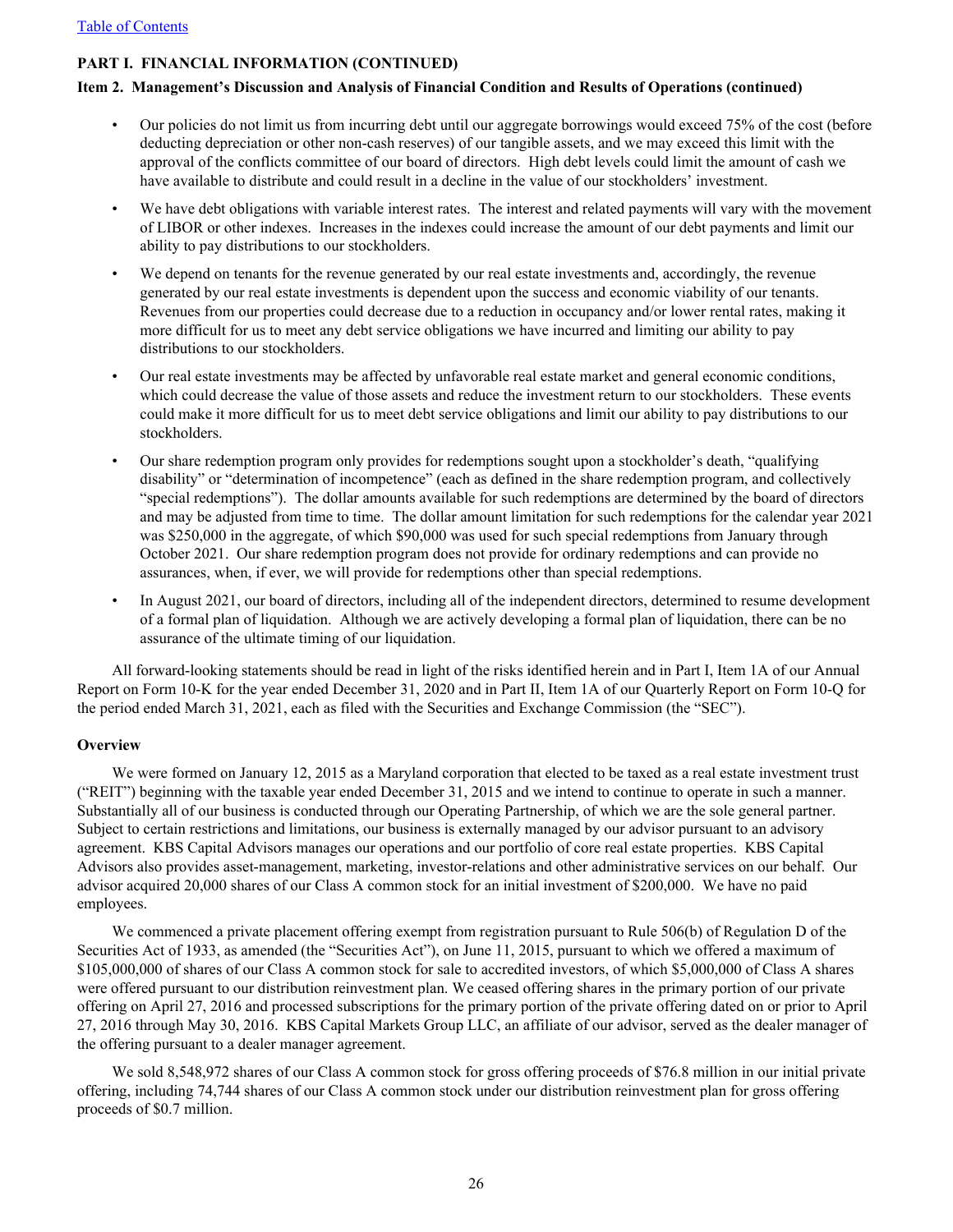# **Item 2. Management's Discussion and Analysis of Financial Condition and Results of Operations (continued)**

On February 4, 2015, we filed a registration statement on Form S-11 with the SEC to register an initial public offering to offer a maximum of \$1,500,000,000 in shares of common stock for sale to the public in the primary offering, consisting of two classes of shares: Class A and Class T and a maximum of \$800,000,000 in both classes of shares of our common stock pursuant to our distribution reinvestment plan. The SEC declared our registration statement effective on April 28, 2016 and we retained KBS Capital Markets Group LLC to serve as the dealer manager of the initial public offering. We terminated our primary initial public offering effective June 30, 2017. We terminated our distribution reinvestment plan offering effective August 20, 2020.

We sold 122,721 and 270,415 shares of Class A and Class T common stock in the initial primary public offering, respectively, for aggregate gross offering proceeds of \$3.9 million. We sold 883,256 and 41,030 shares of Class A and Class T common stock under our distribution reinvestment plan, respectively, for aggregate gross offering proceeds of \$8.5 million.

On October 3, 2017, we launched a second private placement offering exempt from registration pursuant to Rule 506(c) of Regulation D of the Securities Act pursuant to which offered a maximum of \$1,000,000,000 in shares of our Class A common stock to accredited investors. Prior to the launch of the second private placement offering, on September 29, 2017, we entered into a dealer manager agreement (the "NCPS Dealer Agreement") with KBS Capital Advisors and North Capital Private Securities Corporation ("NCPS") in connection with the second private placement offering. In December 2019, in connection with its consideration of strategic alternatives for us, our board of directors determined to suspend the second private offering and terminated the second private offering on August 5, 2020. We sold 612,272 shares of Class A common stock in the second private offering for aggregate gross offering proceeds of \$5.5 million.

As of September 30, 2021, we had redeemed 465,252 and 2,245 Class A and Class T shares, respectively, for \$3.8 million.

We have used substantially all of the net proceeds from our offerings to invest in a portfolio of core real estate properties. We consider core properties to be existing properties with at least 80% occupancy. As of September 30, 2021, we owned four office buildings.

In August 2020, the special committee directed KBS Capital Advisors, with the assistance of the independent financial advisor of the special committee, to develop a plan of liquidation for approval by our board of directors and submission to our stockholders. We initially expected to present a plan of liquidation for a vote of our stockholders within six months from our determination to pursue a liquidation strategy. However, as a result of the adverse market conditions caused by the civil unrest and disruption in Portland and Chicago, where several of our properties are located, and the uncertainty and business disruptions related to the COVID-19 pandemic, in November 2020, our board of directors determined to delay any proposal to liquidate until market conditions improve.

In August 2021, our board of directors, including all of the independent directors, determined to resume development of a formal plan of liquidation. Although we are actively developing a formal plan of liquidation, there can be no assurance of the ultimate timing of our liquidation.

We elected to be taxed as a REIT under the Internal Revenue Code, beginning with the taxable year ended December 31, 2015. If we meet the REIT qualification requirements, we generally will not be subject to federal income tax on the income that we distribute to our stockholders each year. If we fail to qualify for taxation as a REIT in any year after electing REIT status, our income will be taxed at regular corporate rates, and we may be precluded from qualifying for treatment as a REIT for the four-year period following our failure to qualify. Such an event could materially and adversely affect our net income and cash available for distribution to our stockholders. However, we are organized and will operate in a manner that will enable us to qualify for treatment as a REIT for federal income tax purposes beginning with our taxable year ended December 31, 2015, and we will continue to operate so as to remain qualified as a REIT for federal income tax purposes thereafter.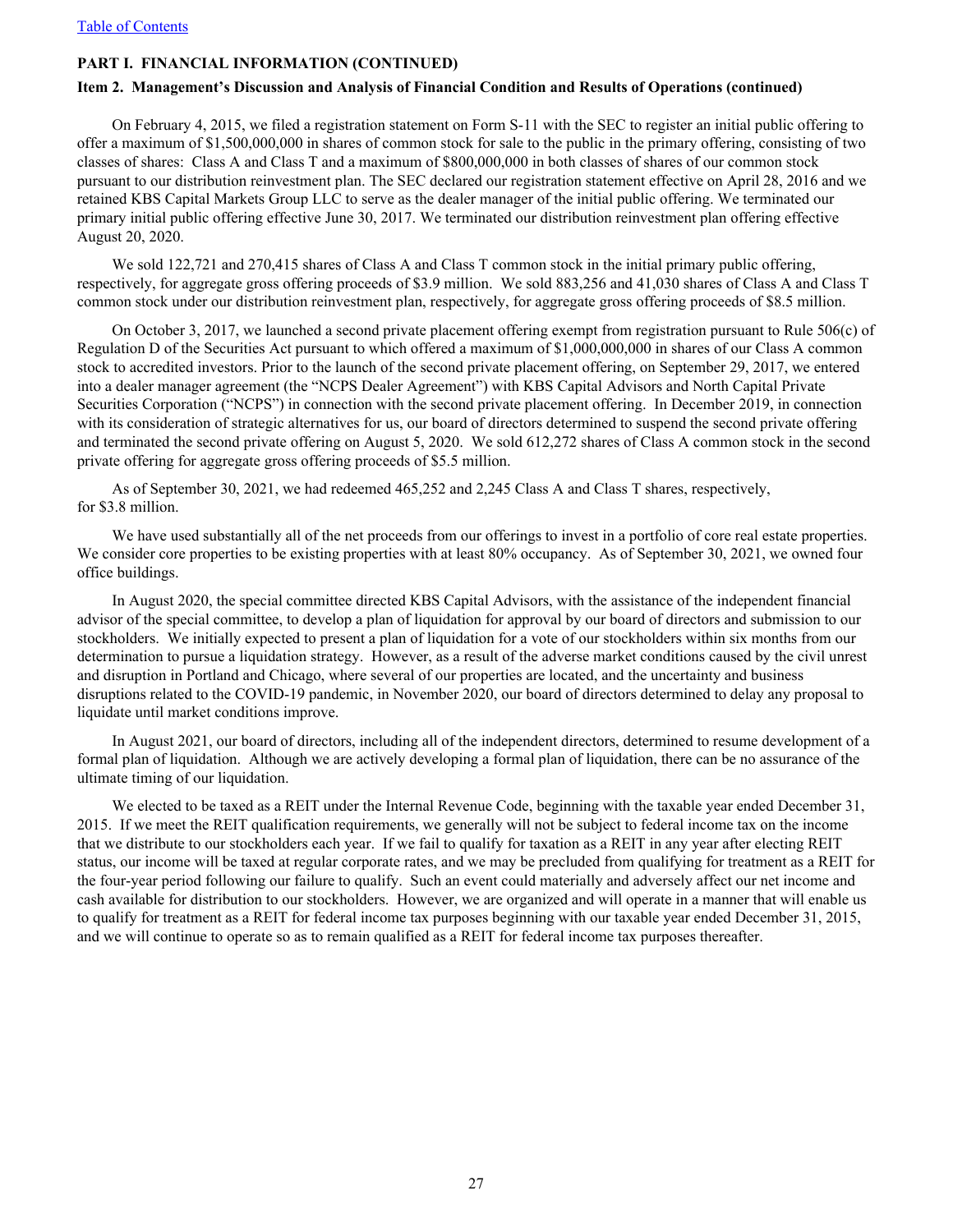## **Item 2. Management's Discussion and Analysis of Financial Condition and Results of Operations (continued)**

#### **Market Outlook – Real Estate and Real Estate Finance Markets**

Volatility in global financial markets, changing political environments and civil unrest can cause fluctuations in the performance of the U.S. commercial real estate markets. Possible future declines in rental rates, slower or potentially negative net absorption of leased space and expectations of future rental concessions, including free rent to renew tenants early, to retain tenants who are up for renewal or to attract new tenants, may result in decreases in cash flows from investment properties. Further, revenues from our properties could decrease due to a reduction in occupancy (caused by factors including, but not limited to, tenant defaults, tenant insolvency, early termination of tenant leases and non-renewal of existing tenant leases), rent deferrals or abatements, tenants being unable to pay their rent and/or lower rental rates. To the extent there are increases in the cost of financing due to higher interest rates, this may cause difficulty in refinancing debt obligations at terms as favorable as the terms of existing indebtedness. Market conditions can change quickly, potentially negatively impacting the value of real estate investments. Management continuously reviews our investment and debt financing strategies to optimize our portfolio and the cost of our debt exposure. Most recently, the outbreak of COVID-19 has had a negative impact on the real estate market as discussed below.

#### *COVID-19 Pandemic and Portfolio Outlook*

As of September 30, 2021, the novel coronavirus, or COVID-19, pandemic is ongoing. During 2020, the COVID-19 pandemic created disruption in the U.S. and global economies, adversely impacting many industries, including the U.S. office real estate industry and the industries of our tenants, directly or indirectly. In 2021, the global economy has, with certain setbacks, begun reopening and wider distribution of vaccines will likely encourage greater economic activity. Nonetheless, the recovery could remain uneven, particularly given uncertainty with respect to the distribution and acceptance of the vaccines and their effectiveness with respect to new variants of the virus.

The outbreak of COVID-19 and its impact on the current financial, economic, capital markets and real estate market environment, and future developments in these and other areas present uncertainty and risk with respect to our financial condition, results of operations, liquidity, and ability to pay distributions. Although a recovery is partially underway, it continues to be gradual, uneven and characterized by meaningful dispersion across sectors and regions, and could be hindered by persistent or resurgent infection rates. The most recent round of U.S. fiscal stimulus could provide meaningful support, along with continued accommodative monetary policy and wider distribution of vaccines. Issues with respect to the distribution and acceptance of vaccines or the spread of new variants of the virus could adversely impact the recovery. Overall, there remains significant uncertainty regarding the timing and duration of the economic recovery, which precludes any prediction as to the ultimate adverse impact COVID-19 may have on our business.

During the year ended December 31, 2020 and the nine months ended September 30, 2021, we did not experience significant disruptions in our operations from the COVID-19 pandemic. Many of our tenants have suffered reductions in revenue since March 2020. Rent collections for the quarter ended September 30, 2021 were approximately 98%. We have granted a number of lease concessions related to the effects of the COVID-19 pandemic but these lease concessions did not have a material impact on our consolidated balance sheet as of September 30, 2021 or consolidated statement of operations for the three and nine months ended September 30, 2021. As of September 30, 2021, we had entered into lease amendments related to the effects of the COVID-19 pandemic, granting approximately \$0.2 million of rent deferrals for the period from April 2020 through April 2021 and granting approximately \$0.7 million in rental abatements. As of September 30, 2021, eleven tenants were granted rental deferrals, rental abatements and/or rent restructures, of which six of these tenants have begun to pay rent in accordance with their lease agreements subsequent to the deferral and/or abatement period, one of these tenants early terminated and two of these tenant leases were modified at lower rental rates.

In addition to the direct impact on our rental income, we may also need to recognize additional impairment charges at our properties to the extent rental projections continue to decline at our properties. In response to a decrease in cash flow projections as a result of changes in leasing projections due in part to the impact of COVID-19 on our leasing efforts and perceived ability to collect rent from tenants, during the nine months ended September 30, 2020, we recognized impairment charges of \$5.8 million at the Institute Property and \$0.8 million of equity in loss of unconsolidated joint venture, which included a \$0.5 million impairment charge related to the 210 W. Chicago property then-owned by the joint venture. During the nine months ended September 30, 2021, we recognized impairment charges of \$8.8 million at the Commonwealth Building as we are projecting longer lease-up periods for the vacant space as demand for office space in Portland has significantly declined as a result of both the COVID-19 pandemic, with employees continuing to work from home, and the impact of the disruptions caused by protests and demonstrations in the downtown area.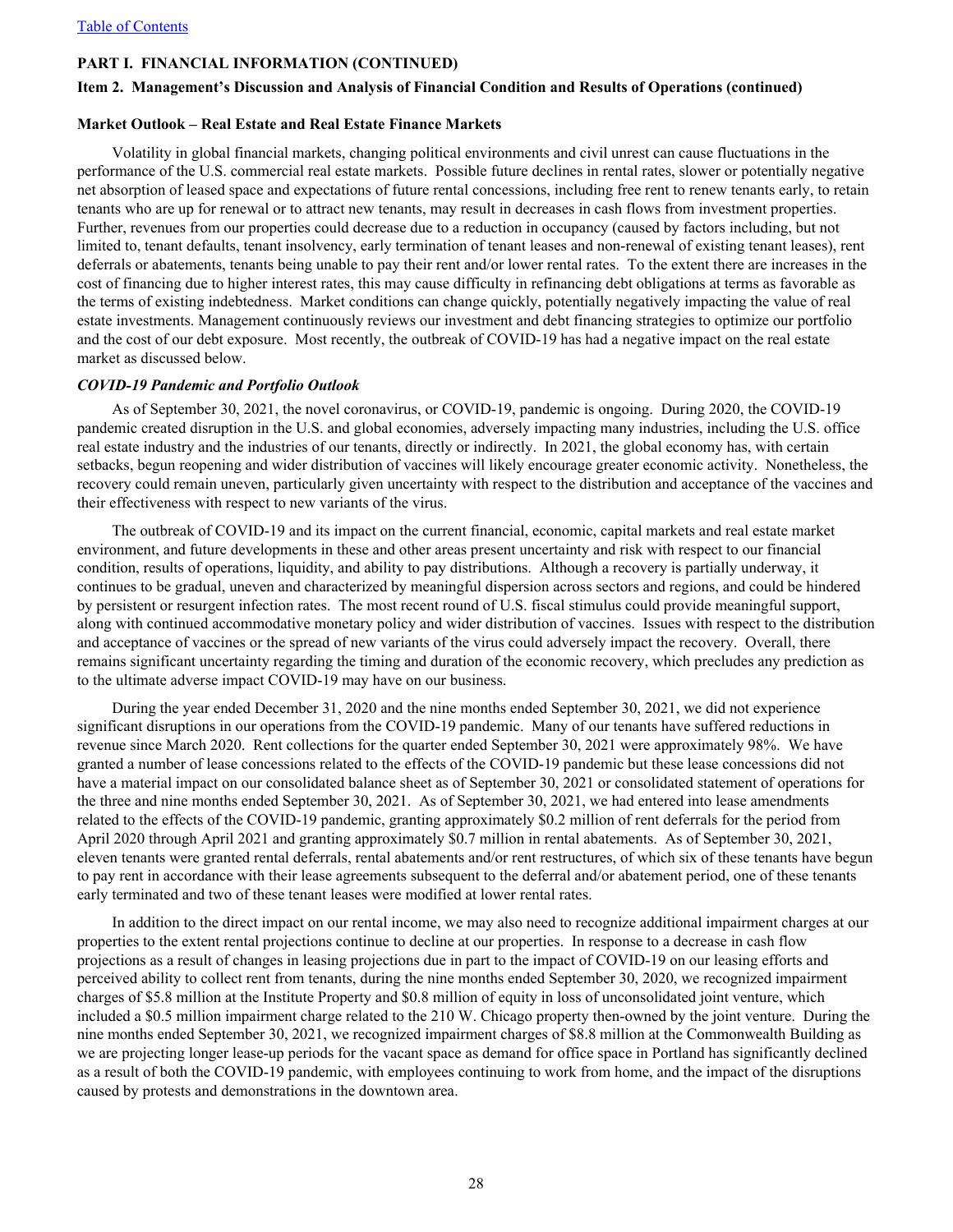# **Item 2. Management's Discussion and Analysis of Financial Condition and Results of Operations (continued)**

The extent to which the COVID-19 pandemic or any other pandemic, epidemic or disease impacts our operations and those of our tenants remains uncertain and cannot be predicted with confidence and will depend on the scope, severity and duration of the pandemic, the actions taken to contain the pandemic or mitigate its impact, and the direct and indirect economic effects of the pandemic and containment measures, among others. Nevertheless, the COVID-19 pandemic (or a future pandemic, epidemic or disease) presents material uncertainty and risk with respect to our business, financial condition, results of operations and cash flows. In response to the uncertainty caused by the ongoing COVID-19 pandemic and its uncertain impact on our operations and those of our tenants, our board of directors adjusted our distribution policy commencing with the fourth quarter of 2020 and expects to consider and declare quarterly distributions based on a single quarterly record date.

Our business, like all businesses, is being impacted by the uncertainty regarding the COVID-19 pandemic, the effectiveness of policies introduced to neutralize the disease, and the impact of those policies on economic activity. We believe the current challenging economic circumstances will be a difficult environment in which to continue to create value in our portfolio consistent with our core-plus investment strategy. The properties in our portfolio were acquired to provide an opportunity for us to achieve more significant capital appreciation by increasing occupancy, negotiating new leases with higher rental rates and/or executing enhancement projects, all of which we believe will be more difficult as a result of the impacts of COVID-19 on the economy. While the majority of our tenants have continued to pay rent, the weakening macroeconomic conditions have negatively impacted many of our tenants. As of September 30, 2021, our portfolio was 80.8% occupied with a weighted-average lease term of 3.4 years. As of September 30, 2021, three tenants at our Commonwealth Building, or 15% of the rentable square footage at the property, will not be renewing their leases at maturity and during the nine months ended September 30, 2021, five tenants at the Institute Property, or 12% of the rentable square footage at the property, early terminated their leases. Due to the impact of COVID-19, we believe the leasing environment will be challenged in the shortterm and the time to lease up and stabilize a property will be extended. More specifically, our office properties in Portland and Chicago will likely take more time to stabilize than previously anticipated. In addition, the timing in which we may be able to implement a liquidation strategy will be affected.

#### **Liquidity and Capital Resources**

Our principal demands for funds during the short and long-term are and will be for operating expenses, capital expenditures and general and administrative expenses; payments under debt obligations; redemptions of common stock; capital commitments; and payments of distributions to stockholders. Our primary sources of capital for meeting our cash requirements are as follows:

- Cash flow generated by our real estate investments;
- Debt financings (including amounts currently available under an existing term loan); and
- Proceeds from the sale of our real estate properties.

Our investments in real estate generate cash flow in the form of rental revenues and tenant reimbursements, which are reduced by operating expenditures, capital expenditures, debt service payments, the payment of asset management fees and corporate general and administrative expenses. Cash flow from operations from real estate investments will be primarily dependent upon the occupancy level of our portfolio, the net effective rental rates on our leases, the collectibility of rent and operating recoveries from our tenants and how well we manage our expenditures.

Our advisor advanced funds to us, which are non-interest bearing, for distribution record dates through the period ended May 31, 2016. We are only obligated to repay our advisor for its advance if and to the extent that:

- (i) Our modified funds from operations ("MFFO"), as such term is defined by the Institute for Portfolio Alternatives and interpreted by us, for the immediately preceding quarter exceeds the amount of distributions declared for record dates of such prior quarter (an "MFFO Surplus"), and we will pay our advisor the amount of the MFFO Surplus to reduce the principal amount outstanding under the advance, provided that such payments shall only be made if management in its sole discretion expects an MFFO Surplus to be recurring for at least the next two calendar quarters, determined on a quarterly basis;
- (ii) Excess proceeds from third-party financings are available ("Excess Proceeds"), provided that the amount of any such Excess Proceeds that may be used to repay the principal amount outstanding under the advance shall be determined by the conflicts committee in its sole discretion; or
- (iii) Net sales proceeds from the sale of our real estate portfolio, after the pay down of any related debt and selling costs and expenses, are available.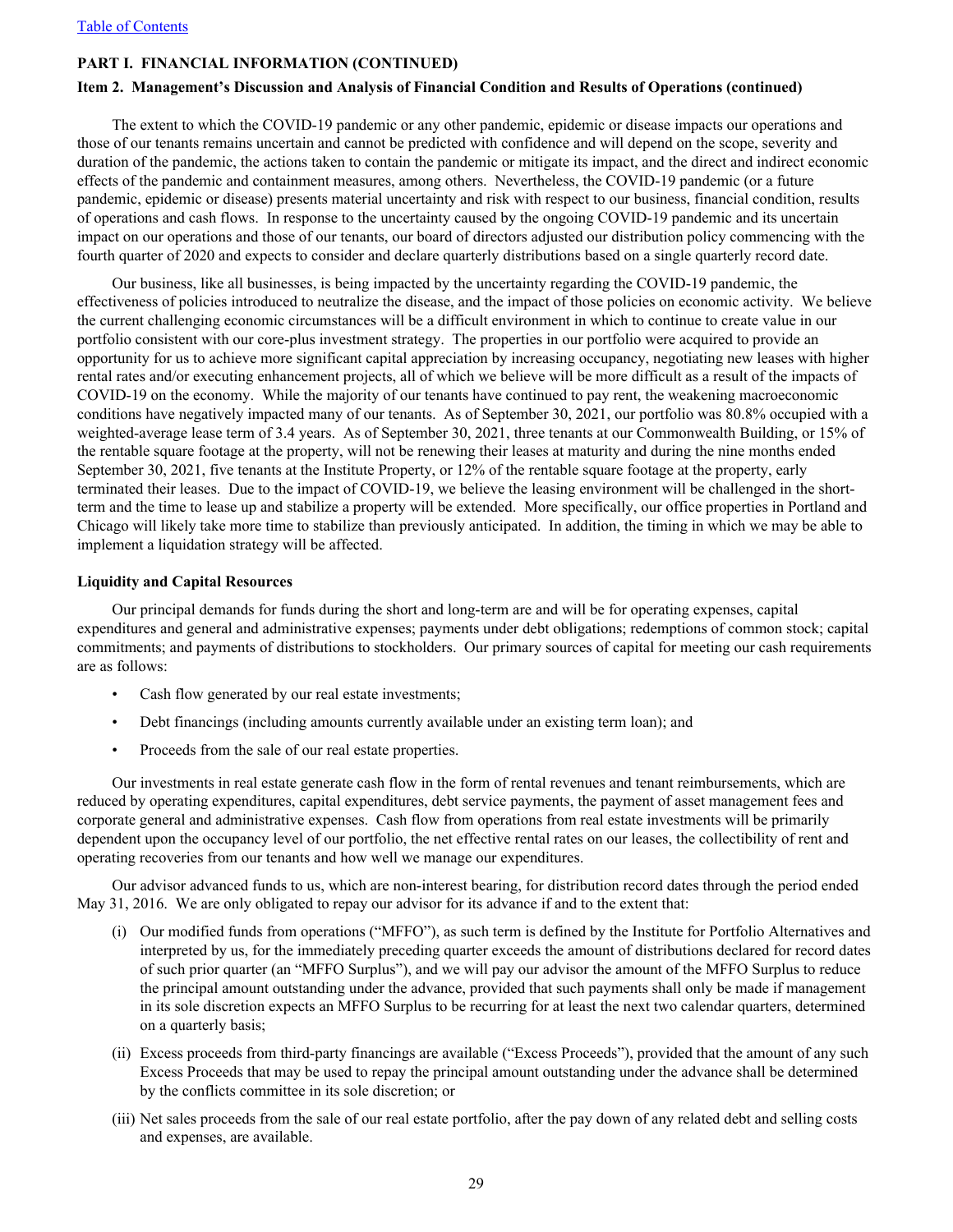# **Item 2. Management's Discussion and Analysis of Financial Condition and Results of Operations (continued)**

In determining whether Excess Proceeds are available to repay the advance, our conflicts committee will consider whether cash on hand could have been used to reduce the amount of third-party financing provided to us. If such cash could have been used instead of third-party financing, the third-party financing proceeds will be available to repay the advance.

Our advisor may defer repayment of the advance notwithstanding that we would otherwise be obligated to repay the advance.

We expect that our debt financing and other liabilities will be between 45% and 65% of the cost of our tangible assets (before deducting depreciation and other non-cash reserves). Though this is our target leverage, our charter does not limit us from incurring debt until our aggregate borrowings would exceed 300% of our net assets (before deducting depreciation and other non-cash reserves), which is effectively 75% of the cost of our tangible assets (before deducting depreciation and other non-cash reserves), though we may exceed this limit under certain circumstances. To the extent financing in excess of this limit is available at attractive terms, the conflicts committee may approve debt in excess of this limit. As of September 30, 2021, we had mortgage debt obligations in the aggregate principal amount of \$101.7 million and our aggregate borrowings were approximately 62% of our net assets before deducting depreciation and other non-cash reserves. As of September 30, 2021, we had \$52.3 million of debt maturing during the 12 months ending September 30, 2022, all of which is under our term loan (which maturity was extended to November 9, 2022 subsequent to September 30, 2021). Reductions in property values related to the impact of the COVID-19 pandemic have reduced our availability to draw on the revolving commitment.

In addition to making investments in accordance with our investment objectives, we have used a portion of our capital resources to make certain payments to our advisor, the affiliated dealer manager of our initial private offering and initial public offering and our affiliated property manager. These payments include payments to our dealer manager for selling commissions, the dealer manager fee and the stockholder servicing fee, and payments to the dealer manager and our advisor for reimbursement of certain organization and other offering expenses. See "—Organization and Offering Costs" below.

We make payments to our advisor in connection with the management of our assets and costs incurred by our advisor in providing certain services to us. The asset management fee is a monthly fee payable to our advisor in an amount equal to onetwelfth of 1.0% of the cost of our investments including the portion of the investment that is debt financed. The cost of our real property investments is calculated as the amount paid or allocated to acquire the real property, plus budgeted capital improvement costs for the development, construction or improvements to the property once such funds are disbursed pursuant to a final approved budget and fees and expenses related to the acquisition, but excluding acquisition fees paid or payable to our advisor. In the case of investments made through joint ventures, the asset management fee is determined based on our proportionate share of the underlying investment. Our advisor waived asset management fees for the second and third quarters of 2017 and deferred payment of asset management fees related to the periods from October 2017 through September 30, 2021. Our advisor's waiver and deferral of its asset management fees resulted in additional cash being available to fund our operations. If our advisor chooses to no longer defer such fees, our ability to fund our operations may be adversely affected.

We also pay fees to KBS Management Group, LLC (the "Co-Manager"), an affiliate of our advisor, pursuant to property management agreements with the Co-Manager, for certain property management services at our properties.

We elected to be taxed as a REIT and to operate as a REIT beginning with our taxable year ended December 31, 2015. To maintain our qualification as a REIT, we will be required to make aggregate annual distributions to our stockholders of at least 90% of our REIT taxable income (computed without regard to the dividends-paid deduction and excluding net capital gain). Our board of directors may authorize distributions in excess of those required for us to maintain REIT status depending on our financial condition and such other factors as our board of directors deems relevant. Provided we have sufficient available cash flow, we intend to authorize and declare cash distributions based on quarterly record dates and pay cash distributions on a quarterly basis. We have not established a minimum distribution level.

Under our charter, we are required to limit our total operating expenses to the greater of 2% of our average invested assets or 25% of our net income for the four most recently completed fiscal quarters, as these terms are defined in our charter, unless the conflicts committee has determined that such excess expenses were justified based on unusual and non-recurring factors. Operating expenses for the four fiscal quarters ended September 30, 2021 did not exceed the charter-imposed limitation.

#### *Cash Flows from Operating Activities*

As of September 30, 2021, we owned four office properties. During the nine months ended September 30, 2021 and 2020, net cash provided by operating activities was \$0.9 million and \$1.7 million, respectively. Net cash provided by operating activities decreased due to a decrease in rental income and the payment of lease commissions during 2021. We expect cash flows provided by operating activities to decrease in future periods to the extent our tenants are impacted by COVID-19 and defer rent payments or are unable to pay rent or to the extent we are unable to re-lease space vacated by our current tenants.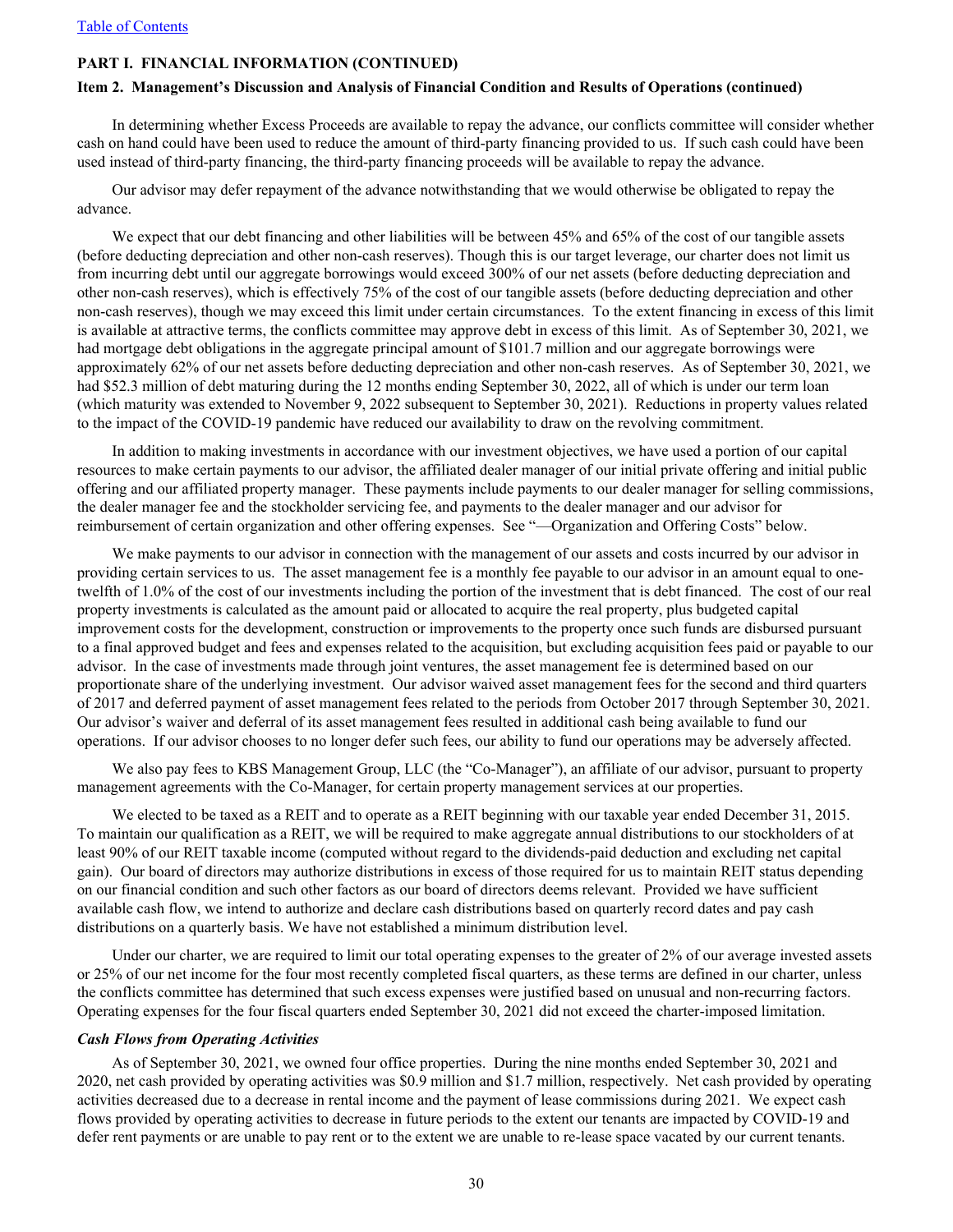## **Item 2. Management's Discussion and Analysis of Financial Condition and Results of Operations (continued)**

#### *Cash Flows from Investing Activities*

During the nine months ended September 30, 2021, net cash used in investing activities was \$0.4 million due to improvements to real estate.

#### *Cash Flows from Financing Activities*

 During the nine months ended September 30, 2021, net cash provided by financing activities was \$3.3 million and primarily consisted of the following:

- \$4.7 million of proceeds from notes payable; offset by
- \$1.3 million of net cash distributions; and
- \$0.1 million of payments to redeem common stock.

#### **Contractual Obligations**

The following is a summary of our contractual obligations as of September 30, 2021 (in thousands).

|                                                         |          | Payments Due During the Years Ending December 31, |        |  |           |           |       |
|---------------------------------------------------------|----------|---------------------------------------------------|--------|--|-----------|-----------|-------|
| <b>Contractual Obligations</b>                          | Total    | <b>Remainder of</b><br>2021                       |        |  | 2022-2023 | 2024-2025 |       |
| Outstanding debt obligations <sup>(1)</sup>             | 101.685  |                                                   | 52.279 |  | 45.829    |           | 3,577 |
| Interest payments on outstanding debt obligations $(2)$ | 2,538 \$ |                                                   | 656.   |  | 1.834     |           | 48    |

<sup>(1)</sup> Amounts include principal payments only.

 $\mathcal{L}_\text{max}$  , where  $\mathcal{L}_\text{max}$  and  $\mathcal{L}_\text{max}$ 

<sup>(2)</sup> Projected interest payments are based on the outstanding principal amount, maturity date and contractual interest rate in effect as of September 30, 2021 (consisting of the contractual interest rate and the effect of interest rate swaps). We incurred interest expense of \$2.9 million, excluding amortization of deferred financing costs totaling \$0.2 million and unrealized gains on derivative instruments of \$1.3 million during the nine months ended September 30, 2021.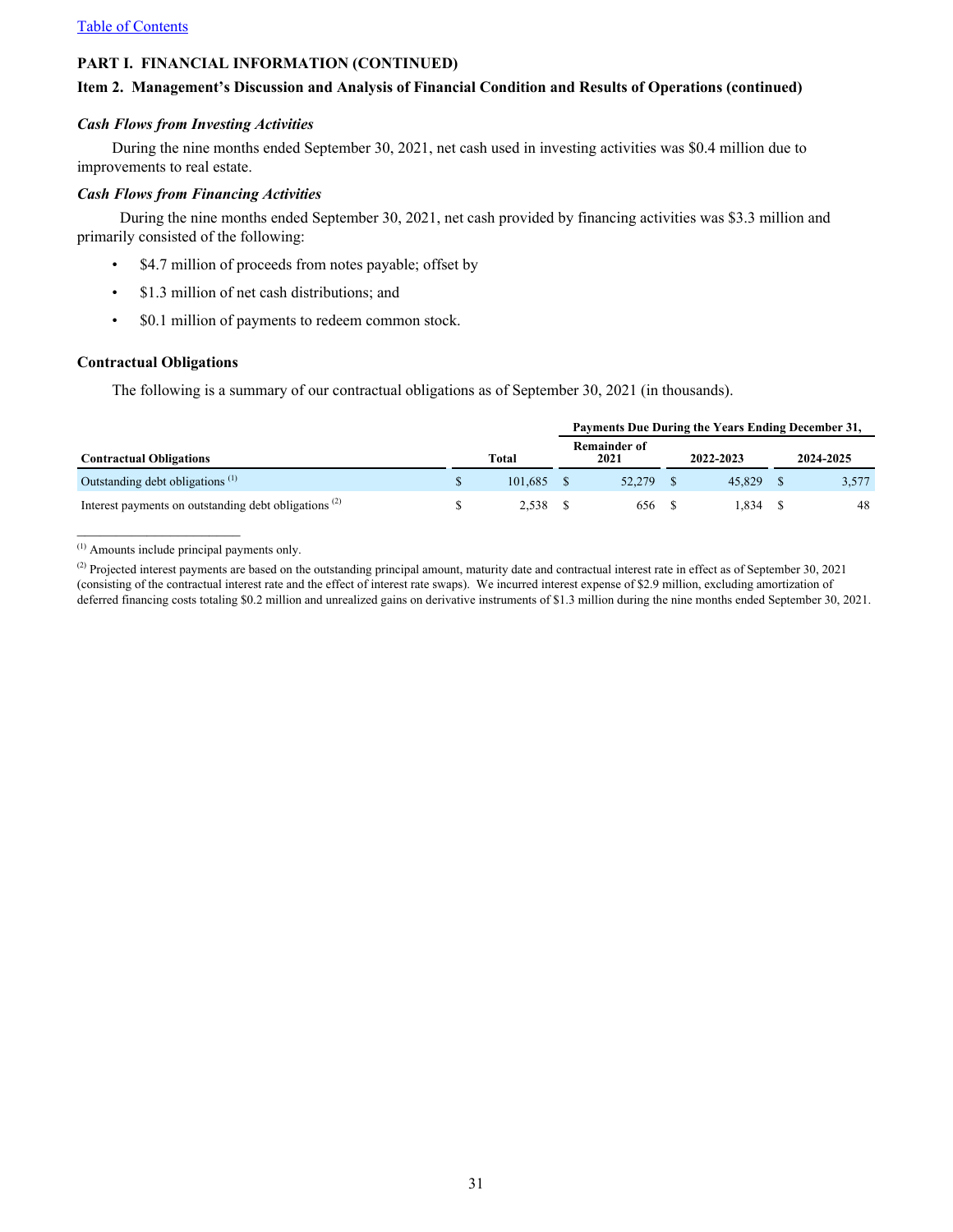## **Item 2. Management's Discussion and Analysis of Financial Condition and Results of Operations (continued)**

## **Results of Operations**

 $\mathcal{L}_\text{max}$  , where  $\mathcal{L}_\text{max}$  and  $\mathcal{L}_\text{max}$ 

#### *Overview*

As of September 30, 2020, we owned three office properties and an investment in an unconsolidated joint venture. Subsequent to September 30, 2020, we purchased the joint venture partner's 50% equity interest and consolidated 210 W. Chicago. As a result, as of September 30, 2021, we owned four office properties. The following table provides summary information about our results of operations for the three and nine months ended September 30, 2021 and 2020 (dollar amounts in thousands):

*Comparison of the three months ended September 30, 2021 versus the three months ended September 30, 2020*

|                                                    |             | <b>For the Three Months Ended</b><br>September 30, |       |   |                        |                      | <b>S</b> Change                           | \$ Change<br>Due to<br><b>Properties Held</b><br>Throughout<br>Both Periods <sup>(2)</sup> |  |
|----------------------------------------------------|-------------|----------------------------------------------------|-------|---|------------------------|----------------------|-------------------------------------------|--------------------------------------------------------------------------------------------|--|
|                                                    | 2021        |                                                    | 2020  |   | Increase<br>(Decrease) | Percentage<br>Change | Due to JV<br>Consolidation <sup>(1)</sup> |                                                                                            |  |
| Rental income                                      | \$<br>4,004 | $\mathbf{s}$                                       | 4,005 | S | (1)                    | $-$ % \$             | 171                                       | -S<br>(172)                                                                                |  |
| Other operating income                             | 63          |                                                    | 53    |   | 10                     | $19\%$               |                                           | 9                                                                                          |  |
| Operating, maintenance and management costs        | 1,063       |                                                    | 912   |   | 151                    | $17\%$               | 21                                        | 130                                                                                        |  |
| Property management fees and expenses to affiliate | 29          |                                                    | 32    |   | (3)                    | (9)%                 |                                           | (3)                                                                                        |  |
| Real estate taxes and insurance                    | 780         |                                                    | 590   |   | 190                    | $32 \%$              | 45                                        | 145                                                                                        |  |
| Asset management fees to affiliate                 | 439         |                                                    | 432   |   | $\overline{7}$         | $2\%$                | 12                                        | (5)                                                                                        |  |
| General and administrative expenses                | 418         |                                                    | 652   |   | (234)                  | $(36)\%$             | n/a                                       | n/a                                                                                        |  |
| Depreciation and amortization                      | 1,987       |                                                    | 1,933 |   | 54                     | $3\%$                | 55                                        | (1)                                                                                        |  |
| Interest expense                                   | 620         |                                                    | 607   |   | 13                     | $2\%$                | 22                                        | (9)                                                                                        |  |
| Impairment charges on real estate                  | 8,779       |                                                    |       |   | 8,779                  | 100 %                |                                           | 8,779                                                                                      |  |
| Interest and other income                          |             |                                                    |       |   | (1)                    | $(100)\%$            | n/a                                       | n/a                                                                                        |  |
| Equity in loss of unconsolidated joint venture     |             |                                                    | (402) |   | 402                    | (100)%               | 402                                       |                                                                                            |  |

(1) Represents the dollar amount increase (decrease) for the three months ended September 30, 2021 compared to the three months ended September 30, 2020 related to real estate acquired through joint venture consolidation on or after July 1, 2020.

<sup>(2)</sup> Represents the dollar amount increase (decrease) for the three months ended September 30, 2021 compared to the three months ended September 30, 2020 related to real estate investments owned by us throughout both periods presented.

Rental income remained consistent at \$4.0 million for the three months ended September 30, 2020 and 2021. We expect rental income to fluctuate based on the occupancy at our existing properties and uncertainty and business disruptions as a result of the COVID-19 pandemic. See "Market Outlook - Real Estate and Real Estate Finance Markets - COVID-19 Pandemic and Portfolio Outlook" for a discussion on the impact of the COVID-19 pandemic on our business.

Operating, maintenance, and management costs increased from \$0.9 million for the three months ended September 30, 2020 to \$1.1 million for the three months ended September 30, 2021, primarily due to an increase in repair and maintenance costs at properties held through both periods. We expect operating, maintenance, and management costs to increase in future periods as a result of general inflation and as physical occupancy increases as employees return to the office.

Real estate taxes and insurance increased from \$0.6 million for the three months ended September 30, 2020 to \$0.8 million for the three months ended September 30, 2021, primarily due to a property tax refund received during the three months ended September 30, 2020 at a property held throughout both periods. We expect real estate taxes and insurance to increase in future periods as a result of general inflation and general increases due to future property tax reassessments.

Asset management fees to affiliate remained consistent at \$0.4 million for the three months ended September 30, 2021 and 2020. We expect asset management fees to increase in future periods as a result of any improvements we make to our properties. As of September 30, 2021, we had accrued and deferred payment of \$7.2 million of asset management fees related to the periods from October 2017 through September 30, 2021.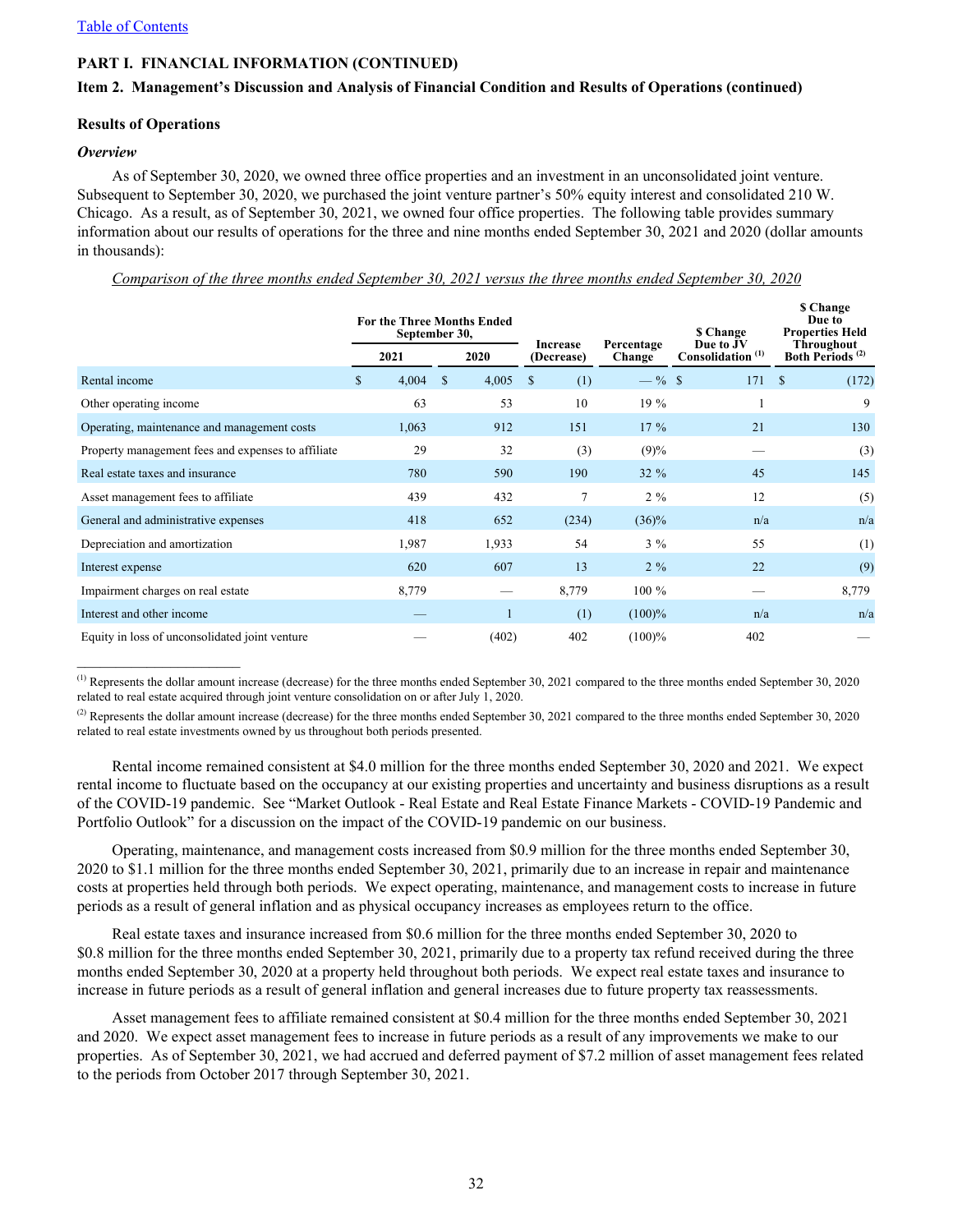# **Item 2. Management's Discussion and Analysis of Financial Condition and Results of Operations (continued)**

General and administrative expenses decreased from \$0.7 million for the three months ended September 30, 2020 to \$0.4 million for the three months ended September 30, 2021, primarily due to legal fees related to our plan of liquidation incurred during three months ended September 30, 2020. General and administrative costs consisted primarily of internal audit compensation expense, errors and omissions insurance, board of directors fees and audit cost.

Depreciation and amortization increased slightly from \$1.9 million for the three months ended September 30, 2020 to \$2.0 million for the three months ended September 30, 2021, primarily as a result of the consolidation of 210 W. Chicago. We expect depreciation and amortization to increase in future periods as a result of additional capital improvements, offset by a decrease in amortization related to fully amortized tenant origination and absorption costs.

Interest expense remained consistent at \$0.6 million for the three months ended September 30, 2020 and 2021. Included in interest expense is the amortization of deferred financing costs of \$0.1 million and \$0.1 million for the three months ended September 30, 2021 and 2020, respectively. During the three months ended September 30, 2021 and 2020, interest expense (including gains and losses) incurred as a result of our derivative instruments, increased interest expense by \$23,000 and \$19,000, respectively. In general, we expect interest expense to vary based on fluctuations in one-month LIBOR (for our unhedged variable rate debt) and our level of future borrowings, which will depend on the availability and cost of debt financing, draws on our debt and any debt repayments we make.

During the three months ended September 30, 2021, we recorded non-cash impairment charges of \$8.8 million to write down the carrying value of the Commonwealth Building, an office property located in Portland, Oregon, to its estimated fair value as a result of a continued decrease in occupancy and changes in cash flow estimates including a change in leasing projections, which triggered the future estimated undiscounted cash flows to be lower than the net carrying value of the property. We are projecting longer lease-up periods for the vacant space as demand for office space in Portland has significantly declined as a result of both the COVID-19 pandemic, with employees continuing to work from home, and the impact of the disruptions caused by protests and demonstrations in the downtown area. Downtown Portland is experiencing record high office vacancies and it is uncertain when the market will fully recover.

During the three months ended September 30, 2020, we recognized \$0.4 million of equity loss in unconsolidated joint venture related to the 210 W. Chicago property then-owned by the joint venture, which included a \$0.3 million loss recorded related to a put option exercised by the 210 W. Chicago joint venture partner, which required us to acquire the joint venture partner's 50% equity interest for \$1.1 million on October 5, 2020 pursuant to the joint venture agreement.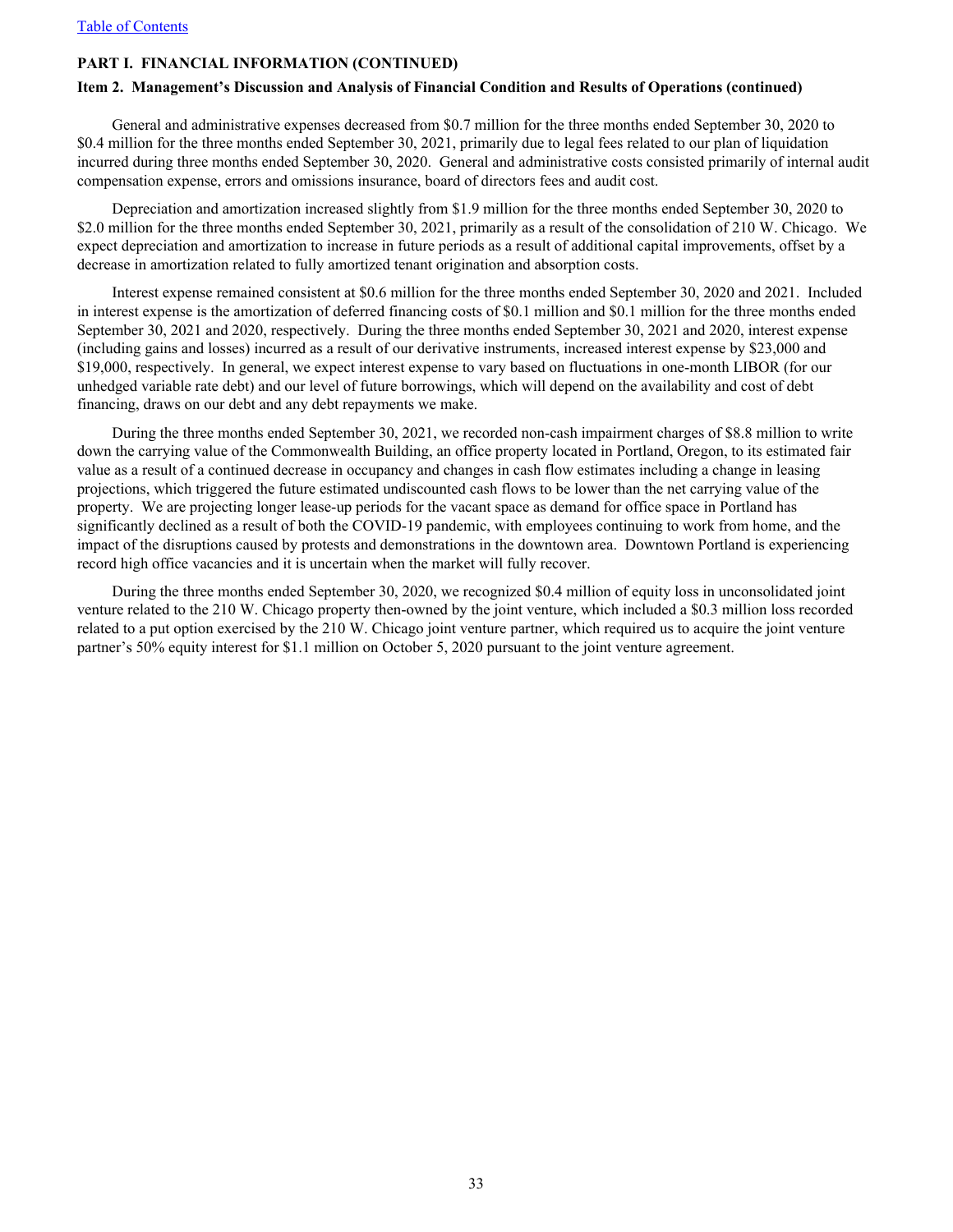$\mathcal{L}_\text{max}$  , where  $\mathcal{L}_\text{max}$  and  $\mathcal{L}_\text{max}$ 

# **PART I. FINANCIAL INFORMATION (CONTINUED)**

# **Item 2. Management's Discussion and Analysis of Financial Condition and Results of Operations (continued)**

*Comparison of the nine months ended September 30, 2021 versus the nine months ended September 30, 2020*

|                                                    | <b>For the Nine Months Ended</b><br>September 30, |        |      | <b>Increase</b> |            | Percentage | <b>\$</b> Change<br>Due to<br>Dispositions/JV | \$ Change<br>Due to<br><b>Properties Held</b><br><b>Throughout</b> |                             |  |
|----------------------------------------------------|---------------------------------------------------|--------|------|-----------------|------------|------------|-----------------------------------------------|--------------------------------------------------------------------|-----------------------------|--|
|                                                    |                                                   | 2021   | 2020 |                 | (Decrease) |            | Change                                        | Consolidation <sup>(1)</sup>                                       | Both Periods <sup>(2)</sup> |  |
| Rental income                                      | \$                                                | 12,379 | \$   | 13,212          | \$         | (833)      | $(6)\%$ \$                                    | 412                                                                | - \$<br>(1,245)             |  |
| Other operating income                             |                                                   | 132    |      | 131             |            |            | $1\%$                                         | 7                                                                  | (6)                         |  |
| Operating, maintenance and management costs        |                                                   | 2,828  |      | 2,774           |            | 54         | $2\%$                                         | 23                                                                 | 31                          |  |
| Property management fees and expenses to affiliate |                                                   | 88     |      | 102             |            | (14)       | (14)%                                         | (1)                                                                | (13)                        |  |
| Real estate taxes and insurance                    |                                                   | 2,274  |      | 2,029           |            | 245        | 12 %                                          | 107                                                                | 138                         |  |
| Asset management fees to affiliate                 |                                                   | 1,301  |      | 1,293           |            | 8          | $1\%$                                         | 26                                                                 | (18)                        |  |
| General and administrative expenses                |                                                   | 1,340  |      | 1,785           |            | (445)      | $(25)\%$                                      | n/a                                                                | n/a                         |  |
| Depreciation and amortization                      |                                                   | 5,865  |      | 6,089           |            | (224)      | $(4)\%$                                       | 156                                                                | (380)                       |  |
| Interest expense                                   |                                                   | 1,801  |      | 4,344           |            | (2, 543)   | (59)%                                         | 40                                                                 | (2,583)                     |  |
| Impairment charges on real estate                  |                                                   | 8,779  |      | 5,750           |            | 3,029      | 53 %                                          |                                                                    | 3,029                       |  |
| Interest and other income                          |                                                   |        |      | 14              |            | (14)       | $(100)\%$                                     | n/a                                                                | n/a                         |  |
| Gain on sale of real estate, net                   |                                                   |        |      | 5,245           |            | (5,245)    | $(100)\%$                                     | (5,245)                                                            |                             |  |
| Equity in loss of unconsolidated joint venture     |                                                   |        |      | (837)           |            | 837        | $(100)\%$                                     | 837                                                                |                             |  |
| Loss from extinguishment of debt                   |                                                   |        |      | (29)            |            | 29         | (100)%                                        | 29                                                                 |                             |  |

(1) Represents the dollar amount increase (decrease) for the nine months ended September 30, 2021 compared to the nine months ended September 30, 2020 related to real estate investments disposed of and real estate acquired through joint venture consolidation on or after January 1, 2020.

<sup>(2)</sup> Represents the dollar amount increase (decrease) for the nine months ended September 30, 2021 compared to the nine months ended September 30, 2020 related to real estate investments owned by us throughout both periods presented.

Rental income decreased from \$13.2 million for the nine months ended September 30, 2020 to \$12.4 million for the nine months ended September 30, 2021, primarily due to a decrease in occupancy rate as a result of lease expirations at properties held throughout both periods, partially offset by the consolidation of 210 W. Chicago. We expect rental income to fluctuate based on the occupancy at our existing properties and uncertainty and business disruptions as a result of the outbreak of COVID-19. See "Market Outlook - Real Estate and Real Estate Finance Markets - COVID-19 Pandemic and Portfolio Outlook" for a discussion on the impact of the COVID-19 pandemic on our business.

Operating, maintenance, and management costs remained consistent at \$2.8 million for the nine months ended September 30, 2020 and 2021. We expect operating, maintenance, and management costs to increase in future periods as a result of general inflation and as physical occupancy increases as employees return to the office.

Real estate taxes and insurance increased from \$2.0 million for the nine months ended September 30, 2020 to \$2.3 million for the nine months ended September 30, 2021, primarily due to the consolidation of 210 W. Chicago and a property tax refund received during the nine months ended September 30, 2020 at a property held throughout both periods. We expect real estate taxes and insurance to increase in future periods as a result of general inflation and general increases due to future property tax reassessments.

Asset management fees to affiliate remained consistent at \$1.3 million for the nine months ended September 30, 2020 and 2021. We expect asset management fees to increase in future periods as a result of any improvements we make to our properties. As of September 30, 2021, we had accrued and deferred payment of \$7.2 million of asset management fees related to October 2017 through September 30, 2021.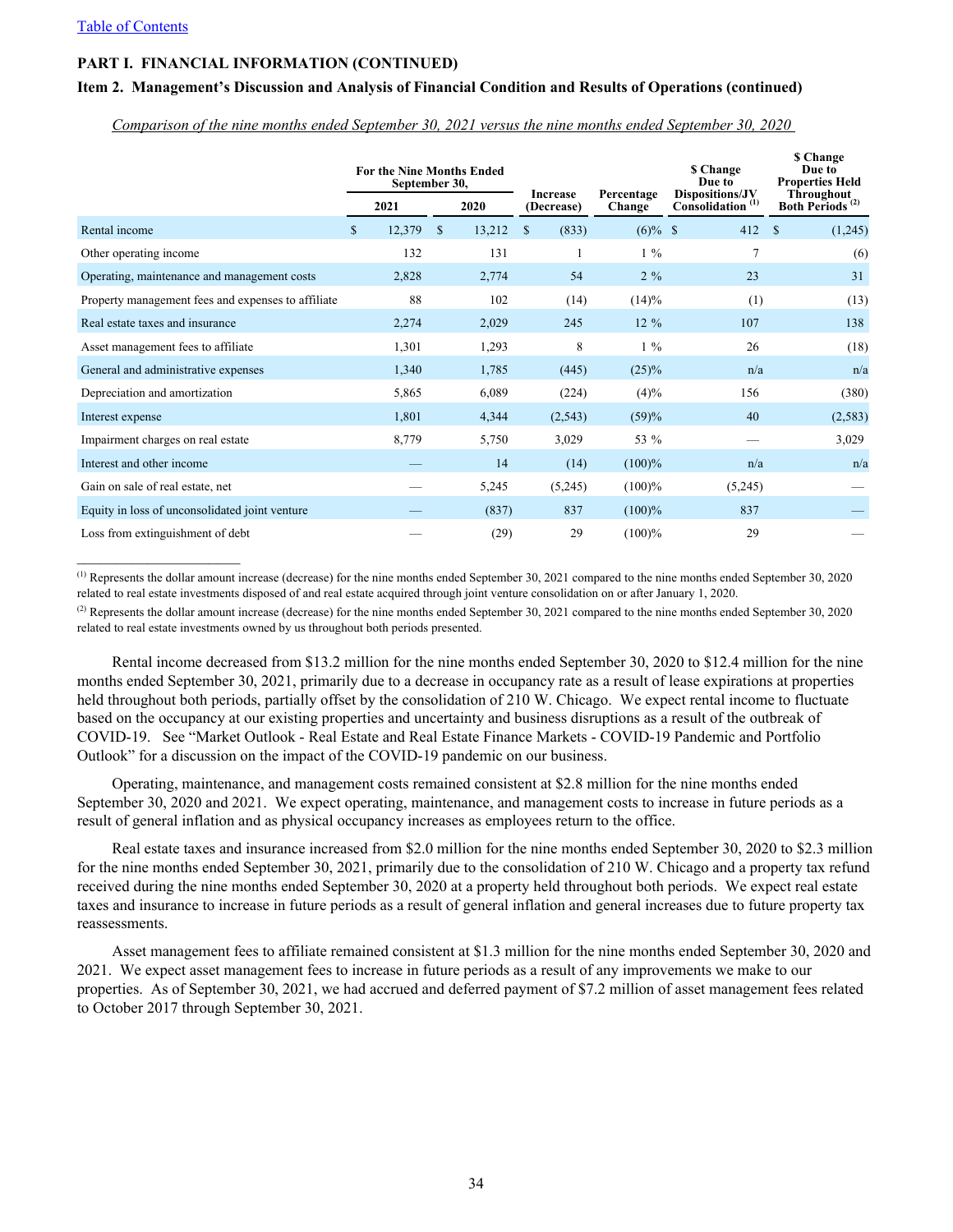# **Item 2. Management's Discussion and Analysis of Financial Condition and Results of Operations (continued)**

General and administrative expenses decreased from \$1.8 million for the nine months ended September 30, 2020 to \$1.3 million for the nine months ended September 30, 2021, primarily due to pre-development costs which did not meet the criteria for capitalization for a real estate project and legal fees related to our plan of liquidation incurred during the nine months ended September 30, 2020. General and administrative costs during the nine months ended September 30, 2021, consisted primarily of internal audit compensation expense, errors and omissions insurance, board of directors fees and audit costs.

Depreciation and amortization decreased from \$6.1 million for the nine months ended September 30, 2020 to \$5.9 million for the nine months ended September 30, 2021, primarily due to lease expirations and early lease terminations related to properties held throughout both periods, partially offset by an increase in depreciation and amortization as a result of the consolidation of 210 W. Chicago. We expect depreciation and amortization to increase in future periods as a result of additional capital improvements, offset by a decrease in amortization related to fully amortized tenant origination and absorption costs.

Interest expense decreased from \$4.3 million for the nine months ended September 30, 2020 to \$1.8 million for the nine months ended September 30, 2021. Included in interest expense is the amortization of deferred financing costs of \$0.2 million and \$0.2 million for the nine months ended September 30, 2021 and 2020, respectively. During the nine months ended September 30, 2021 and 2020, interest expense (including gains and losses) incurred as a result of our derivative instruments, increased interest expense by \$54,000 and \$2.1 million, respectively. The decrease in interest expense is primarily due to changes in fair values with respect to our interest rate swaps that are not accounted for as cash flow hedges and a decrease in one-month LIBOR and its impact on interest expense related to our variable rate debt. In general, we expect interest expense to vary based on fluctuations in one-month LIBOR (for our unhedged variable rate debt) and our level of future borrowings, which will depend on the availability and cost of debt financing, draws on our debts and any debt repayments we make.

During the nine months ended September 30, 2021, we recorded non-cash impairment charges of \$8.8 million to write down the carrying value of the Commonwealth Building, an office property located in Portland, Oregon, to its estimated fair value as a result of a continued decrease in occupancy and changes in cash flow estimates including a change in leasing projections, which triggered the future estimated undiscounted cash flows to be lower than the net carrying value of the property. During the nine months ended September 30, 2020, we recorded non-cash impairment charges of \$5.8 million to write down the carrying value of the Institute Property, an office property located in Chicago, Illinois, to its estimated fair value as a result of changes in cash flow estimates including a change in leasing projections, which triggered the future estimated undiscounted cash flows to be lower than the net carrying value of the property. The decrease in cash flow projections during the nine months ended September 30, 2021 and 2020, was primarily due to reduced demand for the office space at both properties resulting in longer lease-up periods and a decrease in projected rental rates due to the COVID-19 pandemic which resulted in additional challenges to release the vacant space. Moreover, the decrease in cash flow projections during the nine months ended September 30, 2021 for the Commonwealth building were also affected by the disruptions caused by protests and demonstrations in the downtown area of Portland, where the property is located.

We recognized a gain on sale of real estate of \$5.2 million related to disposition of Von Karman Tech Center during the nine months ended September 30, 2020. We did not recognize any gain on sale of real estate during the nine months ended September 30, 2021.

During the nine months ended September 30, 2020, we recognized \$0.8 million of equity in loss of unconsolidated joint venture, which included a \$0.5 million of impairment charge related to the 210 W. Chicago property then-owned by the joint venture and a \$0.3 million loss recorded related to a put option exercised by the 210 W. Chicago joint venture partner, which required us to acquire the joint venture partner's 50% equity interest for \$1.1 million on October 5, 2020 pursuant to the joint venture agreement.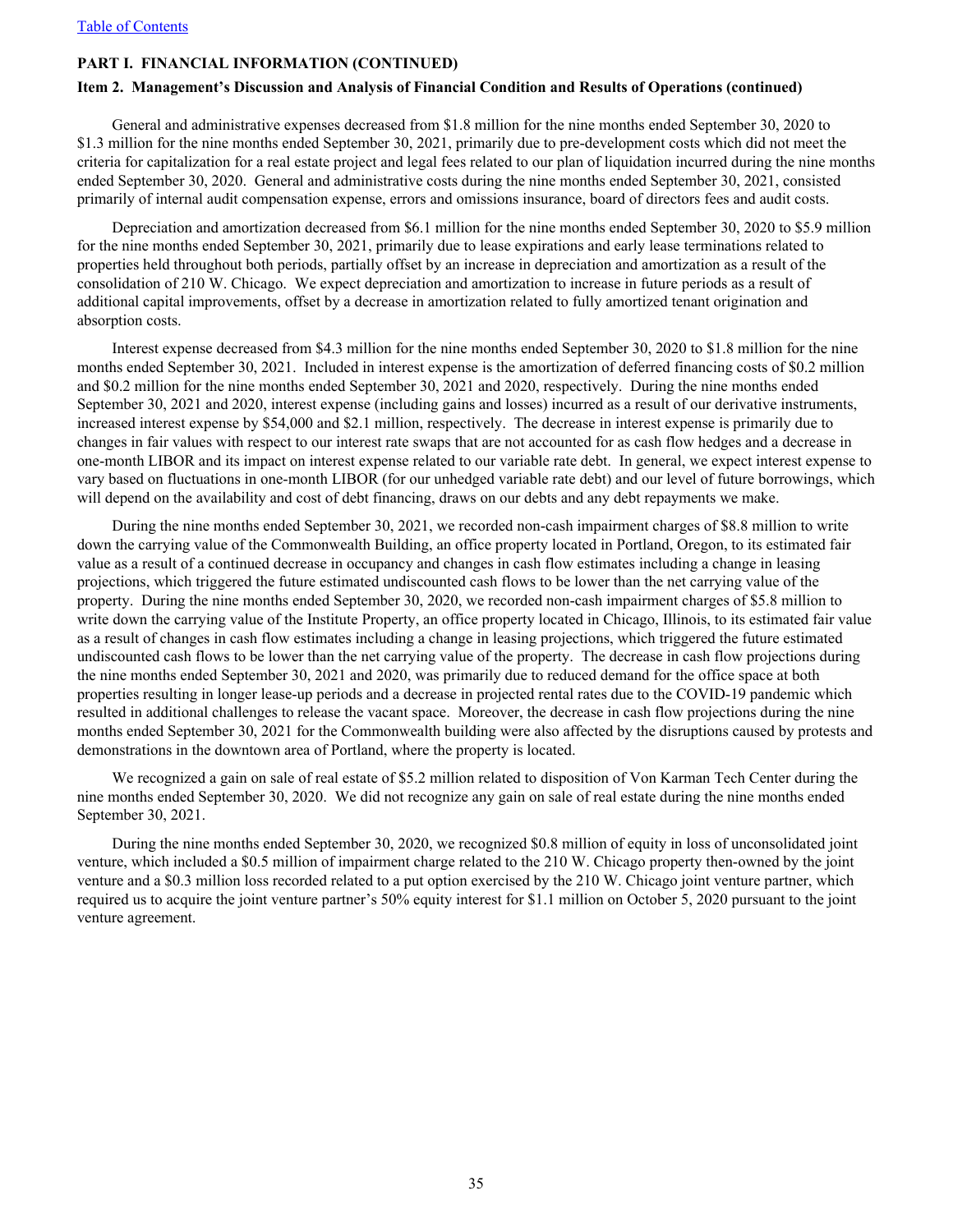#### **Item 2. Management's Discussion and Analysis of Financial Condition and Results of Operations (continued)**

#### **Funds from Operations and Modified Funds from Operations**

We believe that funds from operations ("FFO") is a beneficial indicator of the performance of an equity REIT. We compute FFO in accordance with the current National Association of Real Estate Investment Trusts ("NAREIT") definition. FFO represents net income, excluding gains and losses from sales of operating real estate assets (which can vary among owners of identical assets in similar conditions based on historical cost accounting and useful-life estimates), gains and losses from change in control, impairment losses on real estate assets, depreciation and amortization of real estate assets, and adjustments for unconsolidated partnerships and joint ventures. We believe FFO facilitates comparisons of operating performance between periods and among other REITs. However, our computation of FFO may not be comparable to other REITs that do not define FFO in accordance with the NAREIT definition or that interpret the current NAREIT definition differently than we do. Our management believes that historical cost accounting for real estate assets in accordance with U.S. generally accepted accounting principles ("GAAP") implicitly assumes that the value of real estate assets diminishes predictably over time. Since real estate values have historically risen or fallen with market conditions, many industry investors and analysts have considered the presentation of operating results for real estate companies that use historical cost accounting to be insufficient by themselves. As a result, we believe that the use of FFO, together with the required GAAP presentations, provides a more complete understanding of our performance relative to our competitors and provides a more informed and appropriate basis on which to make decisions involving operating, financing, and investing activities.

Changes in accounting rules have resulted in a substantial increase in the number of non-operating and non-cash items included in the calculation of FFO. As a result, our management also uses MFFO as an indicator of our ongoing performance as well as our dividend sustainability. MFFO excludes from FFO: acquisition fees and expenses (to the extent that such fees and expenses have been recorded as operating expenses); adjustments related to contingent purchase price obligations; amounts relating to straight-line rents and amortization of above and below market intangible lease assets and liabilities; accretion of discounts and amortization of premiums on debt investments; amortization of closing costs relating to debt investments; impairments of real estate-related investments; mark-to-market adjustments included in net income; and gains or losses included in net income for the extinguishment or sale of debt or hedges. We compute MFFO in accordance with the definition of MFFO included in the practice guideline issued by the IPA in November 2010 as interpreted by management. Our computation of MFFO may not be comparable to other REITs that do not compute MFFO in accordance with the current IPA definition or that interpret the current IPA definition differently than we do.

We believe that MFFO is helpful as a measure of ongoing operating performance because it excludes costs that management considers more reflective of investing activities and other non-operating items included in FFO. Management believes that, by excluding acquisition costs (to the extent such costs have been recorded as operating expenses) as well as noncash items such as straight line rental revenue, MFFO provides investors with supplemental performance information that is consistent with the performance indicators and analysis used by management, in addition to net income and cash flows from operating activities as defined by GAAP, to evaluate the sustainability of our operating performance. MFFO provides comparability in evaluating the operating performance of our portfolio with other non-traded REITs which typically have limited lives with short and defined acquisition periods and targeted exit strategies. MFFO, or an equivalent measure, is routinely reported by non-traded REITs, and we believe often used by analysts and investors for comparison purposes.

FFO and MFFO are non-GAAP financial measures and do not represent net income as defined by GAAP. Net income as defined by GAAP is the most relevant measure in determining our operating performance because FFO and MFFO include adjustments that investors may deem subjective, such as adding back expenses such as depreciation and amortization and the other items described above. Accordingly, FFO and MFFO should not be considered as alternatives to net income as an indicator of our current and historical operating performance. In addition, FFO and MFFO do not represent cash flows from operating activities determined in accordance with GAAP and should not be considered an indication of our liquidity. We believe FFO and MFFO, in addition to net income and cash flows from operating activities as defined by GAAP, are meaningful supplemental performance measures.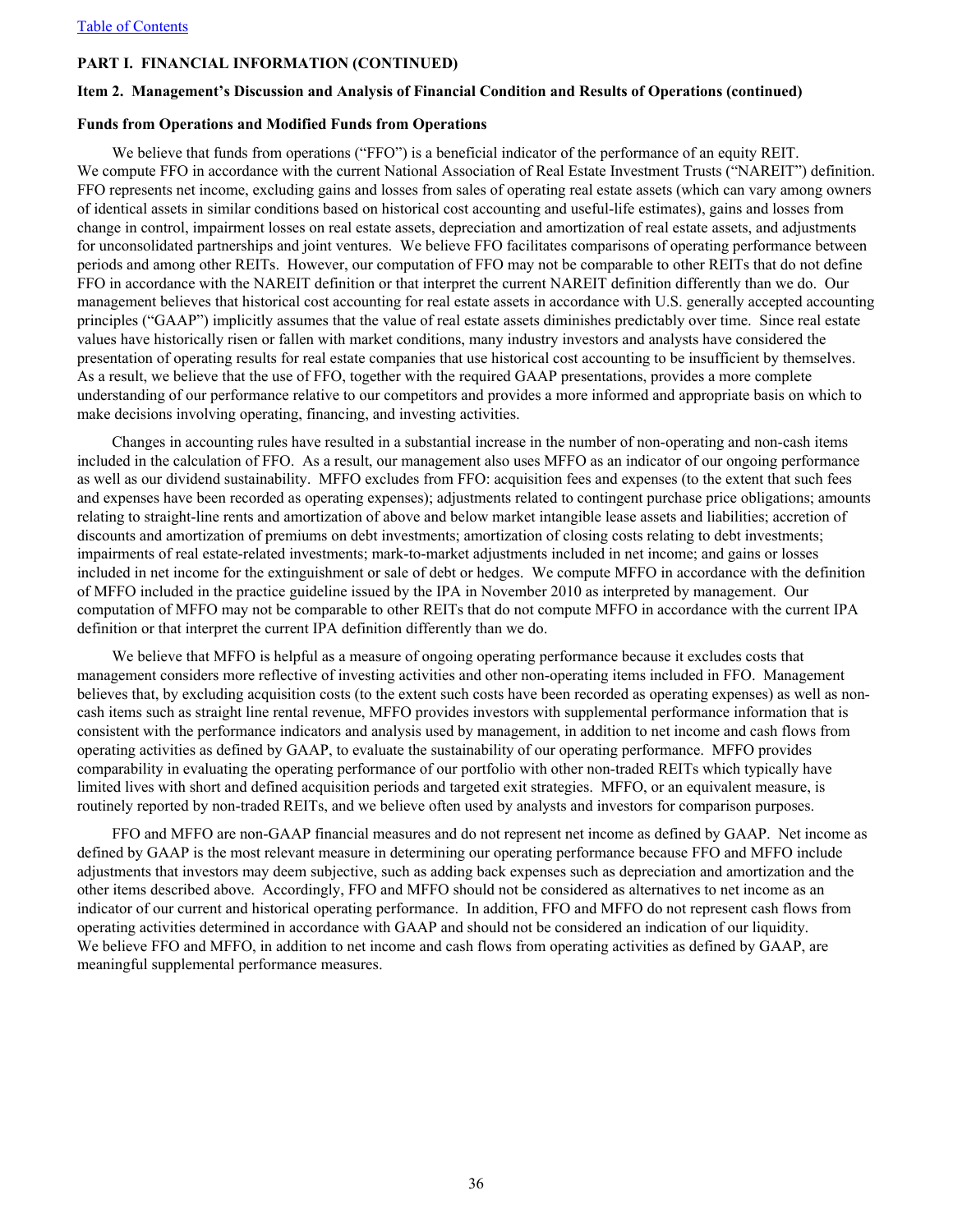# **Item 2. Management's Discussion and Analysis of Financial Condition and Results of Operations (continued)**

Although MFFO includes other adjustments, the exclusion of adjustments for straight-line rent, the amortization of aboveand below-market leases, unrealized (gains) losses on derivative instruments and loss from extinguishment of debt are the most significant adjustments for the periods presented. We have excluded these items based on the following economic considerations:

- *Adjustments for straight-line rent.* These are adjustments to rental revenue as required by GAAP to recognize contractual lease payments on a straight-line basis over the life of the respective lease. We have excluded these adjustments in our calculation of MFFO to more appropriately reflect the current economic impact of our in-place leases, while also providing investors with a useful supplemental metric that addresses core operating performance by removing rent we expect to receive in a future period or rent that was received in a prior period;
- *Amortization of above- and below-market leases.* Similar to depreciation and amortization of real estate assets and lease related costs that are excluded from FFO, GAAP implicitly assumes that the value of intangible lease assets and liabilities diminishes predictably over time and requires that these charges be recognized currently in revenue. Since market lease rates in the aggregate have historically risen or fallen with local market conditions, management believes that by excluding these charges, MFFO provides useful supplemental information on the realized economics of the real estate;
- *Unrealized (gains) losses on derivative instruments.* These adjustments include unrealized (gains) losses from markto-market adjustments on interest rate swaps. The change in fair value of interest rate swaps not designated as a hedge are non-cash adjustments recognized directly in earnings and are included in interest expense. We have excluded these adjustments in our calculation of MFFO to more appropriately reflect the economic impact of our interest rate swap agreements; and
- *Loss from extinguishment of debt*. A loss from extinguishment of debt, which includes prepayment fees related to the extinguishment of debt, represents the difference between the carrying value of any consideration transferred to the lender in return for the extinguishment of a debt and the net carrying value of the debt at the time of settlement. We have excluded the loss from extinguishment of debt in our calculation of MFFO because these losses do not impact the current operating performance of our investments and do not provide an indication of future operating performance.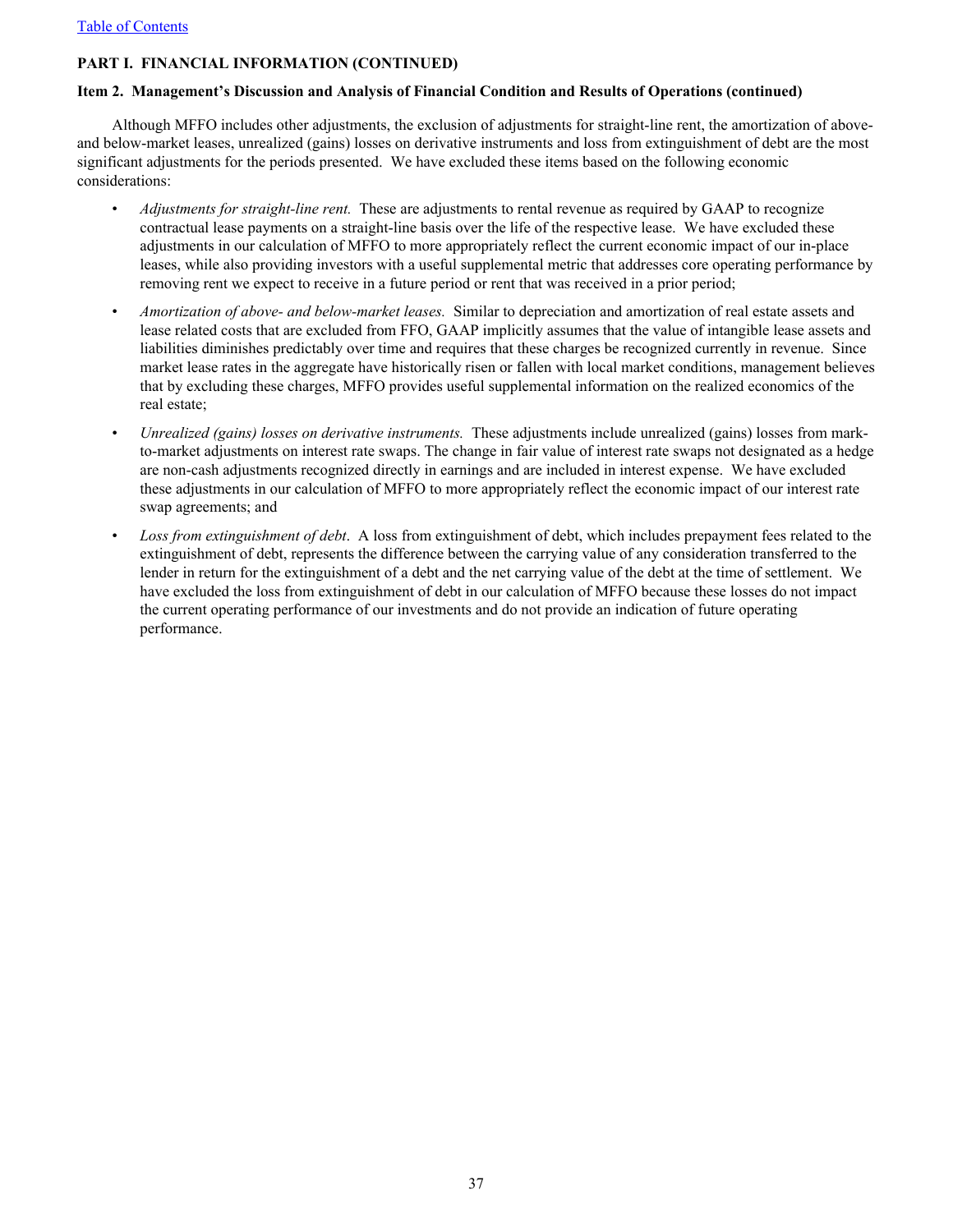#### **Item 2. Management's Discussion and Analysis of Financial Condition and Results of Operations (continued)**

Our calculation of FFO, which we believe is consistent with the calculation of FFO as defined by NAREIT, is presented in the following table, along with our calculation of MFFO, for the three and nine months ended September 30, 2021 and 2020, respectively (in thousands). No conclusions or comparisons should be made from the presentation of these periods.

|                                                                                |   | <b>For the Three Months Ended</b><br>September 30, |              | <b>For the Nine Months Ended</b><br>September 30, |  |          |  |
|--------------------------------------------------------------------------------|---|----------------------------------------------------|--------------|---------------------------------------------------|--|----------|--|
|                                                                                |   | 2021                                               | 2020         | 2021                                              |  | 2020     |  |
| Net loss                                                                       | S | $(10,048)$ \$                                      | $(1,501)$ \$ | $(11,765)$ \$                                     |  | (6, 430) |  |
| Depreciation of real estate assets                                             |   | 1,142                                              | 1,100        | 3,451                                             |  | 3,341    |  |
| Amortization of lease-related costs                                            |   | 845                                                | 833          | 2,414                                             |  | 2,748    |  |
| Impairment charges on real estate                                              |   | 8,779                                              |              | 8,779                                             |  | 5,750    |  |
| Gain on sale of real estate, net                                               |   |                                                    |              |                                                   |  | (5,245)  |  |
| Adjustment for investment in unconsolidated joint venture <sup>(1)</sup>       |   |                                                    | 17           |                                                   |  | 611      |  |
| Remeasurement loss on purchase of joint venture interest <sup>(2)</sup>        |   |                                                    | 304          |                                                   |  | 304      |  |
| <b>FFO</b>                                                                     |   | 718                                                | 753          | 2,879                                             |  | 1,079    |  |
| Straight-line rent and amortization of above- and below-<br>market leases, net |   | (89)                                               | (116)        | (305)                                             |  | (539)    |  |
| Unrealized (gain) loss on derivative instruments                               |   | (430)                                              | (420)        | (1,280)                                           |  | 1,161    |  |
| Loss from extinguishment of debt                                               |   |                                                    |              |                                                   |  | 29       |  |
| Adjustment for investment in unconsolidated joint venture <sup>(1)</sup>       |   |                                                    | (3)          |                                                   |  | (11)     |  |
| <b>MFFO</b>                                                                    |   | 199                                                | 214          | 1,294                                             |  | 1,719    |  |

<sup>(1)</sup> Reflects adjustments to add back our noncontrolling interest share of the adjustments to convert our net loss attributable to common stockholders to FFO and MFFO for our equity investment in unconsolidated joint venture for the three and nine months ended September 30, 2020. In October 2020, we purchased our joint venture partner's membership interest and consolidated the entity that owned 210 W. Chicago.

<sup>(2)</sup> Reflects the remeasurement loss as a result of a change in control upon our purchase of the JV Partner's 50% equity interest in the 210 W. Chicago Joint Venture on October 5, 2020, but was recognized as of September 30, 2020 as the loss was deemed probable.

FFO and MFFO may also be used to fund all or a portion of certain capitalizable items that are excluded from FFO and MFFO, such as tenant improvements, building improvements and deferred leasing costs.

#### **Organization and Offering Costs**

 $\mathcal{L}_\text{max}$  , where  $\mathcal{L}_\text{max}$  and  $\mathcal{L}_\text{max}$ 

Offering costs include all expenses incurred in connection with our offerings of securities. Organization costs include all expenses incurred in connection with our formation, including but not limited to legal fees and other costs to incorporate.

The Advisor or its affiliates have paid some of the offering costs related to our distribution reinvestment plan offering (the "DRP"), including, but not limited to, our legal, accounting, printing, mailing and filing fees. We were responsible for reimbursing the Advisor for these costs. No reimbursements made by us to the Advisor may cause total organization and offering expenses incurred by us to exceed 15% of the aggregate gross offering proceeds of the DRP as of the date of reimbursement. Subject to the limitations described above, we were also responsible for reimbursing the Dealer Manager or its affiliates for organization and offering expenses that they incurred on our behalf. On August 5, 2020, our board of directors approved the termination of the DRP effective August 20, 2020. From January 1, 2020 through August 20, 2020, with respect to the DRP, neither the Advisor nor the Dealer Manager incurred any organization and offering expenses on our behalf.

The Advisor agreed to pay all organization and offering expenses related to the Second Private Offering, including selling commissions, directly on our behalf without reimbursement by us. From the inception of the Second Private Offering through August 5, 2020, the Advisor incurred approximately \$5.5 million of organization and offering expenses related to the Second Private Offering on our behalf. On August 5, 2020, our board of directors terminated the Second Private Offering.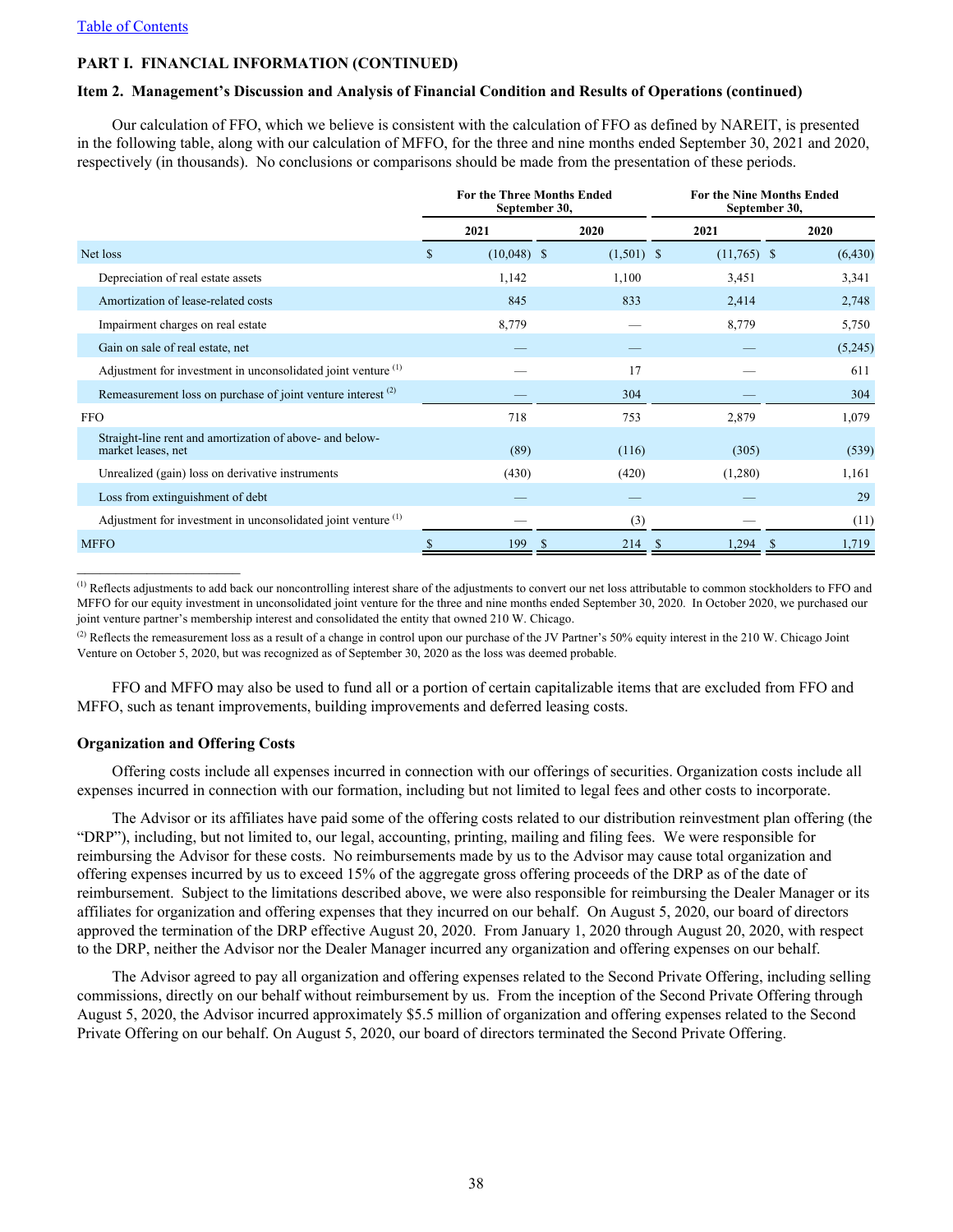## **Item 2. Management's Discussion and Analysis of Financial Condition and Results of Operations (continued)**

#### **Distributions**

 $\mathcal{L}_\text{max}$  , where  $\mathcal{L}_\text{max}$  and  $\mathcal{L}_\text{max}$ 

During our offering stage, and from time to time during our operational stage, we may not pay distributions solely from our cash flows from operations, in which case distributions may be paid in whole or in part from debt financing, including advances from our advisor, if necessary. Distributions declared, distributions paid and cash flows from operations were as follows for the first, second and third quarters of 2021 (in thousands, except per share amounts):

| Period              |   | <b>Distributions</b><br>Declared <sup>(1)</sup> | <b>Distribution Declared</b><br>Per Class A Share $(1)(2)$ | <b>Distribution Declared</b><br>Per Class T Share $(1)(2)$ | <b>Distributions Paid</b> | <b>Cash Flows</b><br>(used in) provided by<br><b>Operating Activities</b> |
|---------------------|---|-------------------------------------------------|------------------------------------------------------------|------------------------------------------------------------|---------------------------|---------------------------------------------------------------------------|
| First Ouarter 2021  | S | 437                                             | 0.043                                                      | 0.043                                                      | 437                       | (469)                                                                     |
| Second Quarter 2021 |   | 436                                             | 0.043                                                      | 0.043                                                      | 436                       | 1,050                                                                     |
| Third Ouarter 2021  |   | 436                                             | 0.043                                                      | 0.043                                                      | 436                       | 297                                                                       |
|                     |   | 1.309                                           | 0.129                                                      | 0.129                                                      | 1,309                     | 878                                                                       |

 $^{(1)}$  Distributions for the period from January 1, 2021 through September 30, 2021 were calculated at a quarterly rate of \$0.04287500 per share based on a single quarterly record date.

<sup>(2)</sup> Assumes Class A and Class T shares were issued and outstanding each day that was a record date for distributions during the period presented.

For the nine months ended September 30, 2021, we paid aggregate distributions of \$1.3 million, all of which were paid in cash. Our net loss for the nine months ended September 30, 2021 was \$11.8 million. FFO for the nine months ended September 30, 2021 was \$2.9 million and cash flows provided by operations for the nine months ended September 30, 2021 was \$0.9 million. See the reconciliation of FFO to net loss above. We funded our total distributions paid with \$0.7 million of cash flow from current operating activities and \$0.6 million of cash flows from operations in excess of distributions paid from prior periods. In addition, our advisor waived and deferred certain of its asset management fees which resulted in more cash being available for distribution. To the extent that we pay distributions from sources other than our cash flows from operations, the overall return to our stockholders may be reduced.

Cash distributions will be determined by our board of directors based on our financial condition and such other factors as our board of directors deems relevant. Our board of directors has not pre-established a percentage rate of return for cash distributions to stockholders. We have not established a minimum distribution level, and our charter does not require that we make distributions to our stockholders. Commencing with the fourth quarter of 2020, our board of directors adjusted our distribution policy in response to the ongoing uncertainty caused by the COVID-19 pandemic and its uncertain impact on our operations and those of our tenants. Our board of directors expects to consider and declare quarterly distributions based on a single quarterly record date. We expect any such distributions for a quarter to be authorized by the end of the following quarter.

Our operating performance cannot be accurately predicted and may deteriorate in the future due to numerous factors, including those discussed under Part II, Item 1A of our Annual Report on Form 10-K for the year ended December 31, 2020 and in Part II, Item 1A of our Quarterly Report on Form 10-Q for the period ended March 31, 2021, each as filed with the SEC. Those factors include: the future operating performance of our current real estate investments in the existing real estate and financial environment; the success and economic viability of our tenants; our ability to refinance existing indebtedness at comparable terms; and changes in interest rates on any variable rate debt obligations we incur. In the event our FFO and/or cash flow from operations decrease in the future, the level of our distributions may also decrease. In addition, future distributions declared and paid may exceed FFO and/or cash flow from operations.

#### **Critical Accounting Policies**

Our consolidated interim financial statements and condensed notes thereto have been prepared in accordance with GAAP and in conjunction with the rules and regulations of the SEC. The preparation of our financial statements requires significant management judgments, assumptions and estimates about matters that are inherently uncertain. These judgments affect the reported amounts of assets and liabilities and our disclosure of contingent assets and liabilities as of the dates of the financial statements and the reported amounts of revenue and expenses during the reporting periods. With different estimates or assumptions, materially different amounts could be reported in our financial statements. Additionally, other companies may utilize different estimates that may impact the comparability of our results of operations to those of companies in similar businesses. A discussion of the accounting policies that management considers critical in that they involve significant management judgments, assumptions and estimates is included in our Annual Report on Form 10-K for the year ended December 31, 2020 filed with the SEC. There have been no significant changes to our accounting policies during 2021.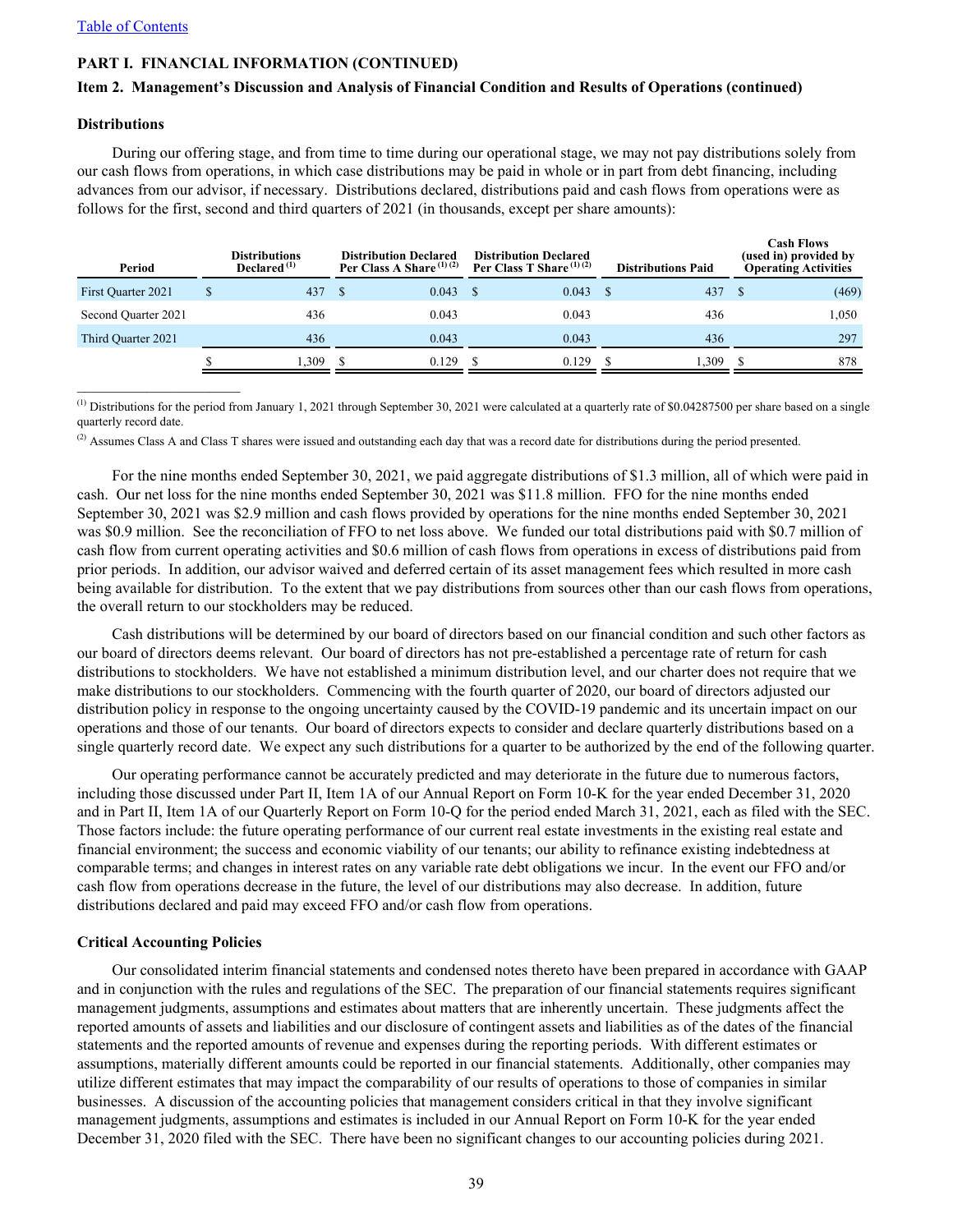# **Item 2. Management's Discussion and Analysis of Financial Condition and Results of Operations (continued)**

## **Subsequent Events**

We evaluate subsequent events up until the date the consolidated financial statements are issued.

# *Distributions Authorized*

On November 9, 2021 our board of directors authorized a quarterly distribution in the amount of \$0.04287500 per share of common stock to stockholders of record as of the close of business on December 3, 2021, which we expect to pay in December 2021.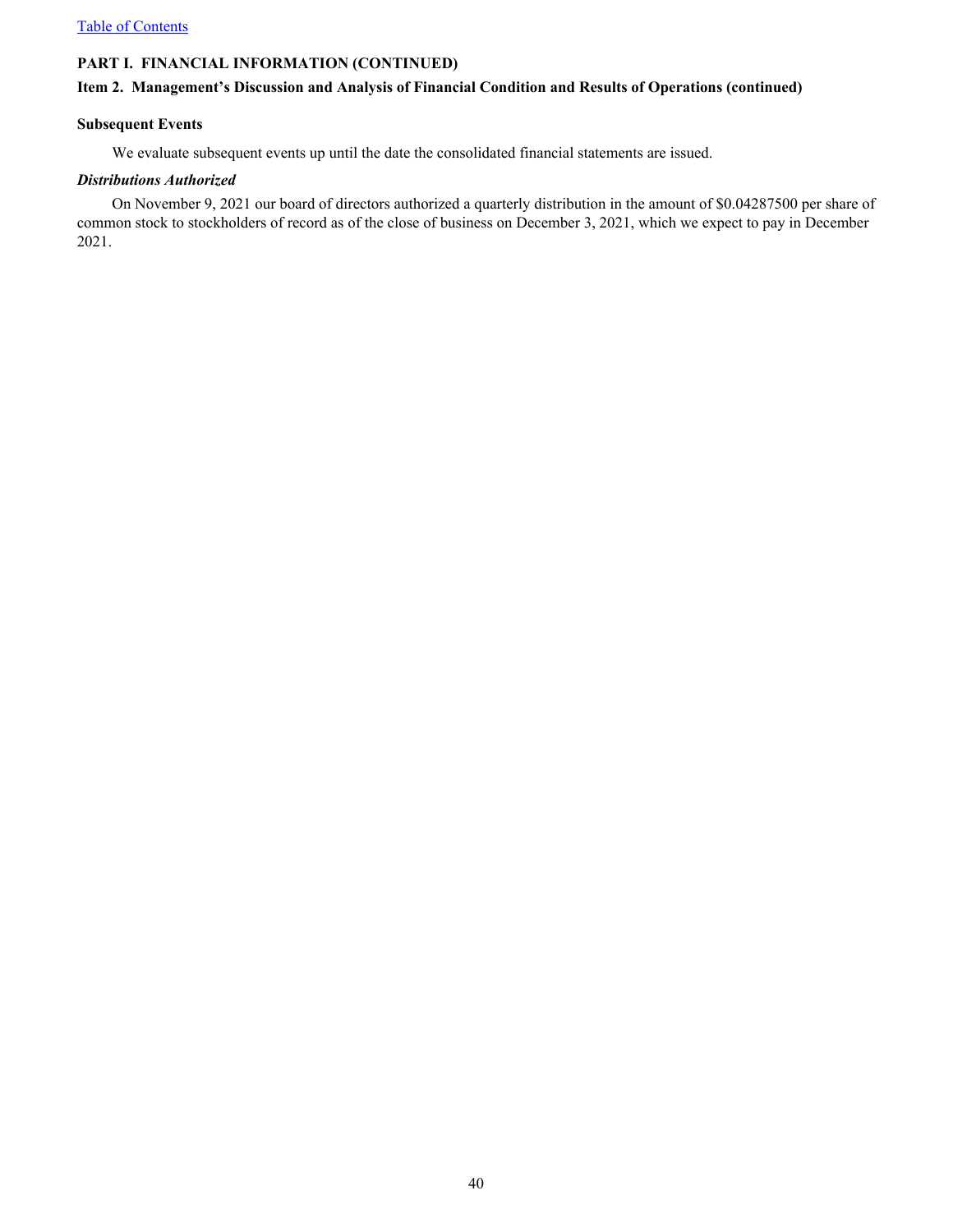#### <span id="page-41-0"></span>**Item 3. Quantitative and Qualitative Disclosures about Market Risk**

We are exposed to the effects of interest rate changes as a result of borrowings used to maintain liquidity and to fund the acquisition, expansion and refinancing of our real estate investment portfolio and operations. Our profitability and the value of our real estate investment portfolio may be adversely affected during any period as a result of interest rate changes. Our interest rate risk management objectives are to limit the impact of interest rate changes on earnings, prepayment penalties and cash flows and to lower overall borrowing costs. We may manage interest rate risk by maintaining a ratio of fixed rate, long-term debt such that variable rate exposure is kept at an acceptable level or we may utilize a variety of financial instruments, including interest rate caps, floors, and swap agreements, in order to limit the effects of changes in interest rates on our operations. When we use these types of derivatives to hedge the risk of interest-earning assets or interest-bearing liabilities, we may be subject to certain risks, including the risk that losses on a hedge position will reduce the funds available for the payment of distributions to our stockholders and that the losses may exceed the amount we invested in the instruments.

We expect to borrow funds and make investments at a combination of fixed and variable rates. Interest rate fluctuations will generally not affect future earnings or cash flows on fixed rate debt unless such debt mature or is otherwise terminated. However, interest rate changes will affect the fair value of fixed rate instruments. At September 30, 2021, we did not have any fixed rate debt outstanding.

Conversely, movements in interest rates on variable rate debt would change future earnings and cash flows, but not significantly affect the fair value of the debt. However, changes in required risk premiums would result in changes in the fair value of variable rate instruments. At September 30, 2021, we were exposed to market risks related to fluctuations in interest rates on \$23.2 million of variable rate debt outstanding, after giving consideration to the impact of interest rate swap agreements on approximately \$78.5 million of our variable debt. Based on interest rates as of September 30, 2021, if interest rates were 100 basis points higher or lower during the 12 months ending September 30, 2022, interest expense on our variable rate debt would increase or decrease by \$0.2 million.

The weighted average interest rate of our variable rate debt at September 30, 2021 was 3.8%. The interest rate represents the actual interest rate in effect at September 30, 2021 (consisting of the contractual interest rate and the effect of interest rate swaps, if applicable), using interest rate indices as of September 30, 2021 where applicable.

#### **Item 4. Controls and Procedures**

#### **Disclosure Controls and Procedures**

As of the end of the period covered by this report, management, including our principal executive officer and principal financial officer, evaluated the effectiveness of the design and operation of our disclosure controls and procedures. Based upon, and as of the date of, the evaluation, our principal executive officer and principal financial officer concluded that the disclosure controls and procedures were effective as of the end of the period covered by this report to ensure that information required to be disclosed in the reports we file and submit under the Exchange Act is recorded, processed, summarized and reported as and when required. Disclosure controls and procedures include, without limitation, controls and procedures designed to ensure that information required to be disclosed by us in the reports we file and submit under the Exchange Act is accumulated and communicated to our management, including our principal executive officer and our principal financial officer, as appropriate to allow timely decisions regarding required disclosure.

#### **Internal Control Over Financial Reporting**

There have been no changes in our internal control over financial reporting that occurred during the quarter ended September 30, 2021 that have materially affected, or are reasonably likely to materially affect, our internal control over financial reporting.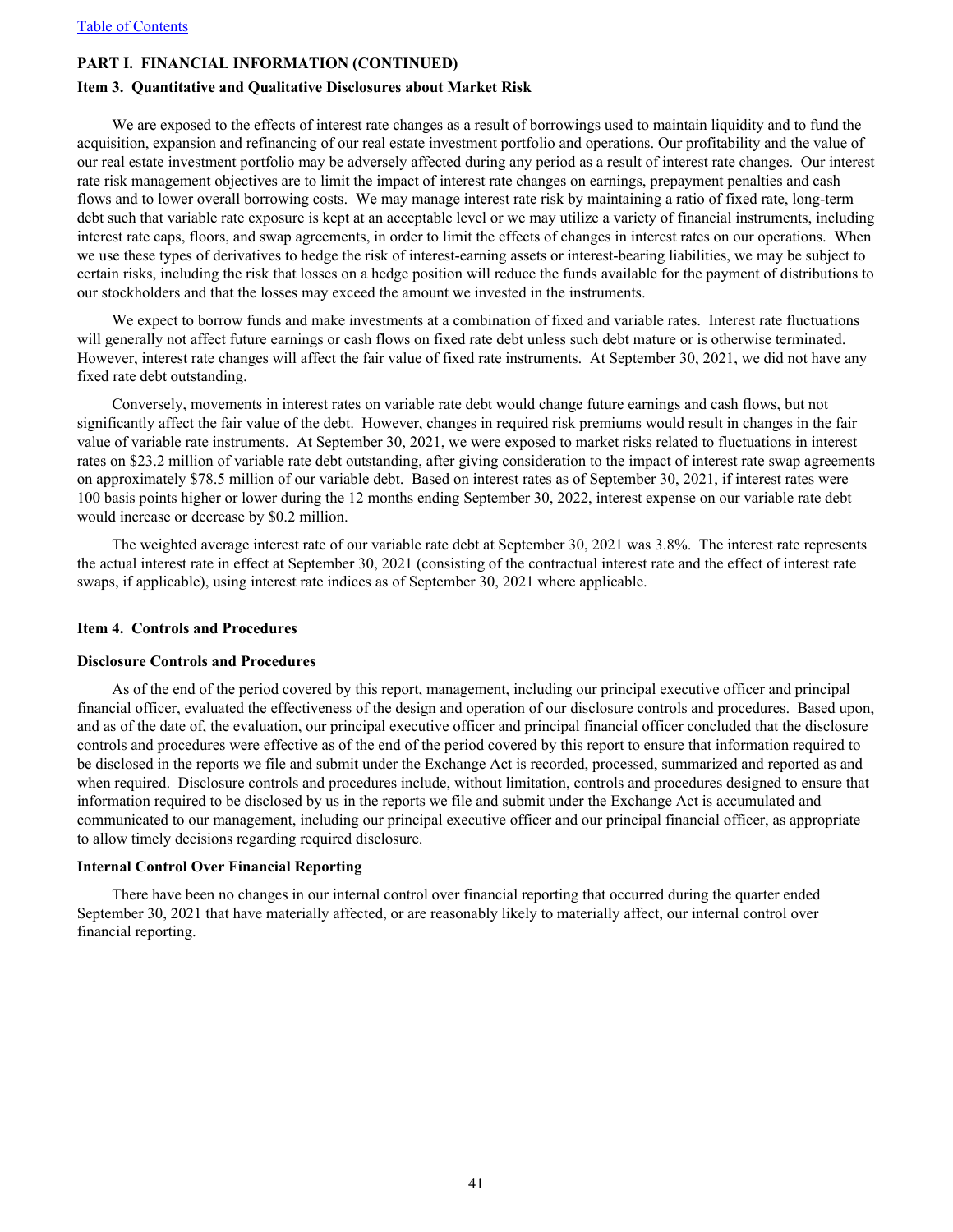# <span id="page-42-0"></span>**PART II. OTHER INFORMATION**

## **Item 1. Legal Proceedings**

None.

#### **Item 1A. Risk Factors**

Please see the risks discussed below and in Part I, Item 1A of our Annual Report on Form 10-K for the year ended December 31, 2020 and in Part II, Item 1A of our Quarterly Report on Form 10-Q for the period ended March 31, 2021, each as filed with the SEC.

# *If our advisor determines to no longer waive or defer certain fees due to them, our ability to fund our operations and our distributions at the current rate may be adversely affected.*

From time to time, our advisor may agree to waive or defer all or a portion of the asset management or other fees, compensation or incentives due to it, pay general administrative expenses or otherwise supplement stockholder returns in order to increase the amount of cash available to fund our operations or make distributions to stockholders. Specifically, in the second and third quarters of 2017 our advisor waived its asset management fee and beginning October 2017 through September 30, 2021, the advisor deferred its asset management fee. If our advisor chooses to no longer waive or defer such fees, our ability to fund our operations and our distributions at the current rate may be adversely affected.

# **Item 2. Unregistered Sales of Equity and Use of Proceeds**

- a). During the period covered by this Form 10-Q, no equity securities that were not registered under the Securities Act of 1933 (the "Act") were sold.
- b). Not applicable.
- c). We have adopted a share redemption program that may enable stockholders to sell their shares to us in limited circumstances.

Currently, our share redemption program is only available for redemptions sought upon a stockholder's death, "qualifying disability" or "determination of incompetence" (each as defined in the share redemption program, and collectively "special redemptions").

Pursuant to the share redemption program, as amended to date, there are several limitations on our ability to redeem shares:

- During each calendar year, special redemptions are limited to an annual dollar amount determined by our board of directors, which may be reviewed during the year and increased or decreased upon ten business days' notice to our stockholders. The dollar amount limitation for the calendar year 2021 is \$250,000 in the aggregate, as may be reviewed and adjusted from time to time by our board of directors.
- During any calendar year, we may redeem no more than 5% of the weighted-average number of shares outstanding during the prior calendar year.
- We have no obligation to redeem shares if the redemption would violate the restrictions on distributions under Maryland law, which prohibits distributions that would cause a corporation to fail to meet statutory tests of solvency.

Special redemptions are redeemed at a price equal to the most recent estimated NAV per share as of the applicable redemption date. On December 7, 2020, our board of directors approved an estimated NAV per share of our common stock of \$4.90 based on the estimated value of our assets less the estimated value of our liabilities, or NAV, divided by the number of shares outstanding, all as of September 30, 2020. For a full description of the methodologies used to value our assets and liabilities in connection with the calculation of our estimated NAV per share as of September 30, 2020, see the Current Report on Form 8-K filed with the SEC on December 15, 2020. We expect to update the estimated NAV annually in December.

We may amend, suspend or terminate our share redemption program upon 10 business days' notice. We redeem shares on the last business day of each month. For a stockholder's shares to be eligible for redemption in a given month or to withdraw a redemption request, we must receive a written notice from the stockholder or from an authorized representative of the stockholder in good order and on a form approved by us at least five business days before the redemption date.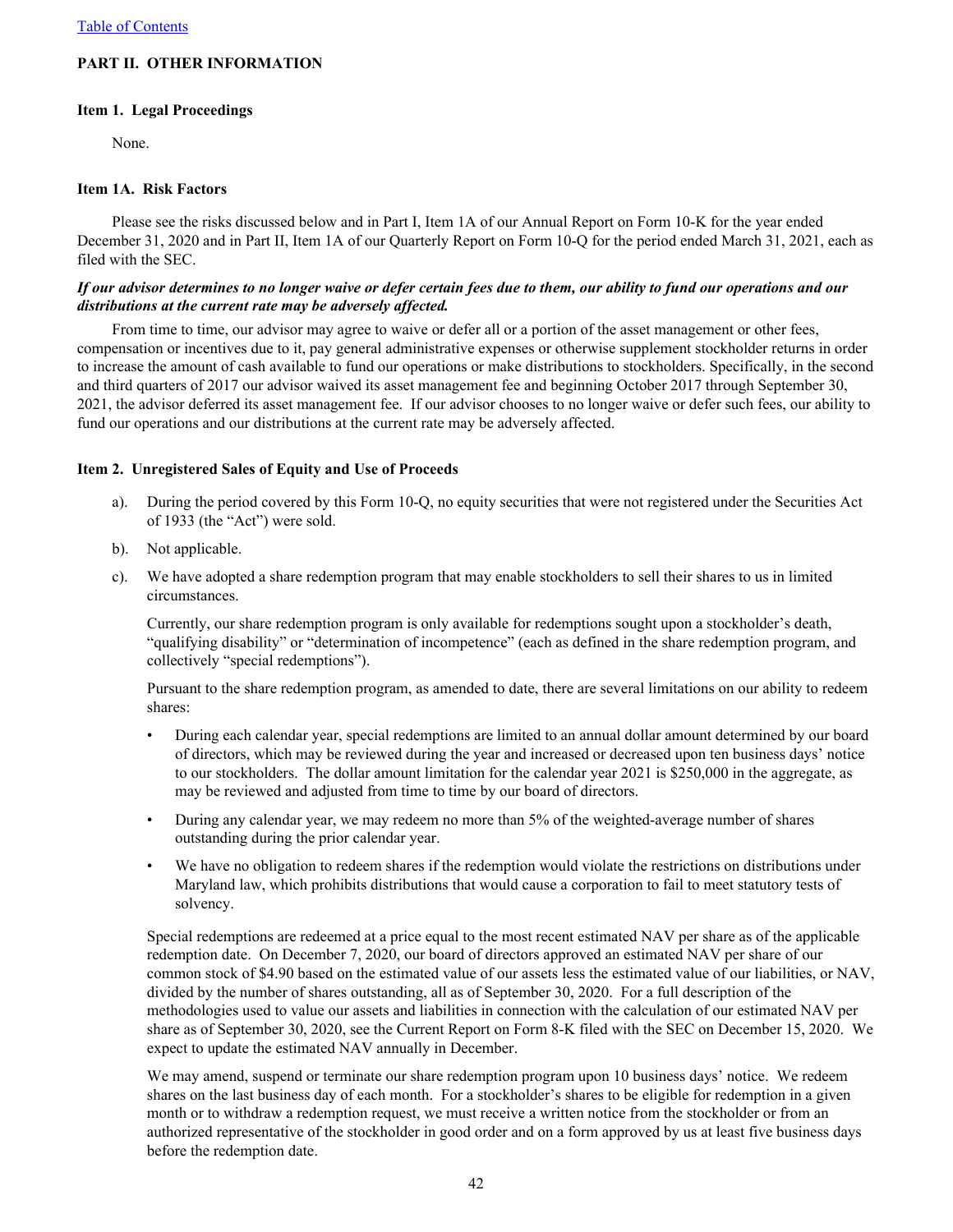# <span id="page-43-0"></span>**PART II. OTHER INFORMATION (CONTINUED)**

# **Item 2. Unregistered Sales of Equity and Use of Proceeds (continued)**

During the nine months ended September 30, 2021, redemptions under our share redemption program were funded with existing cash on hand and shares were redeemed pursuant to our share redemption program as follows:

| Month            | <b>Total Number of</b><br><b>Shares Redeemed</b> |               | <b>Average Price Paid Per<br/>Share</b> <sup>(1)</sup> | <b>Approximate Dollar Value of Shares</b><br>Available That May Yet Be Redeemed<br><b>Under the Program</b> |
|------------------|--------------------------------------------------|---------------|--------------------------------------------------------|-------------------------------------------------------------------------------------------------------------|
| January 2021     | $-$ \$                                           |               |                                                        | (2)                                                                                                         |
| February 2021    | $\overline{\phantom{m}}$                         | <sup>\$</sup> |                                                        | (2)                                                                                                         |
| March 2021       | 9,468                                            | S             | 4.90                                                   | (2)                                                                                                         |
| April 2021       |                                                  | S             |                                                        | (2)                                                                                                         |
| May 2021         | 4,120                                            | -S            | 4.90                                                   | (2)                                                                                                         |
| June 2021        |                                                  | S             |                                                        | (2)                                                                                                         |
| <b>July 2021</b> |                                                  | $\sqrt{5}$    |                                                        | (2)                                                                                                         |
| August 2021      |                                                  | <sup>\$</sup> |                                                        | (2)                                                                                                         |
| September 2021   | $4,811$ \$                                       |               | 4.90                                                   | (2)                                                                                                         |
| Total            | 18,399                                           |               |                                                        |                                                                                                             |

(1) The prices at which we redeem shares under the program are as set forth above.

(2) We limit the dollar value of shares that may be redeemed under the program as described above. Based on the redemption limitation described above and redemptions through September 30, 2021, we may redeem up to \$160,000 of shares for the remainder of 2021.

## **Item 3. Defaults Upon Senior Securities**

 $\mathcal{L}_\text{max}$  , where  $\mathcal{L}_\text{max}$  and  $\mathcal{L}_\text{max}$ 

None.

#### **Item 4. Mine Safety Disclosures**

None.

# **Item 5. Other Information**

None.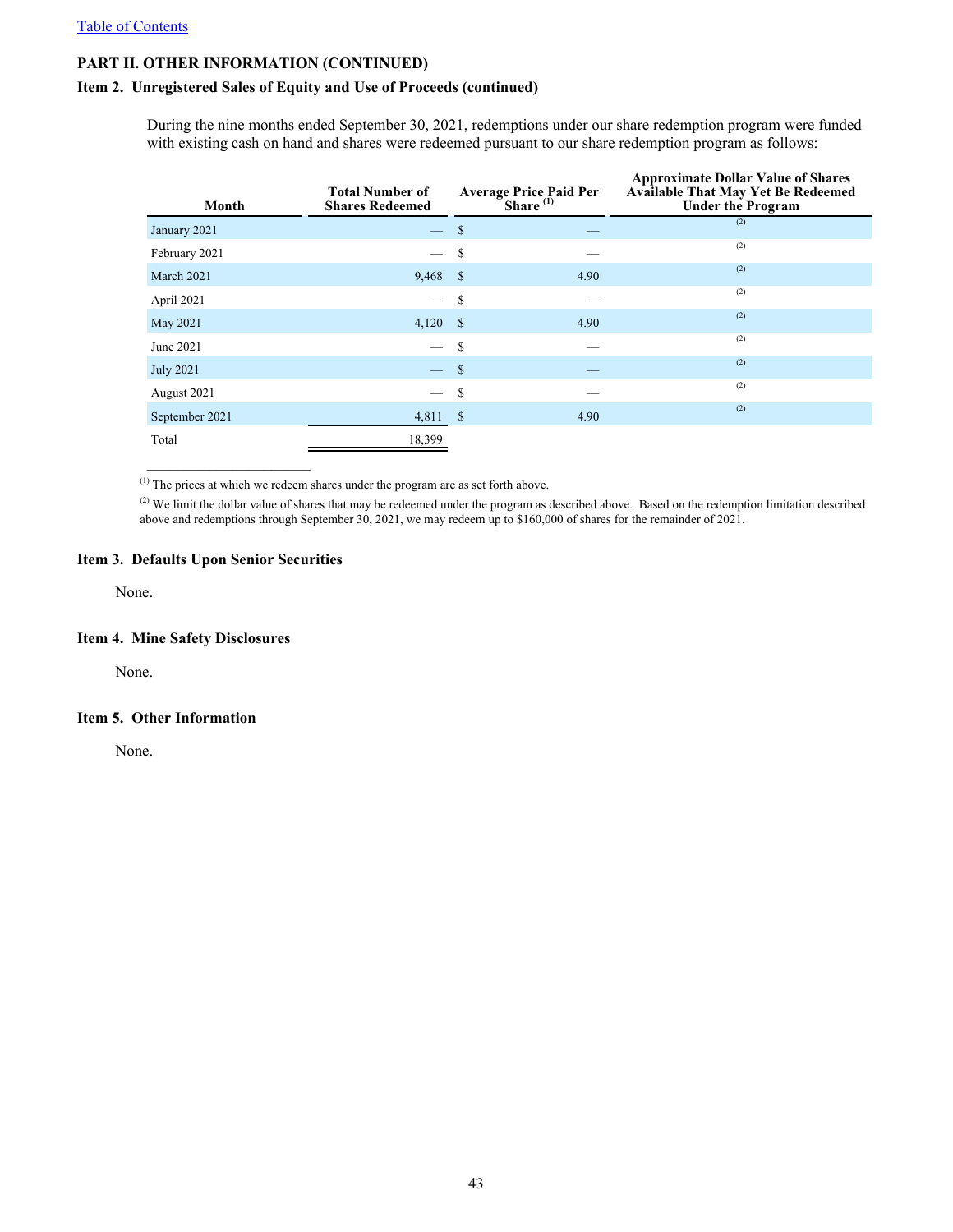# <span id="page-44-0"></span>**PART II. OTHER INFORMATION (CONTINUED)**

# **Item 6. Exhibits**

| Ex.     | <b>Description</b>                                                                                                                                                                                                                                                                                                                      |
|---------|-----------------------------------------------------------------------------------------------------------------------------------------------------------------------------------------------------------------------------------------------------------------------------------------------------------------------------------------|
| 3.1     | Second Articles of Amendment and Restatement, incorporated by reference to Exhibit 3.1 to the Company's<br>Registration Statement on Form S-11 filed October 16, 2015                                                                                                                                                                   |
| 3.2     | Second Amended and Restated Bylaws, incorporated by reference to Exhibit 3.2 to the Company's Registration<br>Statement on Form S-11 filed October 16, 2015                                                                                                                                                                             |
| 3.3     | Articles Supplementary for Class T Shares, incorporated by reference to Exhibit 3.3 to the Company's<br>Registration Statement on Form S-11 filed April 20, 2016                                                                                                                                                                        |
| 4.1     | Statement regarding restrictions in transferability of shares of common stock issued in a private offering (to be<br>sent upon request and without charge to stockholders), incorporated by reference to Exhibit 4.1 to the<br>Company's Quarterly Report on Form 10-Q for the quarter ended September 30, 2017, filed November 9, 2017 |
| 4.2     | Statement regarding restrictions on transferability of shares of common stock issued in a public offering (to be<br>sent upon request and without charge to stockholders), incorporated by reference to Exhibit 4.2 to the<br>Company's Quarterly Report on Form 10-Q for the quarter ended September 30, 2017, filed November 9, 2017  |
| 4.3     | Multiple Class Plan, effective as of April 11, 2016, incorporated by reference to Exhibit 4.4 to the Company's<br>Registration Statement on Form S-11 filed April 20, 2016                                                                                                                                                              |
| 31.1    | Certification of Chief Executive Officer pursuant to Section 302 of the Sarbanes-Oxley Act of 2002                                                                                                                                                                                                                                      |
| 31.2    | Certification of Chief Financial Officer pursuant to Section 302 of the Sarbanes-Oxley Act of 2002                                                                                                                                                                                                                                      |
| 32.1    | Certification of Chief Executive Officer pursuant to 18 U.S.C. 1350, as adopted pursuant to Section 906 of the<br>Sarbanes-Oxley Act of 2002                                                                                                                                                                                            |
| 32.2    | Certification of Chief Financial Officer pursuant to 18 U.S.C. 1350, as adopted pursuant to Section 906 of the<br>Sarbanes-Oxley Act of 2002                                                                                                                                                                                            |
| 99.1    | Second Amended and Restated Share Redemption Program, incorporated by reference to Exhibit 99.2 to the<br>Company's Current Report on Form 8-K, filed December 10, 2018                                                                                                                                                                 |
| 101.INS | Inline XBRL Instance Document                                                                                                                                                                                                                                                                                                           |
| 101.SCH | Inline XBRL Taxonomy Extension Schema                                                                                                                                                                                                                                                                                                   |
| 101.CAL | Inline XBRL Taxonomy Extension Calculation Linkbase                                                                                                                                                                                                                                                                                     |
| 101.DEF | Inline XBRL Taxonomy Extension Definition Linkbase                                                                                                                                                                                                                                                                                      |
| 101.LAB | Inline XBRL Taxonomy Extension Label Linkbase                                                                                                                                                                                                                                                                                           |
| 101.PRE | Inline XBRL Taxonomy Extension Presentation Linkbase                                                                                                                                                                                                                                                                                    |
|         |                                                                                                                                                                                                                                                                                                                                         |

104 Cover Page Interactive Data File (formatted as inline XBRL and contained in Exhibit 101)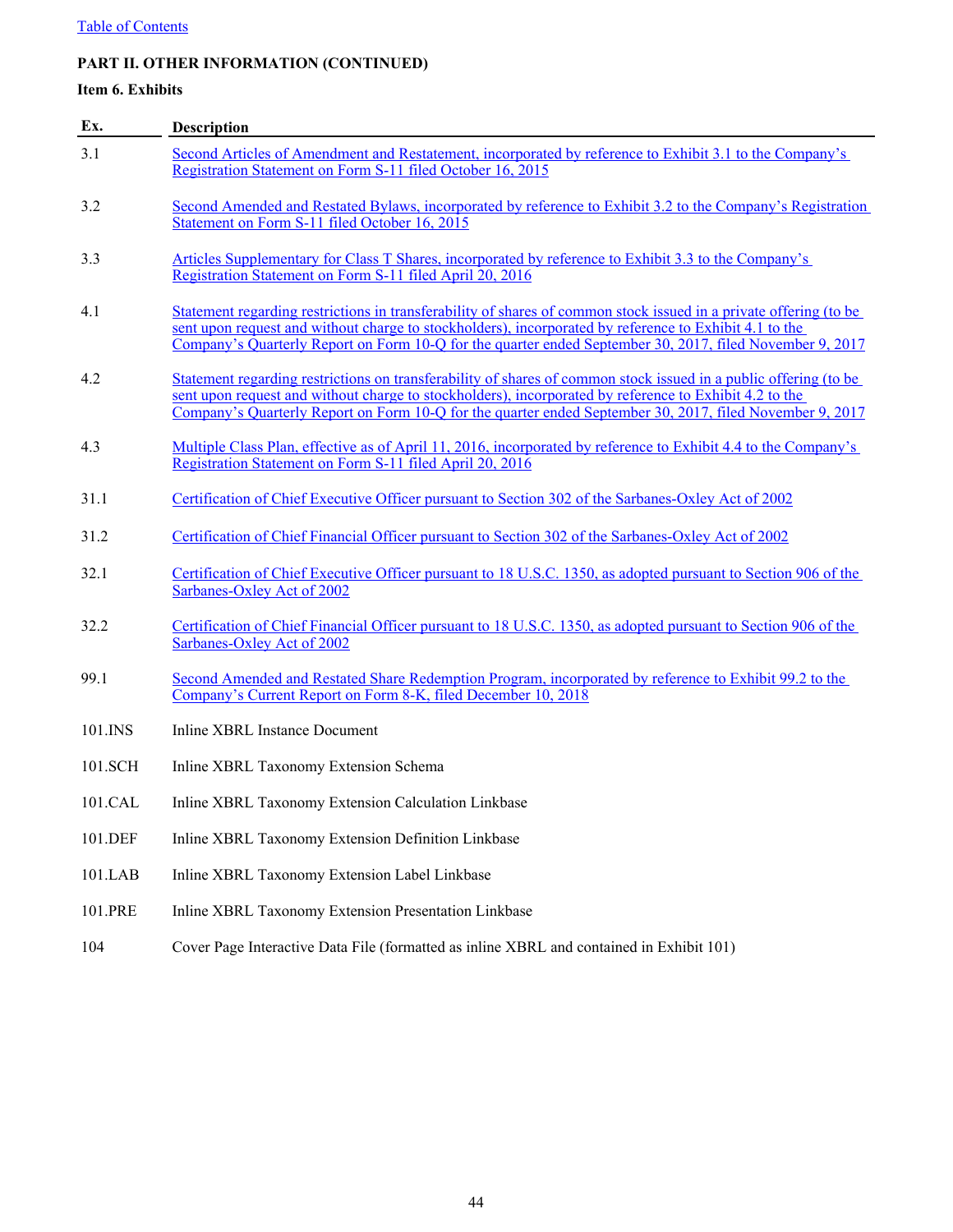# **SIGNATURES**

<span id="page-45-0"></span>Pursuant to the requirements of the Securities Exchange Act of 1934, the registrant has duly caused this report to be signed on its behalf by the undersigned thereunto duly authorized.

# **KBS GROWTH & INCOME REIT, INC.**

Date: November 10, 2021 By: /S/ CHARLES J. SCHREIBER, JR. **Charles J. Schreiber, Jr.**

> *Chairman of the Board, Chief Executive Officer, President and Director* (principal executive officer)

Date: November 10, 2021 By: /S/ JEFFREY K. WALDVOGEL

**Jeffrey K. Waldvogel** *Chief Financial Officer, Treasurer and Secretary* (principal financial officer)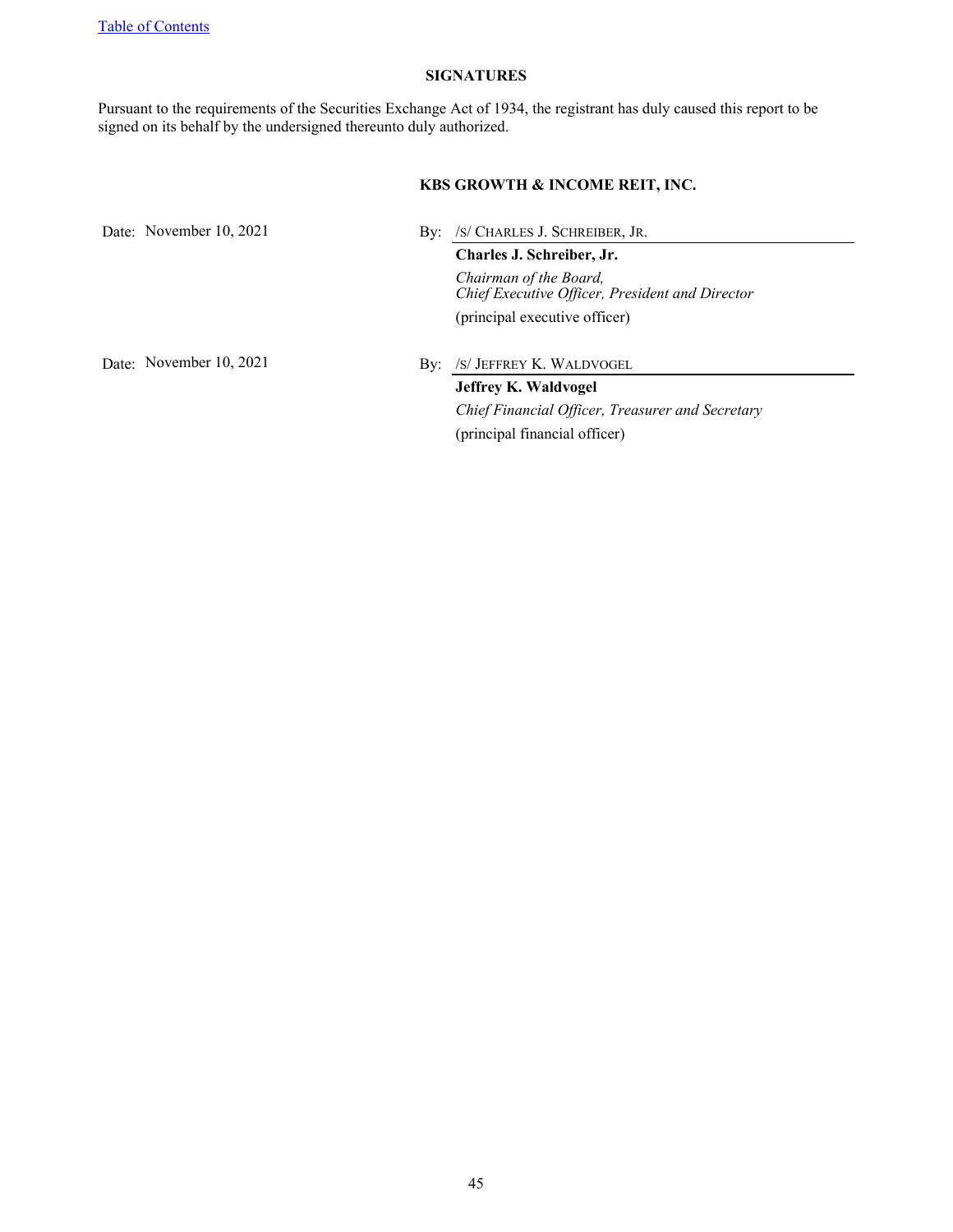# **Certification of Chief Executive Officer pursuant to Section 302 of the Sarbanes-Oxley Act of 2002**

I, Charles J. Schreiber, Jr., certify that:

- 1. I have reviewed this quarterly report on Form 10-Q of KBS Growth & Income REIT, Inc.;
- 2. Based on my knowledge, this report does not contain any untrue statement of a material fact or omit to state a material fact necessary to make the statements made, in light of the circumstances under which such statements were made, not misleading with respect to the period covered by this report;
- 3. Based on my knowledge, the financial statements, and other financial information included in this report, fairly present in all material respects the financial condition, results of operations and cash flows of the registrant as of, and for, the periods presented in this report;
- 4. The registrant's other certifying officer and I are responsible for establishing and maintaining disclosure controls and procedures (as defined in Exchange Act Rules 13a-15(e) and 15d-15(e)) and internal control over financial reporting (as defined in Exchange Act Rules  $13a-15(f)$  and  $15d-15(f)$ ) for the registrant and have:
	- a) Designed such disclosure controls and procedures, or caused such disclosure controls and procedures to be designed under our supervision, to ensure that material information relating to the registrant, including its consolidated subsidiaries, is made known to us by others within those entities, particularly during the period in which this report is being prepared;
	- b) Designed such internal control over financial reporting, or caused such internal control over financial reporting to be designed under our supervision, to provide reasonable assurance regarding the reliability of financial reporting and the preparation of financial statements for external purposes in accordance with generally accepted accounting principles;
	- c) Evaluated the effectiveness of the registrant's disclosure controls and procedures and presented in this report our conclusions about the effectiveness of the disclosure controls and procedures, as of the end of the period covered by this report based on such evaluation; and
	- d) Disclosed in this report any change in the registrant's internal control over financial reporting that occurred during the registrant's most recent fiscal quarter (the registrant's fourth fiscal quarter in the case of an annual report) that has materially affected, or is reasonably likely to materially affect, the registrant's internal control over financial reporting; and
- 5. The registrant's other certifying officer and I have disclosed, based on our most recent evaluation of internal control over financial reporting, to the registrant's auditors and the audit committee of the registrant's board of directors (or persons performing the equivalent functions):
	- a) All significant deficiencies and material weaknesses in the design or operation of internal control over financial reporting which are reasonably likely to adversely affect the registrant's ability to record, process, summarize and report financial information; and
	- b) Any fraud, whether or not material, that involves management or other employees who have a significant role in the registrant's internal control over financial reporting.

Date: November 10, 2021 By: /S/ CHARLES J. SCHREIBER, JR.

**Charles J. Schreiber, Jr.** *Chairman of the Board, Chief Executive Officer, President and Director* (principal executive officer)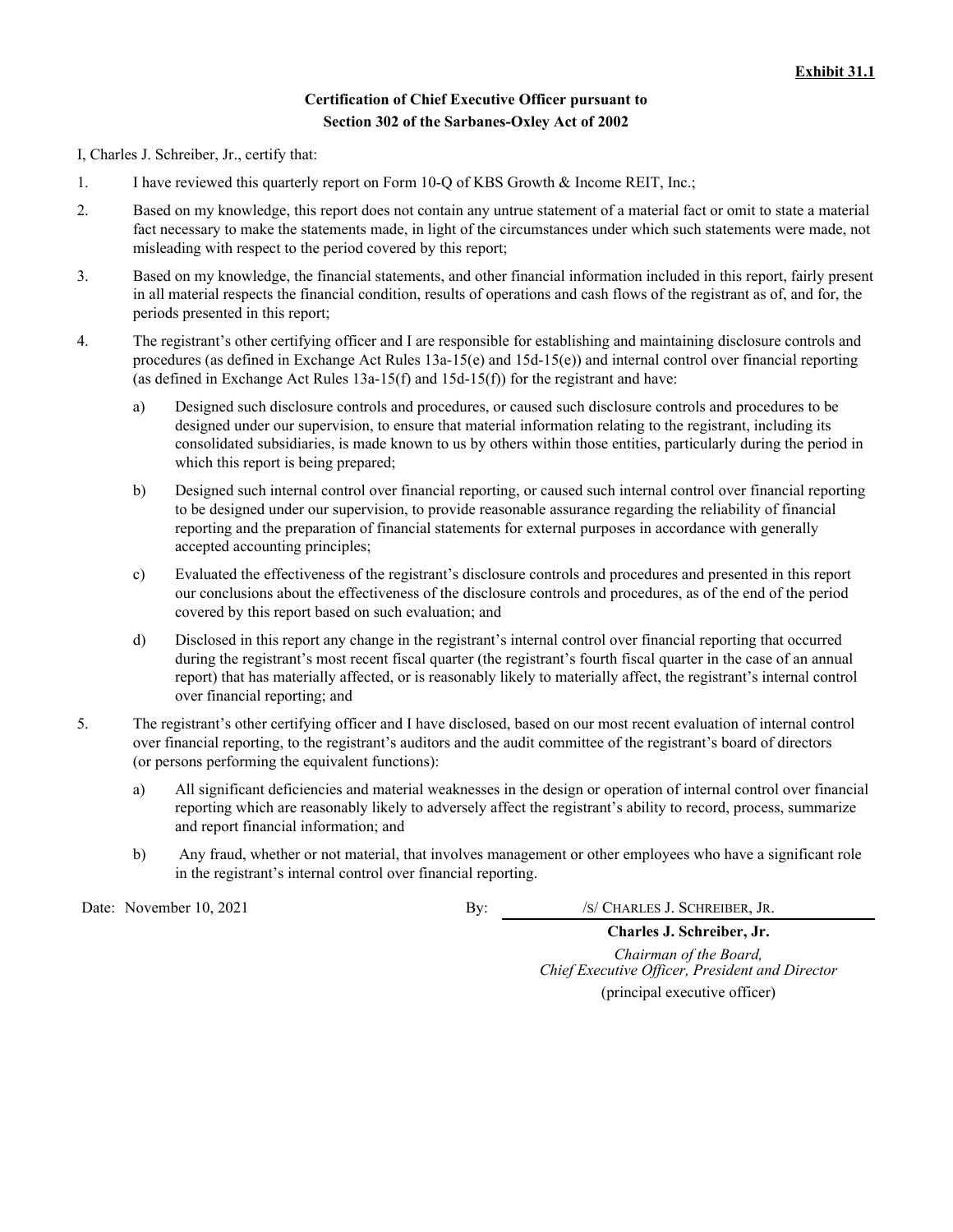# **Certification of Chief Financial Officer pursuant to Section 302 of the Sarbanes-Oxley Act of 2002**

I, Jeffrey K. Waldvogel, certify that:

- 1. I have reviewed this quarterly report on Form 10-Q of KBS Growth & Income REIT, Inc.;
- 2. Based on my knowledge, this report does not contain any untrue statement of a material fact or omit to state a material fact necessary to make the statements made, in light of the circumstances under which such statements were made, not misleading with respect to the period covered by this report;
- 3. Based on my knowledge, the financial statements, and other financial information included in this report, fairly present in all material respects the financial condition, results of operations and cash flows of the registrant as of, and for, the periods presented in this report;
- 4. The registrant's other certifying officer and I are responsible for establishing and maintaining disclosure controls and procedures (as defined in Exchange Act Rules 13a-15(e) and 15d-15(e)) and internal control over financial reporting (as defined in Exchange Act Rules  $13a-15(f)$  and  $15d-15(f)$ ) for the registrant and have:
	- a) Designed such disclosure controls and procedures, or caused such disclosure controls and procedures to be designed under our supervision, to ensure that material information relating to the registrant, including its consolidated subsidiaries, is made known to us by others within those entities, particularly during the period in which this report is being prepared;
	- b) Designed such internal control over financial reporting, or caused such internal control over financial reporting to be designed under our supervision, to provide reasonable assurance regarding the reliability of financial reporting and the preparation of financial statements for external purposes in accordance with generally accepted accounting principles;
	- c) Evaluated the effectiveness of the registrant's disclosure controls and procedures and presented in this report our conclusions about the effectiveness of the disclosure controls and procedures, as of the end of the period covered by this report based on such evaluation; and
	- d) Disclosed in this report any change in the registrant's internal control over financial reporting that occurred during the registrant's most recent fiscal quarter (the registrant's fourth fiscal quarter in the case of an annual report) that has materially affected, or is reasonably likely to materially affect, the registrant's internal control over financial reporting; and
- 5. The registrant's other certifying officer and I have disclosed, based on our most recent evaluation of internal control over financial reporting, to the registrant's auditors and the audit committee of the registrant's board of directors (or persons performing the equivalent functions):
	- a) All significant deficiencies and material weaknesses in the design or operation of internal control over financial reporting which are reasonably likely to adversely affect the registrant's ability to record, process, summarize and report financial information; and
	- b) Any fraud, whether or not material, that involves management or other employees who have a significant role in the registrant's internal control over financial reporting.

Date: November 10, 2021 By: /S/ JEFFREY K. WALDVOGEL

**Jeffrey K. Waldvogel** *Chief Financial Officer, Treasurer and Secretary* (principal financial officer)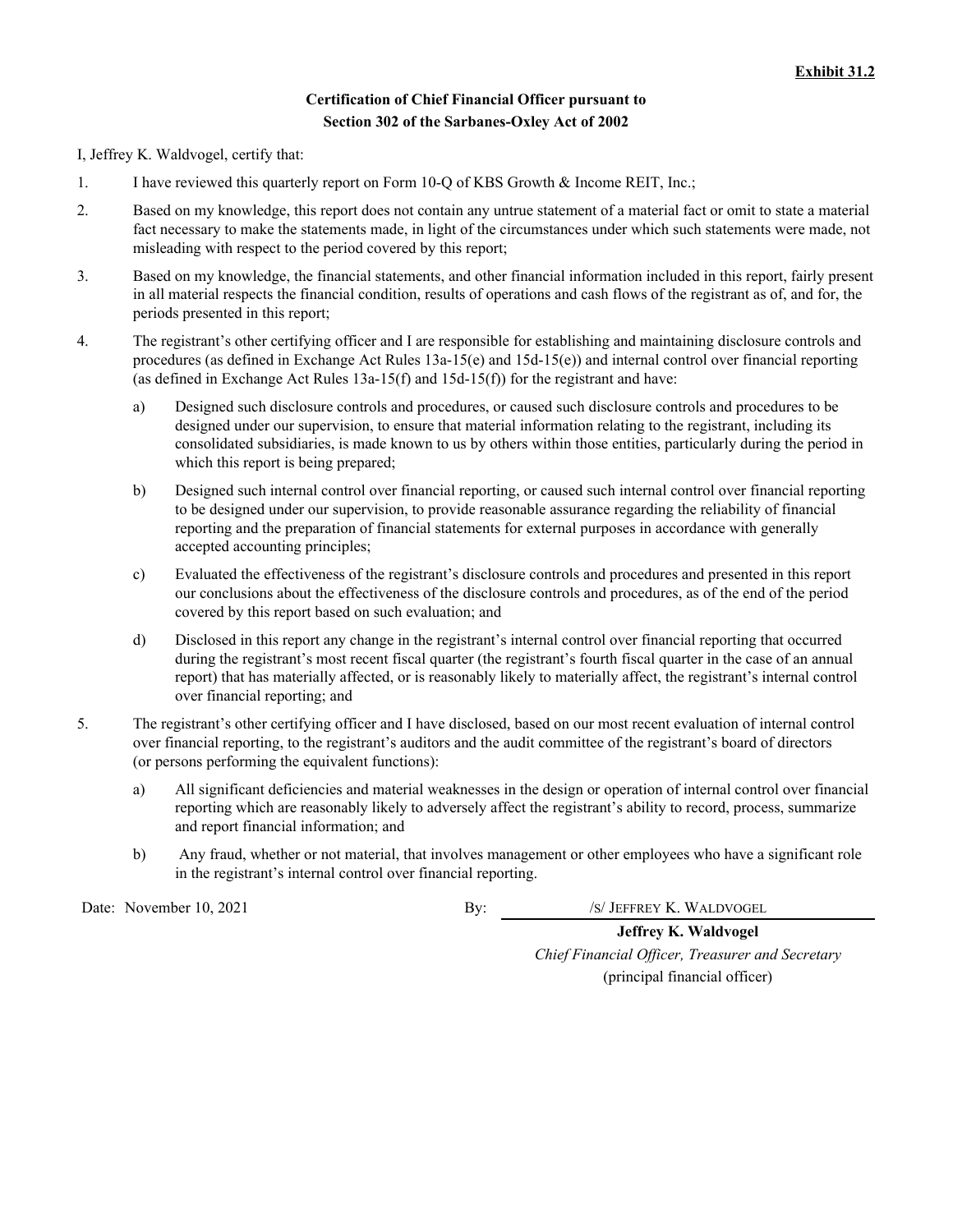# **Certification pursuant to 18 U.S.C. Section 1350, as Adopted pursuant to Section 906 of the Sarbanes-Oxley Act of 2002**

In connection with the Quarterly Report on Form 10-Q of KBS Growth & Income REIT, Inc. (the "Registrant") for the quarter ended September 30, 2021, as filed with the Securities and Exchange Commission on the date hereof (the "Report"), the undersigned, Charles J. Schreiber Jr., Chief Executive Officer, President and Director of the Registrant, hereby certifies, pursuant to 18 U.S.C. § 1350, as adopted pursuant to § 906 of the Sarbanes-Oxley Act of 2002, that, to the best of his knowledge and belief:

- 1. The Report fully complies with the requirements of Section 13(a) or 15(d) of the Securities Exchange Act of 1934; and
- 2. The information contained in the Report fairly presents, in all material respects, the financial condition and results of operations of the Registrant.

Date: November 10, 2021 By: /S/ CHARLES J. SCHREIBER, JR.

**Charles J. Schreiber, Jr.** *Chairman of the Board, Chief Executive Officer, President and Director* (principal executive officer)